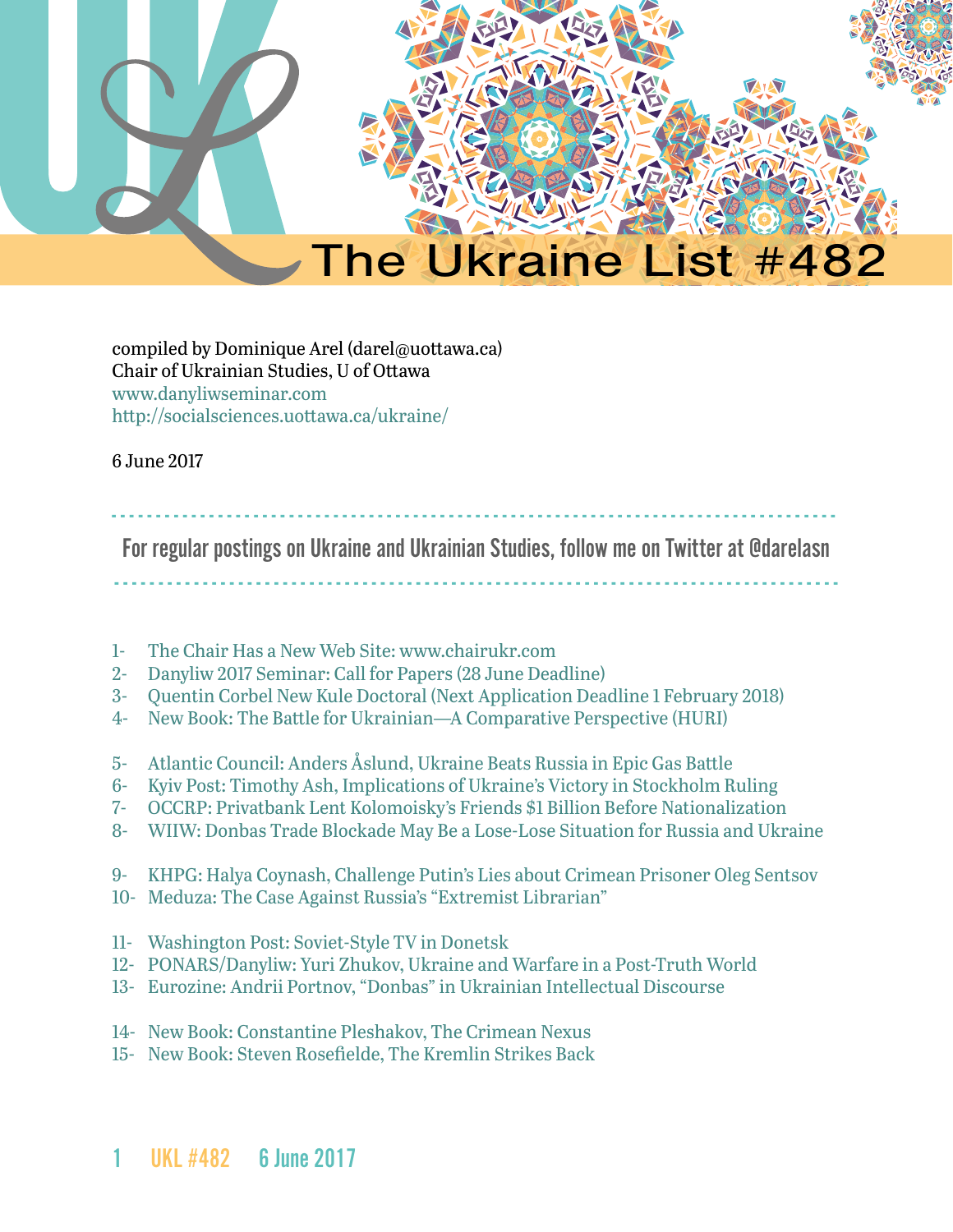# <span id="page-1-0"></span>#1 New Website for the Chair of Ukrainian Studies

The Chair of Ukrainian Studies is inaugurating a new web site with a simple URL: [www.](http://www.chairukr.com) [chairukr.com](http://www.chairukr.com). The site currently contains basic current information and will be gradually developed in the coming months. Have a look!

- - - - - - - - - - - - - - - - - - - - - - - - - - - - - - - - - - - - - - - - - - - - - - - - - - - - - - - - - - - - - - - - - - - - - - - - - - - - - - - - - -

# <span id="page-1-1"></span>#2

## 13th Annual Danyliw Research Seminar on Contemporary Ukraine

- - - - - - - - - - - - - - - - - - - - - - - - - - - - - - - - - - - - - - - - - - - - - - - - - - - - - - - - - - - - - - - - - - - - - - - - - - - - - - - - - -

Chair of Ukrainian Studies, University of Ottawa, 16-18 November 2017 <http://bit.ly/2rz3lLl>

### CALL FOR PAPER PROPOSALS

The Chair of Ukrainian Studies, with the support of the Wolodymyr George Danyliw Foundation, will be holding its 13th Annual Danyliw Research Seminar on Contemporary Ukraine at the University of Ottawa on 16-18 November 2017. Since 2005, the Danyliw Seminar has provided an annual platform for the presentation of some of the most influential academic research on Ukraine.

The Seminar invites proposals from scholars and doctoral students —in political science, anthropology, sociology, history, law, economics and related disciplines in the social sciences and humanities— on a broad variety of topics falling under thematic clusters, such as those suggested below:

### *Conflict*

- war/violence (combatants, civilians in wartime, DNR/LNR, Maidan)
- security (conflict resolution, Minsk Accords, OSCE, NATO, Crimea)
- nationalism (Ukrainian, Russian, Soviet, historical, far right)

### *Reform*

- economic change (energy, corruption, oligarchies, EU free trade, foreign aid)
- governance (rule of law, elections, regionalism)
- media (TV/digital, social media, information warfare, fake news)

### *Identity*

- history/memory (World War II, Holodomor, Soviet period, interwar, imperial)
- language, ethnicity, nation (policies and practices)
- culture and politics (cinema, literature, music, performing arts, popular culture)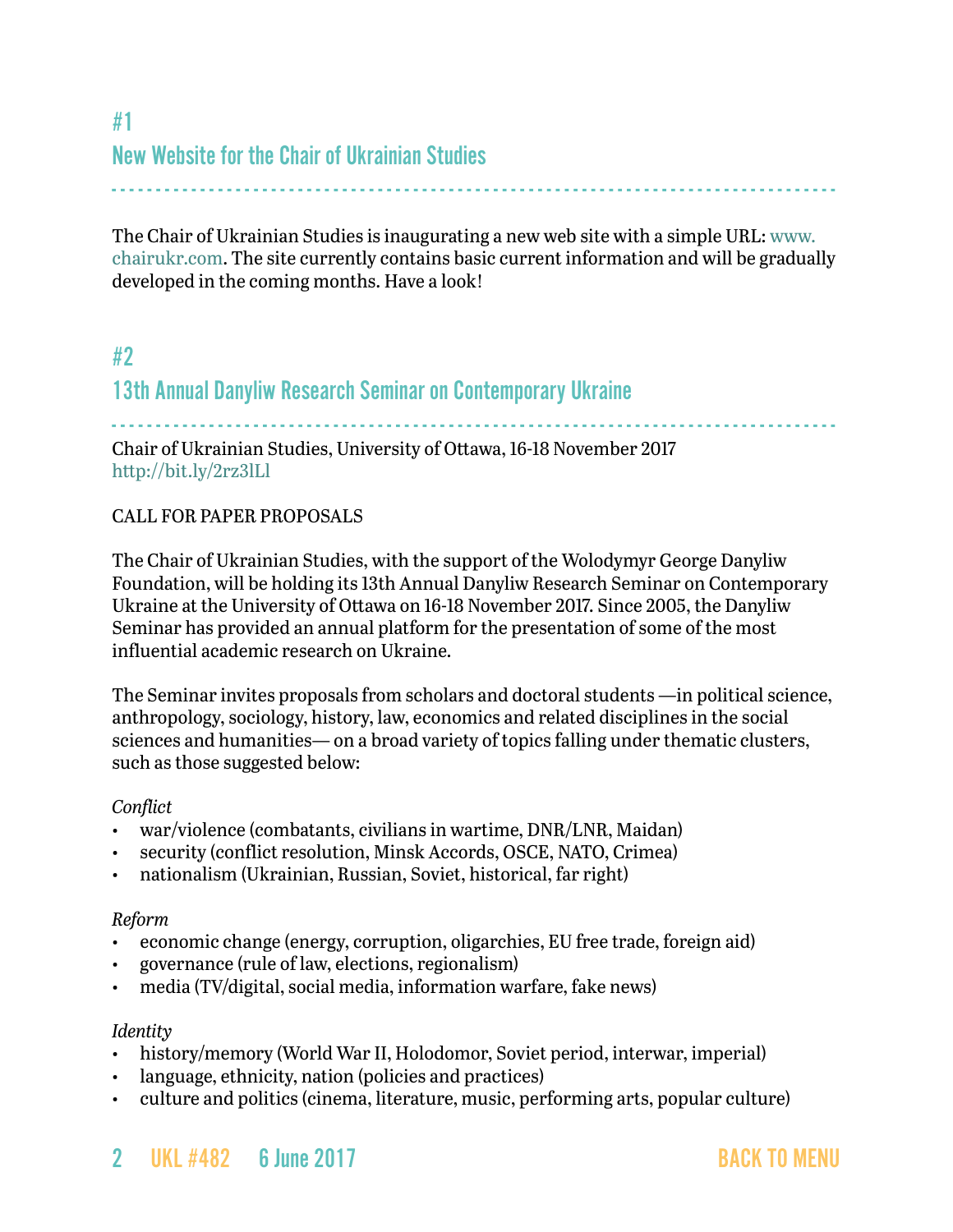### *Society*

- migration (IDPs, refugees, migrant workers, diasporas)
- social problems (reintegration of combatants, protests, welfare, gender, education)
- state/society (citizenship, civil society, collective action/protests, human rights)

The Seminar will also be featuring panels devoted to recent/new books touching on Ukraine, as well as the screening of new documentaries followed by a discussion with filmmakers. In 2016, four book panels (Lawrence Douglas/*The Right Wrong Man*, Catherine Gousseff/Échanger les peuples, Serhii Plokhy/*The Gates of Europe*, and Ioulia Shukan/ *Génération Maidan*) were on the program and two films were screened (Elena Volochine/ *Oleg's Choice*, Antony Butts/*DIY Country*). Information on the 2016 book panels and films can easily be accessed from the top menu of the web site. The 2017 Seminar is welcoming book panel proposals, as well as documentary proposals.

Presentations at the Seminar will be based on research papers (6,000-8,000 words) and will be made available, within hours after the panel discussions, in written and video format on the Seminar website and on social media. The Seminar will privilege intensive discussion, with relatively short presentations (12 minutes), comments by the moderator and an extensive Q&A with Seminar participants and assembled public.

People interested in presenting at the 2017 Danyliw Seminar are invited to submit a 500 word paper proposal and a 150 word biographical statement, by email attachment, to Dominique Arel, Chair of Ukrainian Studies, at [darel@uottawa.ca](mailto:darel@uottawa.ca) AND [chairukr@gmail.](mailto:chairukr@gmail.com) [com](mailto:chairukr@gmail.com). Please also include your full coordinates (institutional affiliation, preferred postal address, email, phone, and Twitter account [if you have one]). If applicable, indicate your latest publication or, in the case of doctoral or post-doctoral applicants, the year when you entered a doctoral program, the title of your dissertation and year of (expected) completion.

Books published between 2016 and 2018 (as long as near-final proofs are available prior to the Seminar) are eligible for consideration as a book panel proposal. The proposal must include a 500 word abstract of the book, as well as the 150 word bio and full coordinates.

Films produced between 2015 and 2017 are eligible for consideration as a documentary proposal. The proposal must include a 500 word abstract of the film, as well as the 150 word bio, full coordinates, and a secure web link to the film.

In addition to scholars and doctoral students, policy analysts, practitioners from nongovernmental and international organizations, journalists, and artists are also welcome to send a proposal.

**The proposal deadline is 28 June 2017.** The Chair will cover the travel and accommodation expenses of applicants whose proposal is accepted by the Seminar. The proposals will be reviewed by an international selection committee and applicants will be notified in the course of the summer.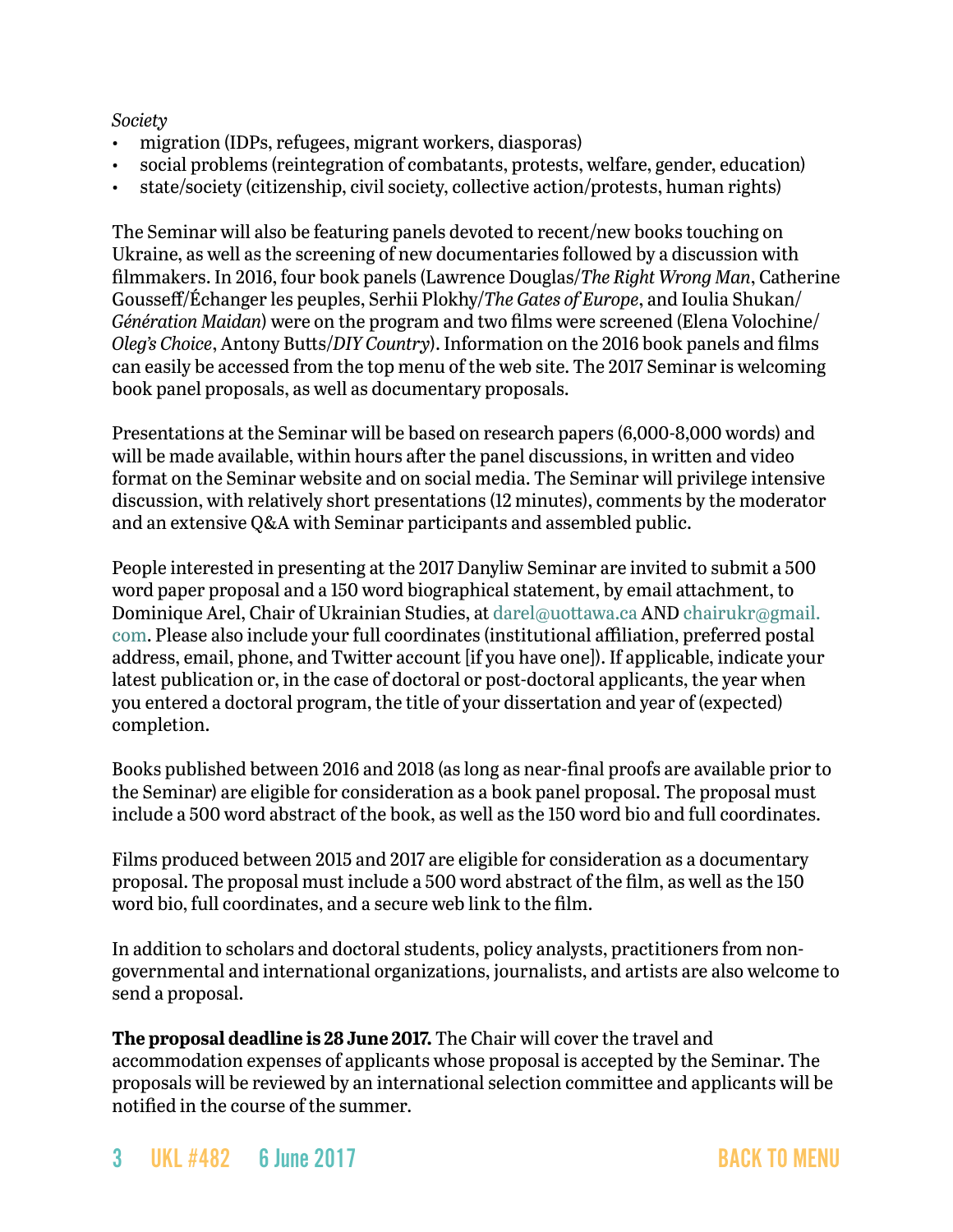To celebrate the 10th Anniversary of the Danyliw Seminar in 2014, a special website was created at [www.danyliwseminar.com.](http://www.danyliwseminar.com) The site contains the programs, papers, videos of presentations and photographs of the last three seminars (2014-2016). To access the abstracts, papers and videos of the 2016 presenters, click on "Participants" in the menu and then click on the individual names of participants. The 2016 Program can be accessed at<https://www.danyliwseminar.com/program-2016>.

Check the "Danyliw Seminar" Facebook page at<http://bit.ly/2rssSHk>. For information on the Chair of Ukrainian Studies, go to <http://bit.ly/2r7Hl8L>

The Seminar is made possible by the generous commitment of the Wolodymyr George Danyliw Foundation to the pursuit of excellence in the study of contemporary Ukraine.

## <span id="page-3-0"></span>#3

Quentin Corbel New Recipient of the Kule Doctoral Scholarship

### - - - - - - - - - - - - - - - - - - - - - - - - - - - - - - - - - - - - - - - - - - - - - - - - - - - - - - - - - - - - - - - - - - - - - - - - - - - - - - - - - <http://bit.ly/2sehdMx>

Quentin Corbel has been awarded a Kule Doctoral Scholarships for the years 2017-2020. He becomes the third recipient of the bursary, after Natalia Stepaniuk (2012-2017) and Klavdia Tatar (2014-2018). Corbel graduated in 2016 with a MA at the French Institute of Geopolitics, Université Paris 8, and will begin a doctoral program in Fall 2017 at the University of Ottawa.

\* \* \*

Kule Doctoral Scholarships on Ukraine Chair of Ukrainian Studies, University of Ottawa Application Deadline: 1 February 2018 (International & Canadian Students) <http://bit.ly/2rT6XIV>

The Chair of Ukrainian Studies at the University of Ottawa, the only research unit outside of Ukraine predominantly devoted to the study of contemporary Ukraine, is announcing a new competition of the Drs. Peter and Doris Kule Doctoral Scholarships on Contemporary Ukraine. The Scholarships will consist of an annual award of \$22,000, with all tuition waived, for four years (with the possibility of adding a fifth year).

The Scholarships were made possible by a generous donation of \$500,000 by the Kule family, matched by the University of Ottawa. Drs. Peter and Doris Kule, from Edmonton, have endowed several chairs and research centres in Canada, and their exceptional contributions to education, predominantly in Ukrainian Studies, has recently been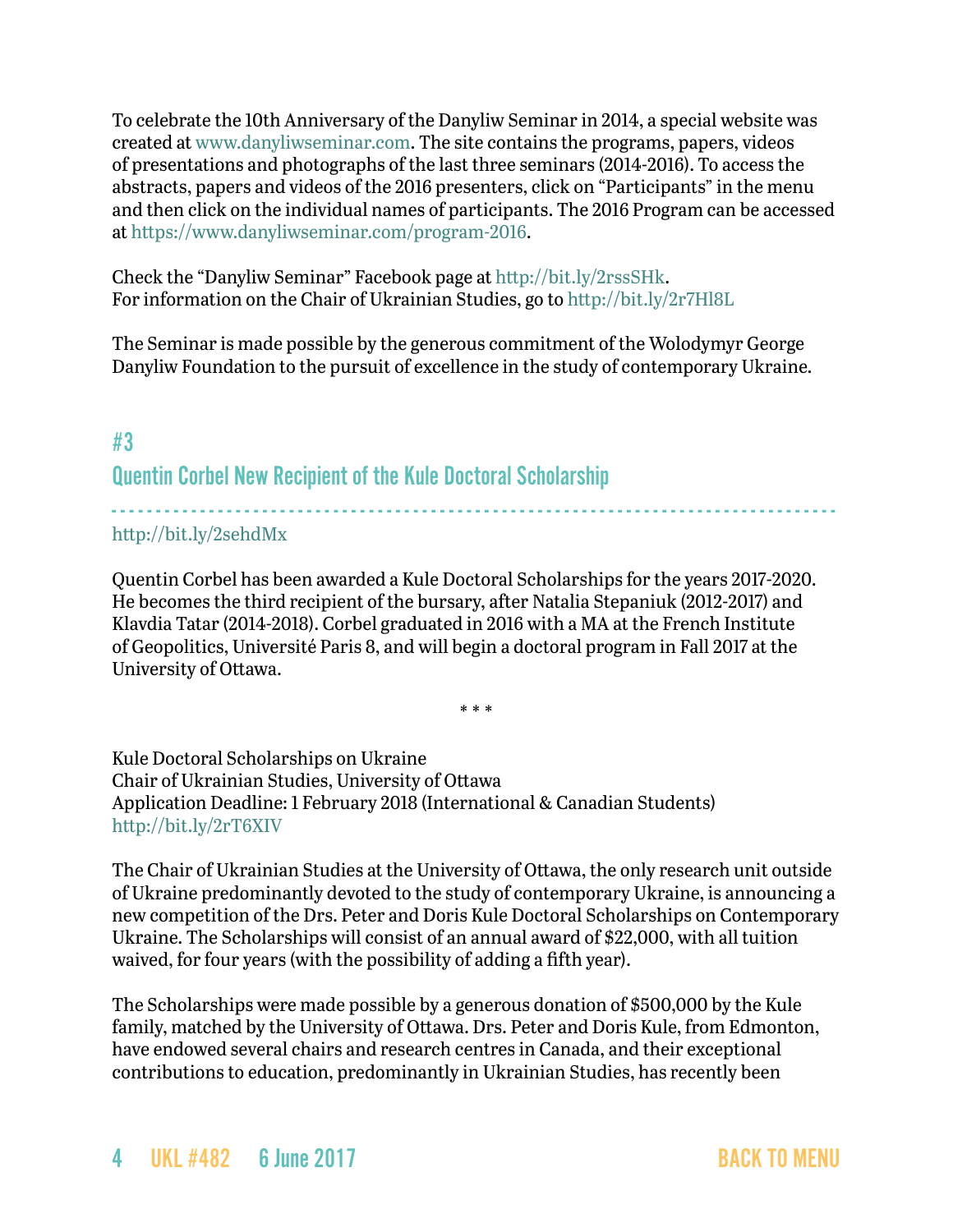celebrated in the book Champions of Philanthrophy: Peter and Doris Kule and their Endowments.

Students with a primary interest in contemporary Ukraine applying to, or enrolled in, a doctoral program at the University of Ottawa in political science, sociology and anthropology, or in fields related with the research interests of the Chair of Ukrainian Studies, can apply for a Scholarship. The competition is open to international and Canadian students.

The application for the Kule Scholarship must include a 1000 word research proposal, two letters of recommendation (sent separately by the referees), and a CV and be mailed to Dominique Arel, School of Political Studies, Faculty of Social Sciences Building, Room, 7067, University of Ottawa, 120 University St., Ottawa ON K1N 6N5, Canada. Applications will be considered only after the applicant has completed an application to the relevant doctoral program at the University of Ottawa. Consideration of applications will begin on **1 February 2018** and will continue until the award is announced. The University of Ottawa is a bilingual university and applicants must have a certain oral and reading command of French. Specific requirements vary across departments.

Students interested in applying for the Scholarships beginning in the academic year 2017- 2018 are invited to contact Dominique Arel [\(darel@uottawa.ca](mailto:darel@uottawa.ca)), Chairholder, Chair of Ukrainian Studies, and visit our web site [\(http://socialsciences.uottawa.ca/ukraine\).](http://socialsciences.uottawa.ca/ukraine))

<span id="page-4-0"></span>#4 The Battle for Ukrainian: A New Book from HURI Publications

- - - - - - - - - - - - - - - - - - - - - - - - - - - - - - - - - - - - - - - - - - - - - - - - - - - - - - - - - - - - - - - - - - - - - - - - - - - - - - - - - <http://bit.ly/2rSJUxG>

HURI is pleased to announce the publication of its latest volume, The Battle for Ukrainian: A Comparative Perspective. Edited by Michael S. Flier and Andrea Graziosi, this collection of 24 articles is a monumental study of the Ukrainian language and its place in Ukraine over the course of 150 years. To put the study and Ukrainian's path into perspective, the volume includes case studies of other multilingual nations that have had to negotiate language policy.

The Battle for Ukrainian: A Comparative Perspective Edited by Michael S. Flier and Andrea Graziosi May 2017 paperback, 636 pages, \$29.95 ISBN 9781932650174

View the table of contents [here](http://www.huri.harvard.edu/images/pdf/battle-front-matter.pdf).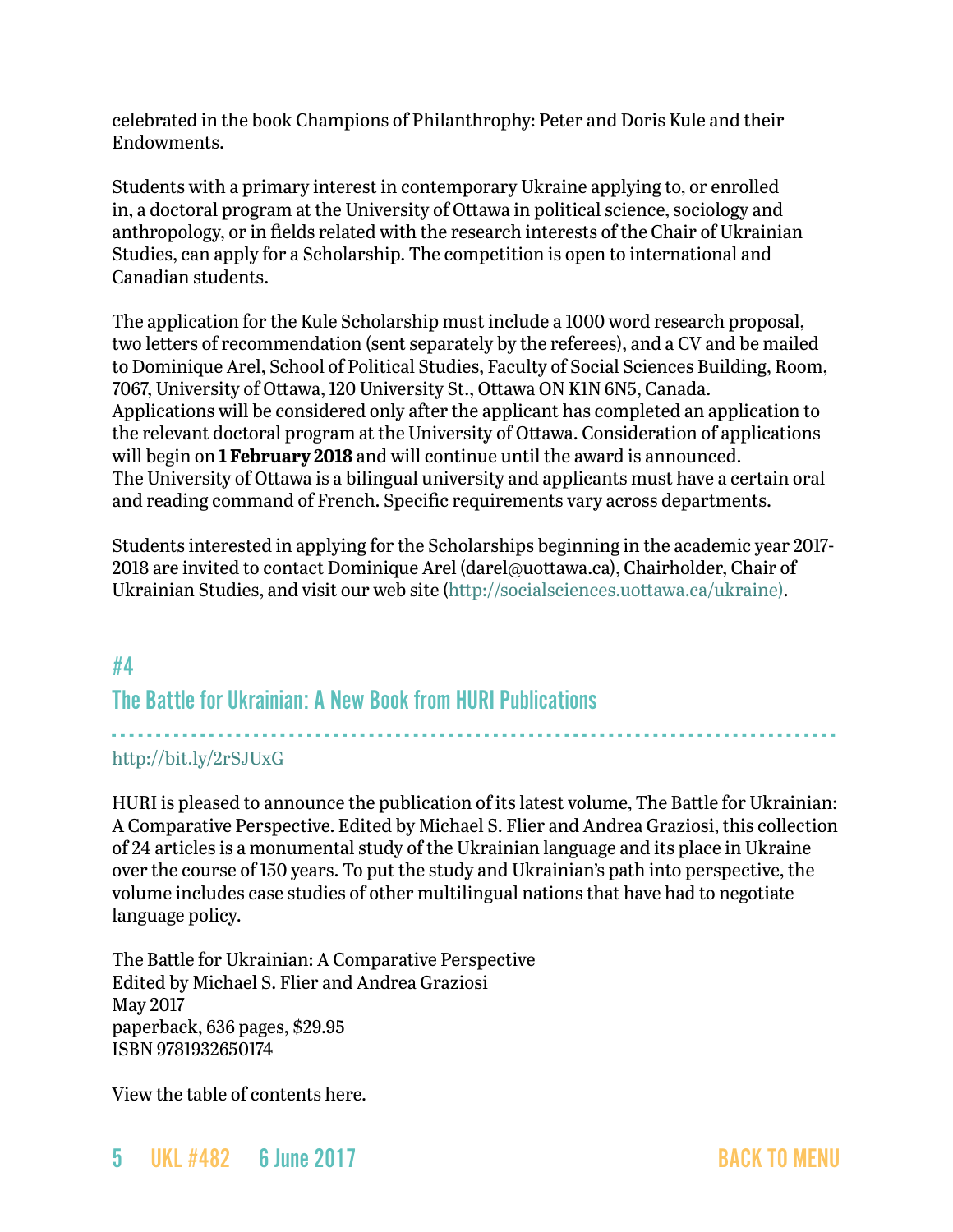[The chapters in the first section, "The Ukrainian Language Question: Linguistics, History, Politics" were written by Michael S. Flier, Johannes Remy, Andrii Danylenko, Michael A. Moser, Jan Fellerer, Michael G. Smith, Hennadii Yefimenko, Patrick Sériot, Yurii Shapoval, Simone A. Bellezza, Dominique Arel, Volodymyr Kulyk, Laada Bilaniuk, and Bohdan Azhniuk –UKL]

In 1863 the Valuev Circular restricted the use of the Ukrainian language in the Russian Empire. In the 150 years since, Ukrainian has followed a tortuous path, reflecting or anticipating tsarist, Soviet, and post-Soviet history. This volume documents that path through studies that tell of the language's emergence in southern Rus´, its shifting fortunes in the Russian Empire and Soviet Union, and its variable status after 1991. The Ukrainian-Russian relationship and the Moscow-based political power promoting the latter loom large. Nonetheless, Ukrainian can usefully serve as a prism for assessing 150 years of imperial disintegration and reformation, and worldwide state and nation building—a period in which languages have been created, promoted, and repressed, or have come to coexist in multilingual nations. Case studies of Gaelic, Finnish, Yiddish, the Baltic group, and of language policy in Canada, India, and the former Yugoslavia illuminate similarities and differences in a dialogue construed broadly in chronological, comparative, international, and transnational terms. The result is an interdisciplinary study that is essential for understanding language, history, and politics in Ukraine and in the postimperial world.

This book will be available on June 12, 2017, but can be pre-ordered now. See [Harvard](http://www.hup.harvard.edu/catalog.php?isbn=9781932650174)  [University Press.](http://www.hup.harvard.edu/catalog.php?isbn=9781932650174)

# <span id="page-5-0"></span>#5 Ukraine Beats Russia in Epic Gas Battle

- - - - - - - - - - - - - - - - - - - - - - - - - - - - - - - - - - - - - - - - - - - - - - - - - - - - - - - - - - - - - - - - - - - - - - - - - - - - - - - - - by Anders Åslund Atlantic Council, 1 June 2017 <http://bit.ly/2sNH6iO>

*Anders Åslund is a senior fellow at the Atlantic Council in Washington and a former economic adviser to the Ukrainian government.*

On May 31, Ukraine's Naftogaz won an extraordinary victory over Russia's Gazprom in the international arbitration court in Stockholm. This was the possibly biggest international arbitration verdict ever. Gazprom had [claimed](http://www.reuters.com/article/us-ukraine-crisis-russia-gas-idUSKBN18R2PB)\$47.1 billion from Naftogaz, half of Ukraine's GDP, and Naftogaz \$30.3 billion from Gazprom.

Naftogaz [won](http://www.naftogaz.com/www/3/nakweben.nsf/0/CD2D71060670AC07C2258131005777E4?OpenDocument&year=2017&month=05&nt=News&) on all three counts the court considered. First, Ukraine does not have to pay for gas that it has not purchased, revoking the «take or pay» requirement. Second, the court revised the price formula, tying it to market prices at European gas hubs. Finally,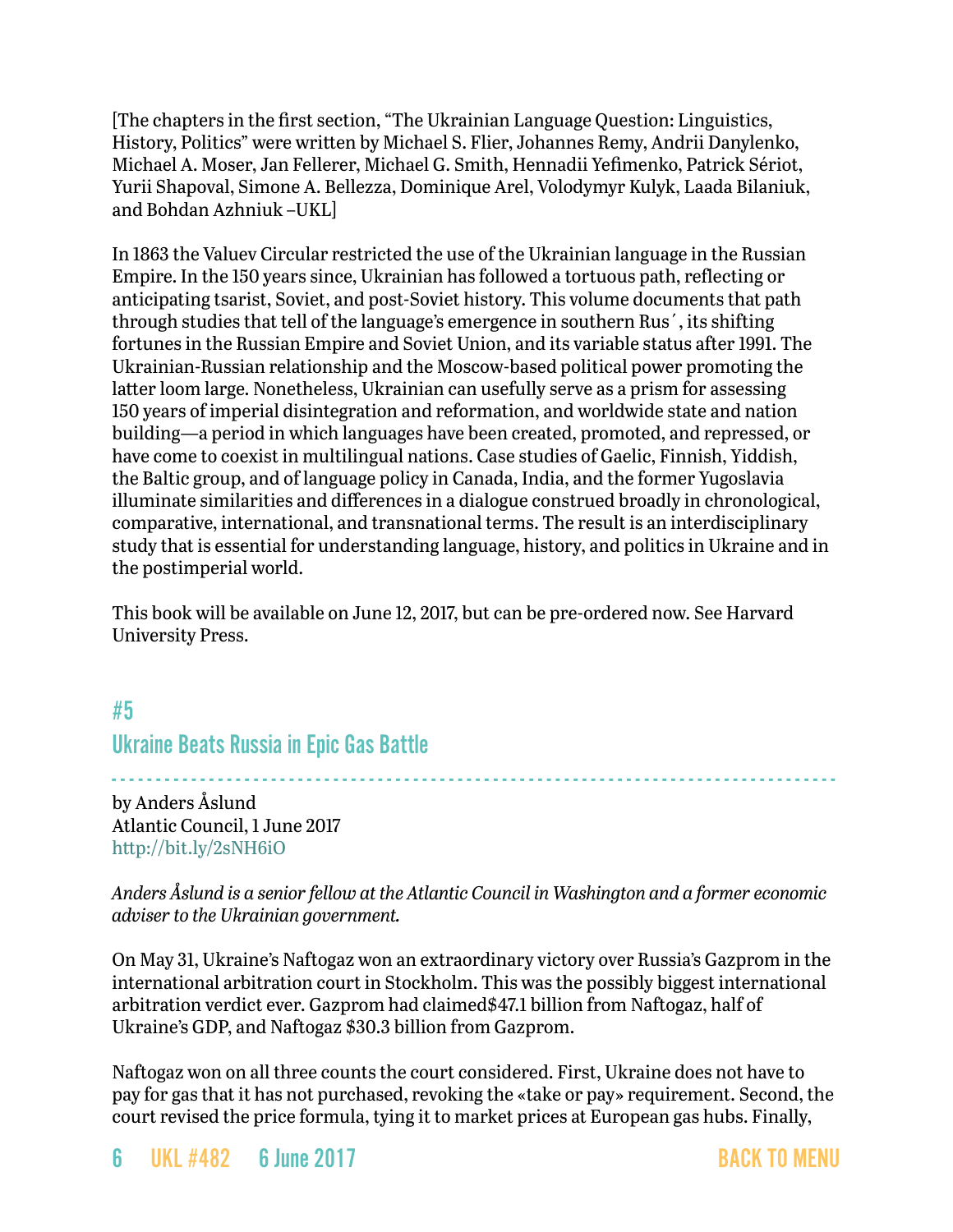the court decided to completely abolish the ban on gas re-export. Whether Gazprom will have to pay damages will be decided later, and Ukraine's claims to receive more pay for Gazprom's transit through Ukraine also will be decided at a later date.

The case was based on the ten-year gas supply and transit agreement the two countries concluded on January 19, 2009. This was a shotgun agreement forged between then Prime Ministers Vladimir Putin and Yulia Tymoshenko after the Kremlin had cut all gas supplies for two weeks to Ukraine and sixteen European countries in the midst of a cold winter.

This agreement was flawed from the outset, demanding more from Ukraine than Russia. Naftogaz committed itself to buy far more gas than it needed. The unpublished price formula obliged Ukraine to pay higher gas prices than any other country.

President Viktor Yanukovych claimed that this agreement amounted to abuse of power and had Tymoshenko [sentenced](http://www.nytimes.com/2011/10/12/world/europe/yulia-tymoshenko-sentenced-to-seven-years-in-prison.html?mcubz=0) to seven years in prison in a kangaroo court, but he never canceled the agreement.

Russia's gas trade with Ukraine is no ordinary trade. It is an important part of Russia's hybrid warfare against Ukraine and the European Energy Union. One of Yanukovych's main supporters was the gas trader Dmytro Firtash, wanted by the US Department of Justice for gross corruption. [Reuters](http://www.reuters.com/investigates/special-report/comrade-capitalism-the-kiev-connection/) recently reported that Russia's Gazprombank gave Firtash a credit line of \$11 billion in 2011. In addition, Gazprom sold gas to him at such a steep discount that his companies made \$3.7 billion in two years. The key insight is that Gazprom's aim in Ukraine is not to make money, but to control the government through devious payments.

Since 2010, Ukraine has consistently bought less gas than the agreement dictated, but Gazprom raised no major objections as long as Yanukovych was president. In practice, the Russian government set the price in a whimsical fashion with purported tax discounts. In early April 2014, one month after Yanukovych had fled the country, Russia [hiked](http://www.reuters.com/article/ukraine-crisis-gas-idUSL5N0MV2WL20140403) Gazprom's gas price to Ukraine by 80 percent from \$268.50 per one billion cubic meters (bcm) to \$485 per bcm. Naturally, Naftogaz objected, and stopped accepting Russian gas, for which Gazprom sued it.

In June 2014, Gazprom [filed](http://uk.reuters.com/article/ukraine-crisis-gazprom-lawsuit-idUKL5N0OX1G220140616) a lawsuit against Naftogaz at the Stockholm International Arbitration Court for significant accumulated gas debt and claimed that Naftogaz should pay for all the gas it was obliged to purchase since 2011. The move was obviously political. The same day, Naftogaz [filed](http://www.reuters.com/article/ukraine-crisis-naftogaz-court-idUSL5N0OX21G20140616) a countersuit demanding Gazprom set fair market prices for its gas supplies and recover overpayments for gas since 2010. In addition, Naftogaz claims that Gazprom had underpaid for gas transit through Ukraine for the same period.

Since November 2015, Ukraine has not bought any gas from Gazprom. Last year, its total imports were 13 bcm, mostly imported from Slovakia, while the [2009 agreement](https://csis-prod.s3.amazonaws.com/s3fs-public/legacy_files/files/publication/twq09januarychowelkind.pdf) obliged Naftogaz to purchase 41.6 bcm per year from Gazprom. This was mainly Russian reverse gas, but importantly it was traded at normal market conditions. Gazprom is currently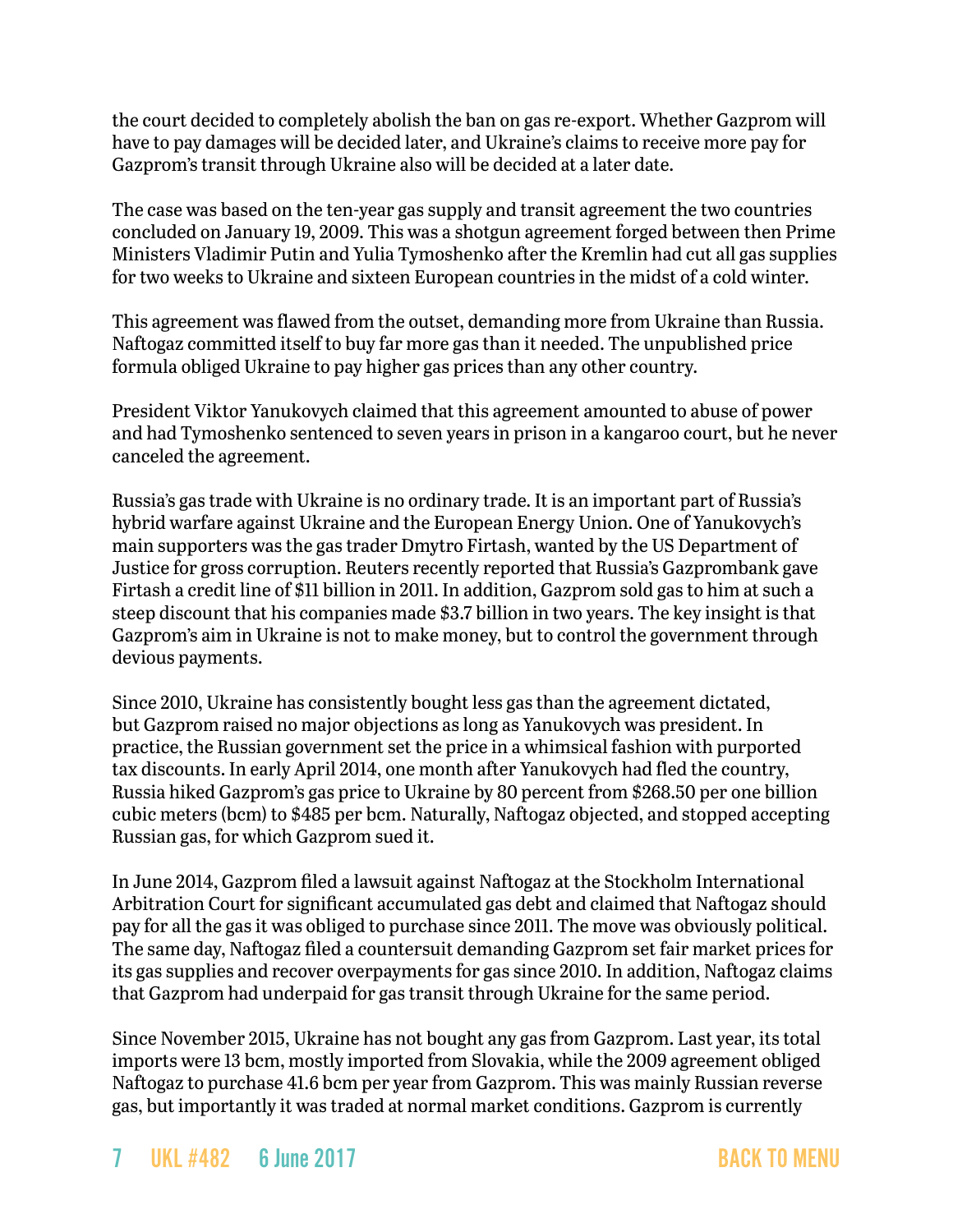about to build two large gas pipelines, Nord Stream 2 and Turkish Stream, to avoid Ukraine altogether.

Several big European energy companies have sued Gazprom in Stockholm and obtained substantial price and volume reductions usually in amicable settlements out of court, but Gazprom wanted to beat Naftogaz in court, because this is judicial warfare. This appears have been a foolhardy act, but one that is all too common with Gazprom, a company whose [market capitalization](https://www.bloomberg.com/quote/OGZD:LI) has fallen from \$369 billion in May 2008 to \$50 billion currently, without its chief executive being replaced. One worry of the Naftogaz management is that the Russian government will bankrupt Gazprom, so that they cannot collect their award. While the majority of Gazprom is state-owned, it is not covered by state guarantees.

This case needs to be seen in a broader European context. Since February 2011, Ukraine has a member of the European Energy Community, which incorporates the principles of the EU Third Energy Package of 2009 and the European Energy Union of free trade in energy. European energy law applies. The principles of the European energy market and security are at play in Stockholm, and the arbitration tribunal appears to have recognized that.

The victors are Naftogaz's young CEO Andriy Kobolyev and his first deputy Yuriy Vitrenko. They deserve a round of applause and then some.

# #6 Long-Term Implications of Ukraine's Victory in Stockholm Ruling

- - - - - - - - - - - - - - - - - - - - - - - - - - - - - - - - - - - - - - - - - - - - - - - - - - - - - - - - - - - - - - - - - - - - - - - - - - - - - - - - - by Timothy Ash Kyiv Post, 1 June 2017 <http://bit.ly/2rqbCQ3>

Just thinking through the importance of the Stockholm Arbitration ruling on May 31 for Ukraine, and herein are a few important points from my perspective:

First, let's be honest, this decision came as a totally unexpected but positive surprise (for Ukraine), as I think few people were expecting a Ukrainian victory in the "take or pay claim."

And I guess we have to acknowledge that Gazprom likely will appeal; albeit on balance Ukraine seems now to be on the front foot in that process.

Second, the first victory for Ukraine is not having to pay the \$40 billion-odd counter-claim by Gazprom in the first "take or pay" gas supply case. This would have likely been terminal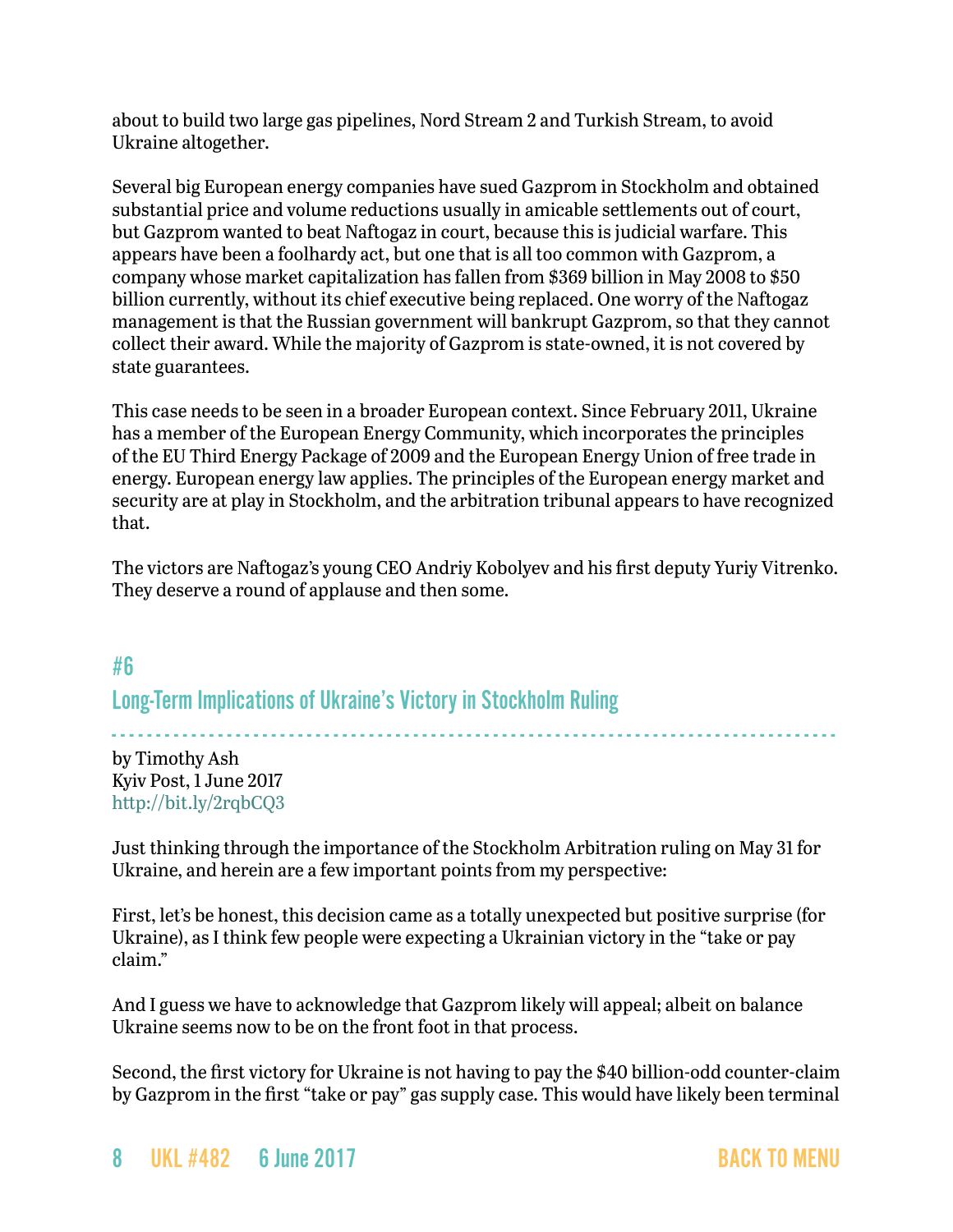for the Naftogas company, given that this amounted to the equivalent of over 50 percent of Ukraine's gross domestic product It would have caused great flux at Naftogaz. There was talk of bankruptcy in such a case, which would likely have set back reform efforts at the company, and also likely caused significant political flux.

Third, in theory, Naftogaz could now secure an award of damages on the first supply case of over \$17 billion.

This award is set to be determined by the end of June, perhaps a little later if Gazprom appeals, as expected. The second transit case, where Ukraine is also claiming damages of over \$17 billion, is expected to be determined by the autumn.

In a best case (for Ukraine), Naftogaz and Ukraine, by effect through the state ownership of Naftogaz, could secure an award for damages now of anywhere from zero to \$35 billion.

A figure of \$35 billion is equivalent to around 40 percent of GDP – close to half the country's public debt, and twice its foreign currency reserves.

It is also close to equivalent to the Western financial support package for Ukraine agreed in 2015. Many Ukrainians have called for a Ukrainian Marshall Plan, for a similar amount to this number; so ironic that in effect Russia, via Gazprom, could now be footing that particular bill – maybe they should call it the Medvedev Plan for Ukraine (after Russian Prime Ministry Dmitry Medvedev). The award could (likely) be significantly less than \$35 billion, but even if it ends up being in single digits, for cash-starved Ukraine any amount (say above \$2-3 billion) is still materially significant – \$2-3 billion would cover one year's annual budget deficit at the current time. And, importantly, Ukraine does not have to pay the counter suit of over \$40 billion, which would have been impossible to pay.

Fourth, this is a huge victory for the current management of Naftogaz (Andriy Kobolyev, CEO of Naftogaz/Yuriy Vitrenko, Naftogaz director of business development), who have done a remarkable join in transforming the fortunes of Naftogaz over the past 2-3 years – through domestic price liberalization, efficiency savings, they have cut its deficit from 4-5 percent of GDP 3-4 years back to a surplus now, and importantly cut reliance on imported Russian gas, from 15-20 billion cubic meters a few years back to zero today. The latter has seen the deficit on imported gas being reduced from \$10-12 billion a year during the Viktor Yanukovych era, to perhaps \$2-3 billion today, making for a marked improvement in the current account position of Ukraine. But recently the reformers at Naftogaz have faced a political assault – with claims again of attempts at state capture by less reformminded forces in the administration. There have been concerns that the management would be forced out – which would have been a huge loss for Ukraine's reform momentum, as Naftogaz, alongside the NBU, are currently beacons of reform. As Kobolyev said on May 31 in the FT interview: "We won, we are the champions"! I think that says it all, in terms of their own political position now.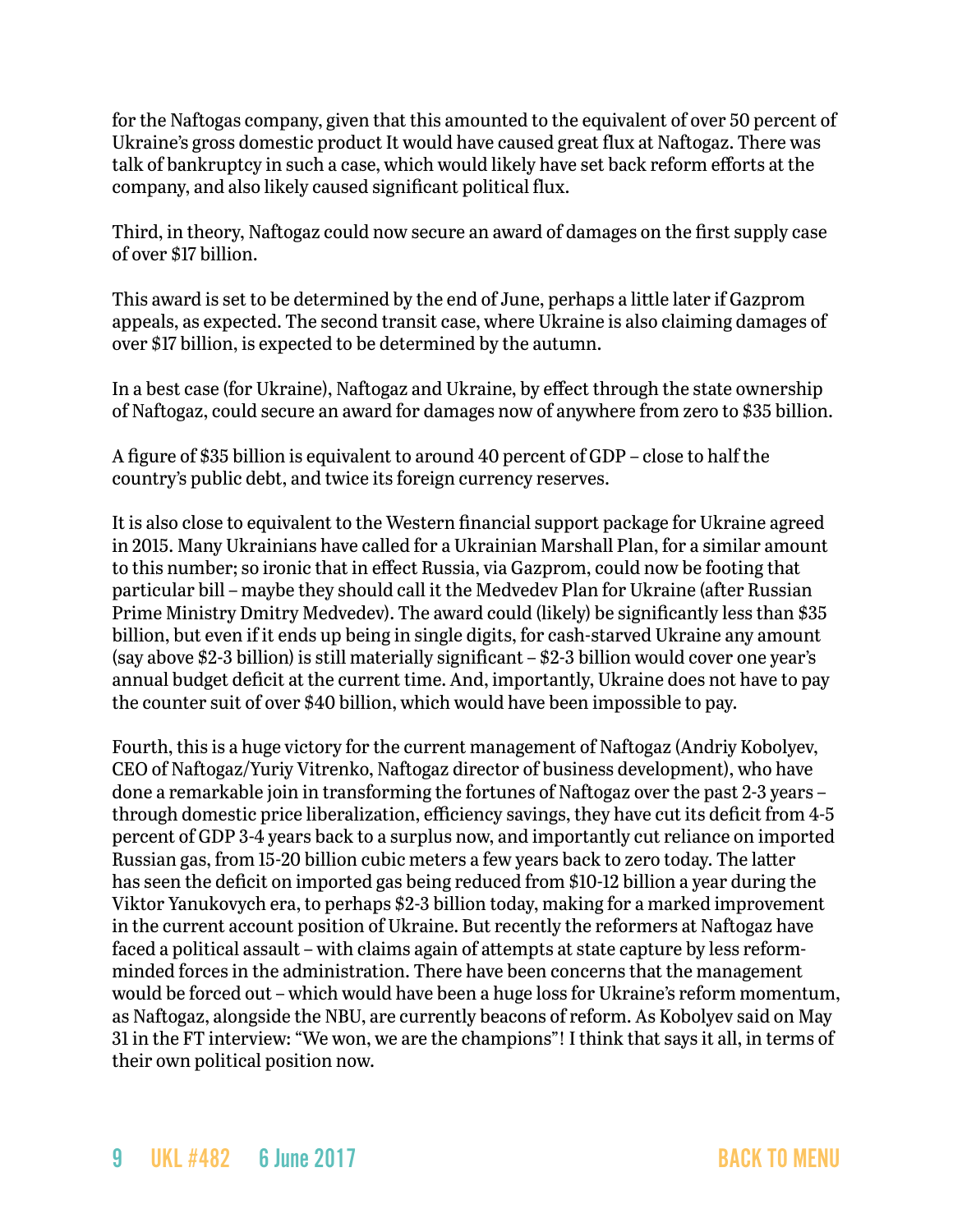Fifth, I think through this ruling, Ukraine's disengagement from Russia continues, and Russia's leverage over Ukraine further reduces/erodes. Over the past 3—4 years Russia has already seen its trade turnover with Ukraine drop from around 40 percent (of Ukraine's turnover) to around 10 percent, remaining state-owned Russian banks are heading to the exits, energy dependency has been radically reduced, and Russian TV/social media influence is also fading fast – the latter recent helped by Security Service of Ukraine actions over Yandex, et al. There is talk/fear of some Donald J. Trump – Vladimir Putin deal to put Ukraine back in Russia's sphere of influence, but irrespective of that, Russia's de facto influence over Ukraine has collapsed since the annexation of Crimea and the failed military intervention in Donbas. So even if Trump agreed to put Ukraine back in Russia's sphere of influence, I don't see how Putin can actually deliver on that. Ukraine seems to be lost to Russia for a very long time now, and at least under the rule of Putin.

Sixth, interestingly, and I know many Ukrainians would not like me saying this, but this ruling is a victory also for Yulia Tymoshenko, the ex-prime minister.

She signed the original contract, and ended up going to jail as a result (one of the few Ukrainian politicians to go to jail, and actually for something she did not do). In the end, with hindsight, the agreement was not as bad some had implied – and as affirmed surely now by the Stockholm Arbitration Court. A defeat would likely have been a terminal blow to Tymoshenko's political aspirations, as surely she would have taken flak for any large bill put at Naftogaz' doorstep. But with this ruling, she remains in the game (of thrones), and she is currently running neck and neck with President Petro Poroshenko in opinion poll ratings as the country begins to focus on the 2019 presidential elections. Tymoshenko seems to be a cat with nine or more lives – and a politician who can never be ruled out.

Seventh, one caveat in all this is the question of Russia's reaction. The reaction yesterday from Moscow was muted, and partly this was sheer shock at losing a case which they thought was cast iron in their favor. I tend to think that while Gazprom will likely challenge the Stockholm ruling, this challenge could be relatively short lived. And I do think that Gazprom will eventually be forced to pay up – largely as it has the cash means to pay, it has plenty of offshore assets to be attached, and I think would not want to risk reputational damage by not paying in a ruling over a pricing/supply contract. I think this is quite different say for example over the Yukos case in this respect which had quite different origins.

The bigger question for me is the politics of all this from Russia's perspective. Clearly, this was a huge political blow to the Kremlin – which I don't think they were expecting. For those questioning whether this was a political case from the Russian side, the question to be asked is would Russia have lodged the case if Yanukovych had still been president? I will leave you to make that determination. But will Moscow sit back and allow this to roll over them without some counter-reaction in the political or security field?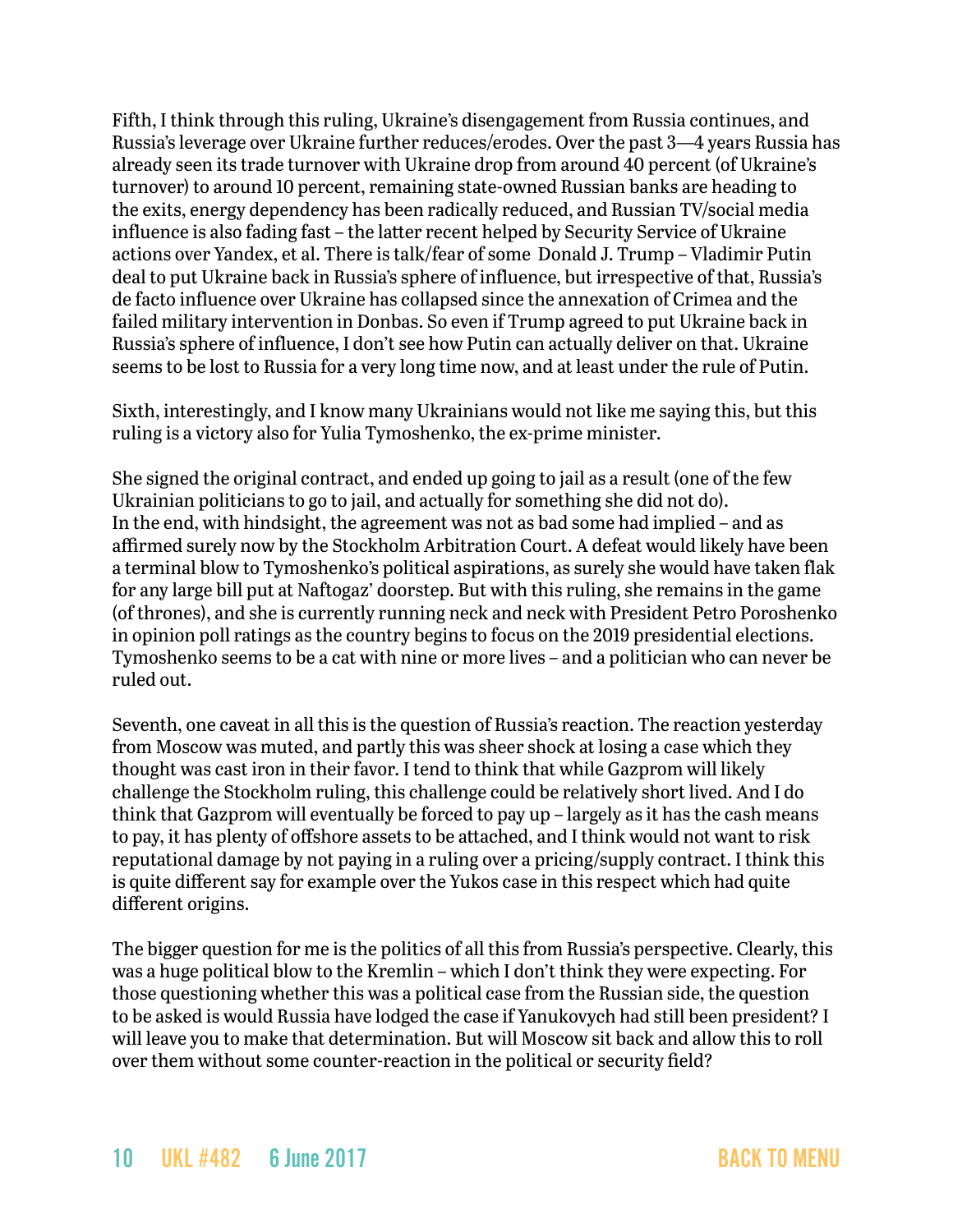As noted above, Russian leverage now over Ukraine in the economy/banks/energy sector is very limited.

Likely Moscow will further move to cut Ukraine out of the gas transit business, with plans to cut gas transit through Ukraine from 50-80 billion cubic meters in recent years (120+ billion cubic meters at the peak) to 15 billion cubic meters from 2019, when the current gas price agreement ends. That said, Moscow's options therein are still limited by Ukraine's assets in terms of gas storage facilities in the West (28 billion cubic meters) which enables Gazprom to ensure constant supply to European consumers through the peak winter months – north and Turkish stream projects just don't allow that. And Ukraine is learning to live without Russian gas and gas transit – buying gas from Europe — and thinking of options of routing gas from the Black Sea, up through Europe.

# #7

# Ukraine's Top Bank Lent Owner's Lieutenants \$1 Billion Before Nationalization

- - - - - - - - - - - - - - - - - - - - - - - - - - - - - - - - - - - - - - - - - - - - - - - - - - - - - - - - - - - - - - - - - - - - - - - - - - - - - - - - - by Graham Stack Organized Crime and Corruption Reporting Project (OCCRP) 5 June 2017 <http://bit.ly/2rSjiNw>

Between mid-2015 and mid-2016, Privatbank, the largest bank in Ukraine, handed out over US\$ 1 billion in loans to firms owned by seven top managers and two subordinates of its owner at the time, Ihor Kolomoisky, according to a copy of its 2016 loan book reviewed by a reporter for OCCRP. Subsequently, in December 2016, the bank was nationalized after the government found that it was severely undercapitalized, threatening the country's financial system.

At least \$185 million of the \$1 billion in insider loans -- and possibly the entire amount - was not backed by collateral, a serious violation of banking practices. To receive the money, the nine recipients created 28 companies in Kharkiv, Ukraine's second-largest city. Almost all were founded in 2015, all except one with equity of just 1,000 Ukrainian hryvnia (\$38) each -- a sign that they were paper companies. Privatbank then approved loans to the firms totaling 28 billion hryvnia (over \$1 billion).

Privatbank holds 35 percent of all individual deposits in Ukraine, meaning the savings of ordinary people. It was founded and owned by Kolomoisky, a wealthy Ukrainian businessman, and his partner, Hennadiy Boholiubov. Kolomoisky and Boholiubov are believed to have additional business interests in energy, media, aviation, metallurgy, and agriculture, which place them second and third, respectively, among the top 100 richest Ukrainians in a 2016 ranking by Forbes Ukraine. Each man is estimated to be worth \$1.3 billion.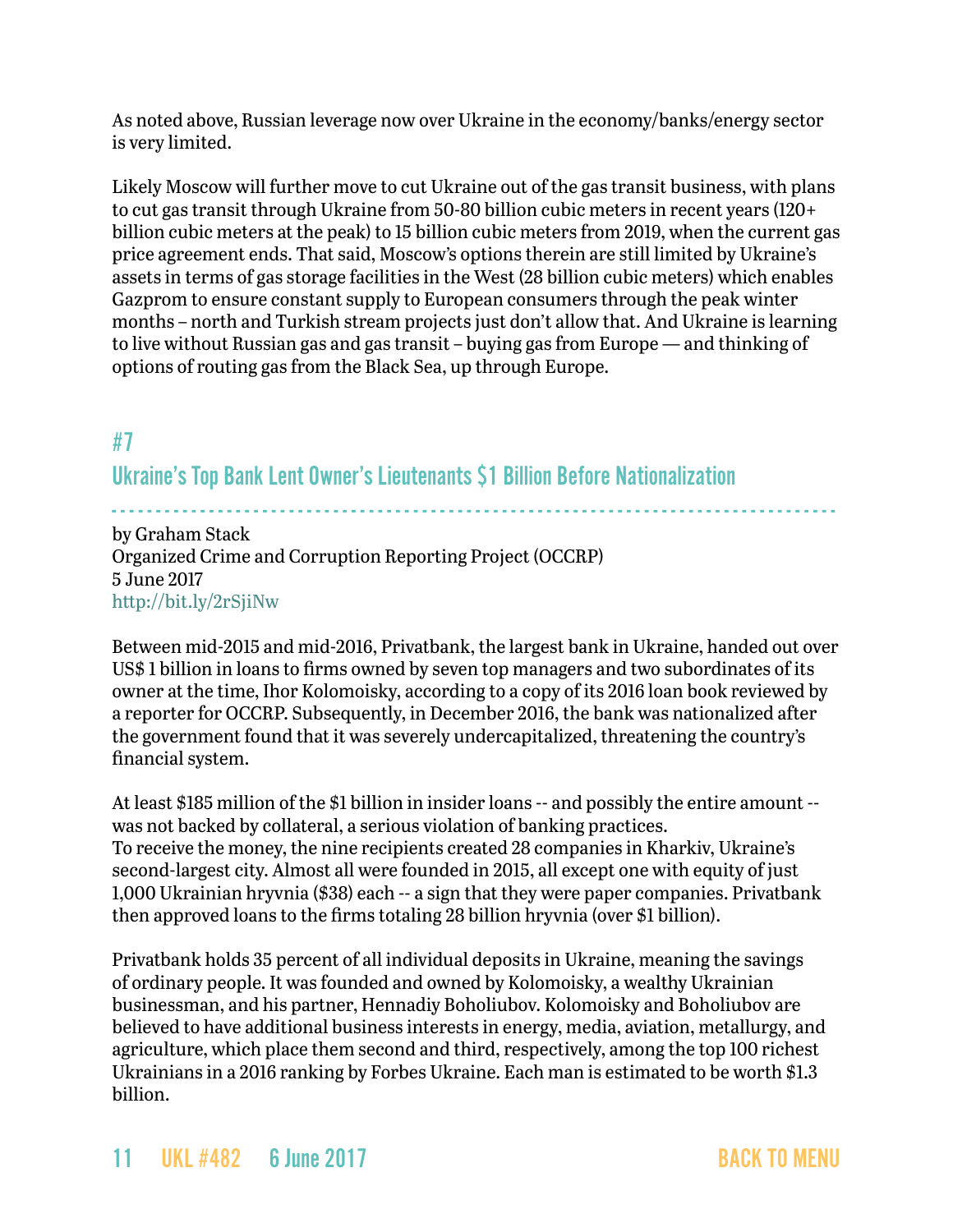Following his support of the Euromaidan revolution, in March 2014 Kolomoisky was appointed governor of the east-central Ukrainian region of Dnipropetrovsk, where Privatbank is headquartered. Ukrainian President Petro Poroshenko fired Kolomoisky one year later, in March 2015, after a political falling-out over Kolomoisky's influence over Ukrnafta, Ukraine's largest and state-owned oil company. Later that year, in October 2015, a close ally of Kolomoisky, Hennadiy Korban, was arrested and charged with heading an organized crime group, taking hostages, and embezzlement, according to Interfax Ukraine.

### **Government Takeover**

On Dec. 19, 2016, Ukraine's government nationalized Privatbank after the National Bank of Ukraine (NBU) found it insolvent. "The alternative would have looked irresponsible, as it would have meant to close our eyes, bury our heads in the sand and wait for the bank to fall," Poroshenko said in a statement, adding that the bank was so undercapitalized that it threatened the entire financial system.

Following the takeover, the NBU announced that as much as 100 percent of Privatbank's loans had gone to its own shareholders, indicating that the owners were enriching themselves while endangering the savings of millions of Ukrainians. Prior to its nationalization, Privatbank had claimed that only 4.71 percent of its loans had been made to insiders and argued that it had been financially stable.

The over \$1 billion in loans Privatbank made to Kolomoisky's lieutenants accounted for 13.8 percent of its total portfolio of loans larger than \$400,000 as of July 2016.

### **Missing Money**

Privatbank is now under new management appointed by the government. On March 6, the deputy head of the NBU, Kateryna Rozhkova, told OCCRP that the Privatbank shareholders "have undertaken to restructure all related party loans by 1 July." However, records show that a month previously, the new Kharkiv-registered companies had all started liquidation proceedings on the same day and all named the same person as liquidator, indicating coordinated action -- and suggesting a lack of intention to return the loans. Since then, the NBU's governor, Valeriya Gontareva, has resigned, and the central bank is under investigation by the National Anti-Corruption Bureau.

A Privatbank spokesperson confirmed to OCCRP that international auditors had found that three of the Kharkiv borrowers had provided no real collateral for their loans, apart from worthless shares in no-name companies. These three firms hold a total of \$185 million in loans, about 18 percent of the total loans to the Kharkiv firms.

Investigations into the other loans are continuing. The coordinated pattern of borrowing suggests that more of the \$1 billion in Kharkiv loans likely also lacked collateral.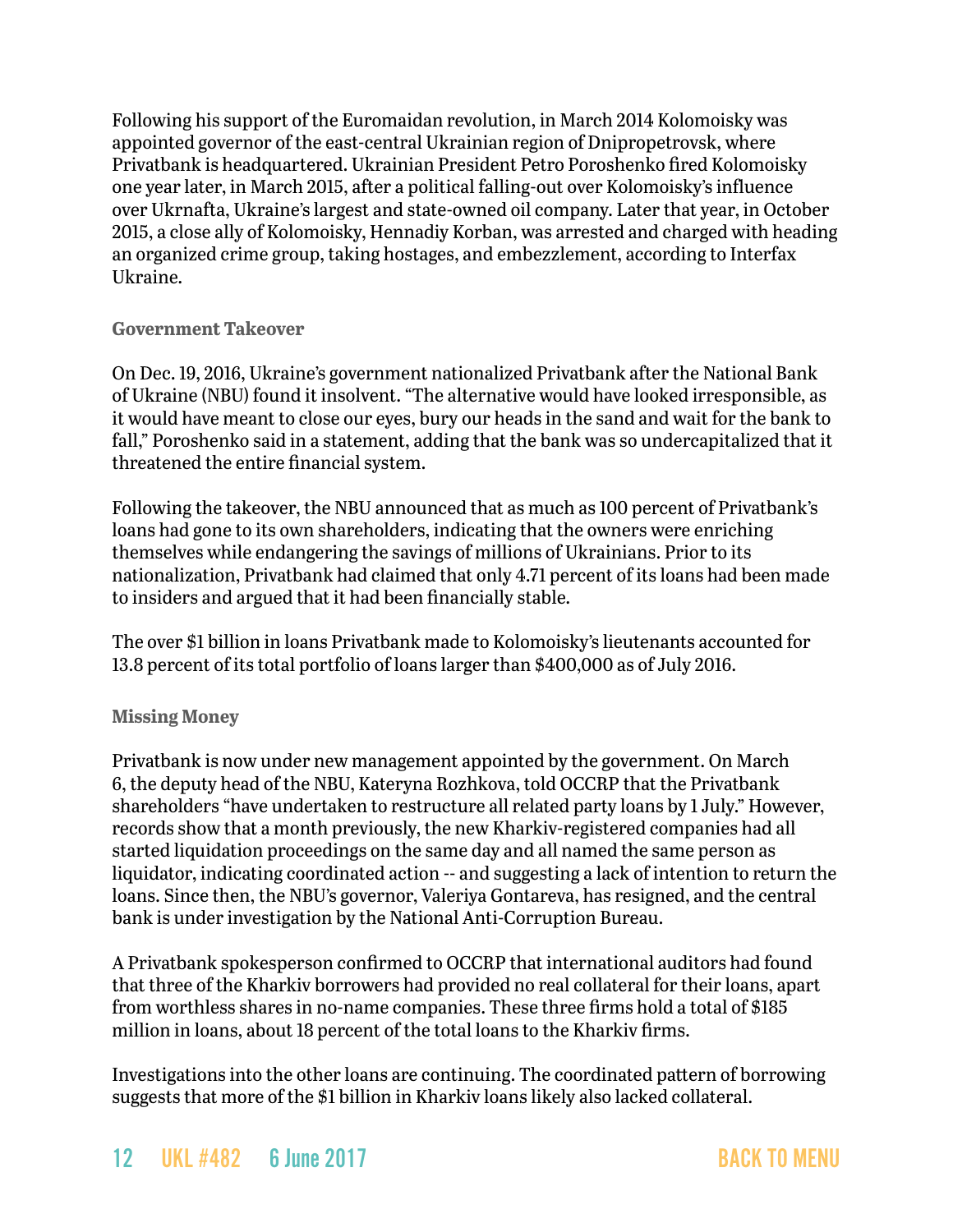[See graphic "Kolomoisky's Billion Dollar Friends" in web version]

### **Managers United**

The people who own the Kharkiv firms are mostly top managers in businesses controlled by Kolomoisky. Most are also interlinked on Facebook.

Viktor Shkindel, Ihor Malanchak and Ivan Makoviichuk own the three Kharkiv firms known to hold \$185 million in unsecured loans. The three men own five additional Kharkiv-registered companies that also got Privatbank loans; in all, their firms hold a total of \$458 million in loans from the bank.

Shkindel is a former chief executive officer of Dnipropetrovsk airport, which is also controlled by Kolomoisky.

Ivan Makoviichuk is director of Skorzonera-Zakarpattya, a tourism company owned by Kolomoisky and Boholiubov.

Ihor Malanchak is the CEO of Kolumbini, a company affiliated with Kolomoisky, according to the company register.

Besides Shkindel, Malanchak and Makoviichuk, the other owners of the Kharkiv businesses that received Privatbank loans are Viacheslav Plakasov, Volodymyr Golovko, Serhiy Kazarov, Vitaly Nemov, Vadim Andreyuk and Anatoliy Derkach.

Viacheslav Plakasov is the CEO of Optima 770, which is related to Privat Group, an unconsolidated business group with holdings in oil, ferrous metal, and agriculture which is widely attributed to Kolomoisky and Boholiyubov.

Zaporizhzhya-based Volodymyr Golovko is a former top manager in Kolomoisky's refinery business. Serhiy Kazarov is former head of Tsyurupinskiy Agropostach, a fuel supplier which is connected to Privat offshores.

Five of the above-named, who are on Facebook, did not respond when contacted via the social networking website.

Vitaly Nemov, owner of Olymp Oil, which received 715 million hryvnia (about \$27 million) in loans, is manager of a gas station for Avias, under Shkindel's command. His CV shows him looking for a job as a gas station manager with a monthly salary expectation of 6,000 hryvnia (\$226).

Nemov confirmed his ownership of Olymp Oil but denied borrowing \$27 million. "There is no loan," he said when contacted by phone, "and they have already closed the firm," he said about Olymp Oil. He declined to specify who he meant by "they," but acknowledged being acquainted with Shkindel.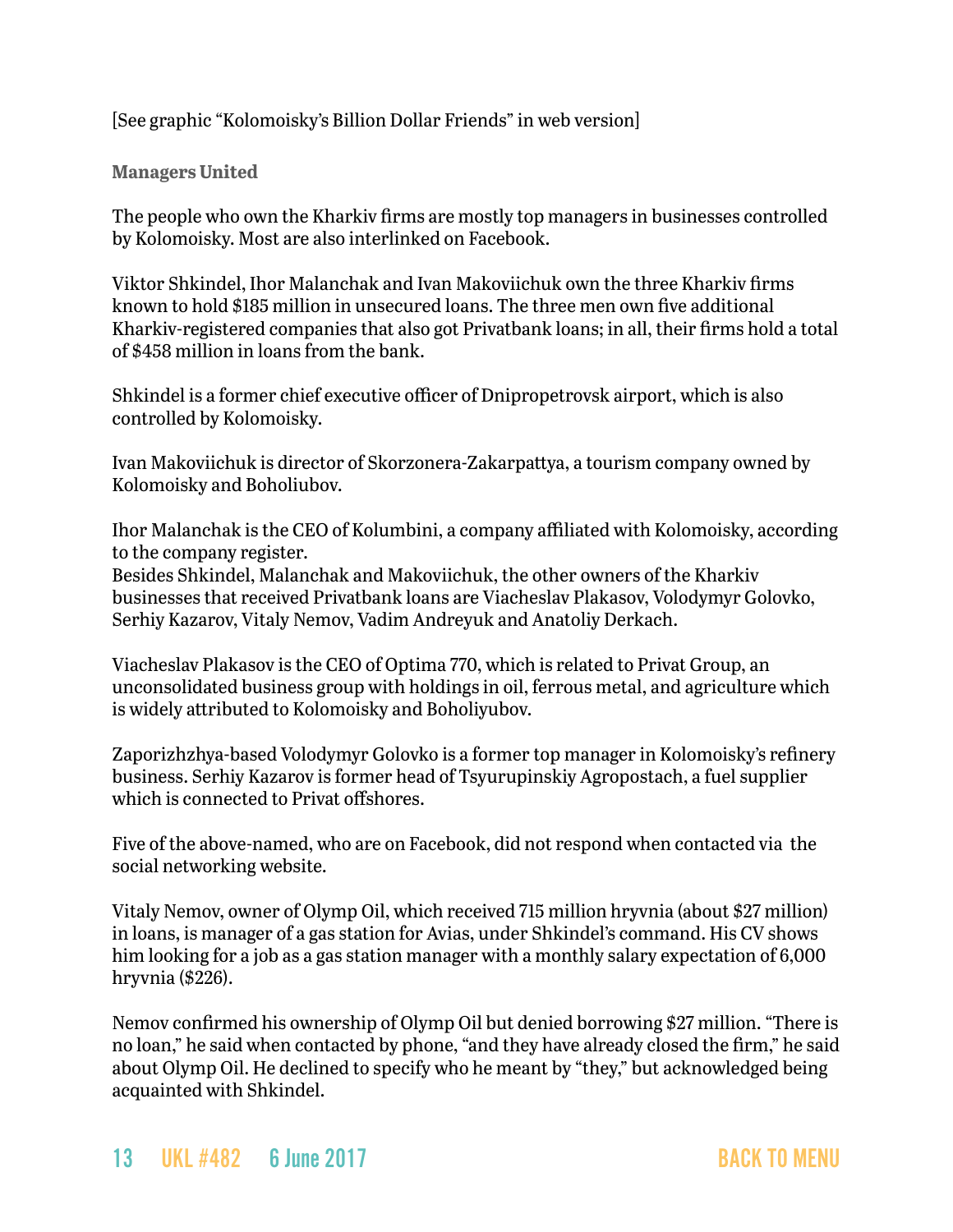Vadim Andreyuk, owner of three Kharkiv firms holding 2.7 billion hryvnia (about \$115.3 million) in Privatbank loans, is head of the sales department of the state oil firm Ukrnafta in the Khmelnytskyi region, according to an online resume.

Khmelnytskyi-based Anatoliy Derkach, the owner of Avaris, previously worked as a taxi driver, according to filings he made in a state register of entrepreneurs. The Avaris phone number matched the number of a number of firms run by Andreyuk. When an OCCRP reporter phoned Andreyuk's office and asked to speak to Derkach, and was put through to him. When asked whether the loan Avaris received had been repaid, Derkach said "apparently," but hung up when asked whether Andreyuk was his boss. Privatbank did not confirm this information.

Kolomoisky did not respond to requests for comment and Boholiubov could not be located.

### <span id="page-13-0"></span>#8

### Economic Effects of Donbas Trade Blockade

- - - - - - - - - - - - - - - - - - - - - - - - - - - - - - - - - - - - - - - - - - - - - - - - - - - - - - - - - - - - - - - - - - - - - - - - - - - - - - - - - by Vasily Astrov

Vienna Institute for International Economic Studies, 1 June 2017 <http://bit.ly/2sBBc51>

In the latest wiiw Forecast Report (Spring 2017), I speculated whether the new geopolitical landscape – in particular the supposedly more business-like and Russia-friendly stance of the newly elected US President Donald Trump – may result in the United States partly losing its interest in Ukraine and, consequently, its leverage over the developments there. I argued that this may lead to a shift in Ukraine's policies to the political 'right', with radical nationalistic forces likely to gain more ground at the expense of the 'pragmatists', a group including President Poroshenko, which may have potentially negative consequences for the situation in Donbas.

During the recent months, this scenario has indeed partly materialised, albeit not necessarily completely for the reasons we expected: a real 'rapprochement' between Mr Trump and Mr Putin is yet to be seen. Instead, the developments in Ukraine have been driven by the logic of domestic politics rather than anything else. Starting from late January 2017, the veterans of the so-called 'anti-terrorist operation' (the official term for the military campaign against pro-Russian separatists), supported by several right-wing opposition parties, were blockading railway trade between Ukraine and the non-government controlled area (NGCA) of Donbas. Despite calling it (correctly) an act of sabotage which only hurts Ukraine's economy, the Kyiv authorities were unable to remove the blockade which was widely popular, and ultimately legitimised and even expanded it (by imposing a ban on the movement of goods across the separation line by roads) on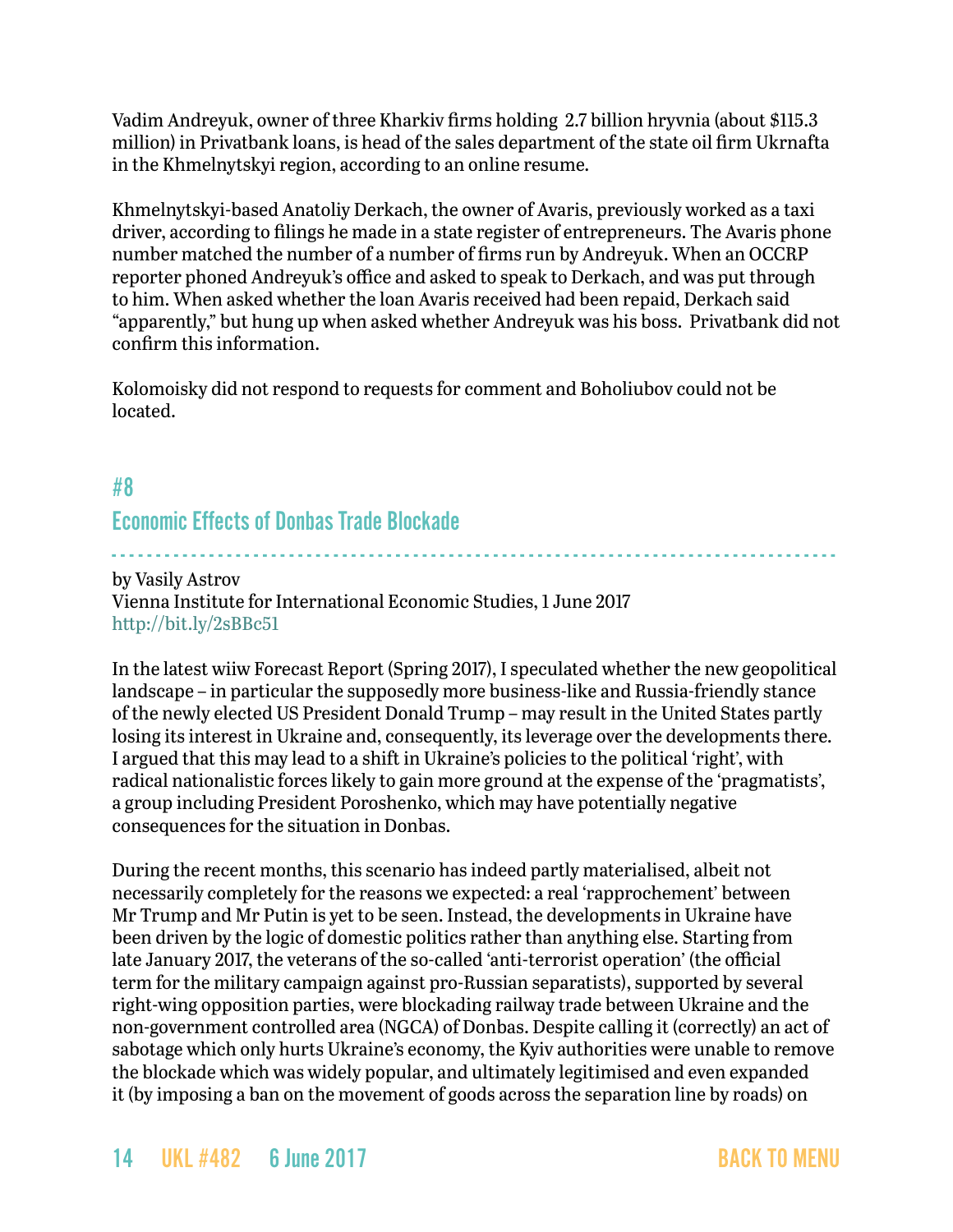15 March. In the official wording, the trade ban will stay in place until a full ceasefire is implemented and enterprises located on the territory of the NGCA are returned to their Ukrainian owners. (Large industrial assets were effectively nationalised by the self-proclaimed 'people's republics' of Donetsk and Luhansk in response to the earlier unofficial trade blockade.) In another move, on 25 April Ukraine cut off electricity supplies to the 'Luhansk People's Republic' (officially, because of the accumulated payment arrears), further adding to the disruptions of economic links between the NGCA and the rest of Ukraine.

Clearly, the disruptions in cross-border trade will be costly for both sides at least in the short term. The stalled shipments of coal from the NGCA have already resulted in electricity shortages and have hit metals production in the rest of Ukraine. As a result, the country's industrial production contracted by 4.6% in February and by 2.7% in March, after having surged by 5.6% in January (year-on-year). Although Ukraine started importing coal from elsewhere (such as South Africa and the United States), it is reportedly more expensive and of different quality, resulting in a higher import bill and some technical problems. At the same time, Ukraine's exports of metals have suffered. All in all, the National Bank of Ukraine projects that the trade blockade will result in a current account deterioration by USD 1.8 billion this year and USD 1.1 billion in 2018, and in a lower GDP growth by 1.3 pp and 0.9 pp, respectively. For purely logistical, economic and social reasons, it would be more rational for Ukraine to trade with the NGCA (even if the latter is not under Ukraine's direct control) rather than with countries in other corners of the world. As Ukraine's own recent experience with trade reorientation from Russia to the EU strongly suggests, such reorientation can prove very costly in the short run, while long-run benefits are far from certain as well, unless it is accompanied by adequate investment inflows.

In the so-called 'people's republics' of Donetsk and Luhansk, there will be short-term losses as well, although less information is available on that. These losses, however, should be at least partly offset by the redirection of tax payments from the newly 'nationalised' industrial enterprises to the 'people's republics' budgets, making them somewhat less dependent on Russian subsidies. Nevertheless, the reorientation of trade flows (mainly coal and steel) to or via Russia – though obviously enjoying Russia's political support – may take time and certainly involve additional logistical costs.

More dangerous, however, is that the new status quo may be associated with much higher costs in the medium and long run, potentially resulting in a 'lose-lose' situation for both Russia and Ukraine. For Ukraine, disrupting the remaining economic links with the NGCA will not make the task of its economic reintegration any easier, while politically it is certainly counter-productive. Blackmailing the 'people's republics' will hardly work, since they can turn to Russia for help instead (and have indeed already done so). Quite on the contrary, it provides them with another excellent pretext for anti-Ukrainian rhetoric. All in all, the trade ban makes the chances of any future reintegration (which is the cornerstone of the Minsk-II agreement) even lower, implying that the legal status of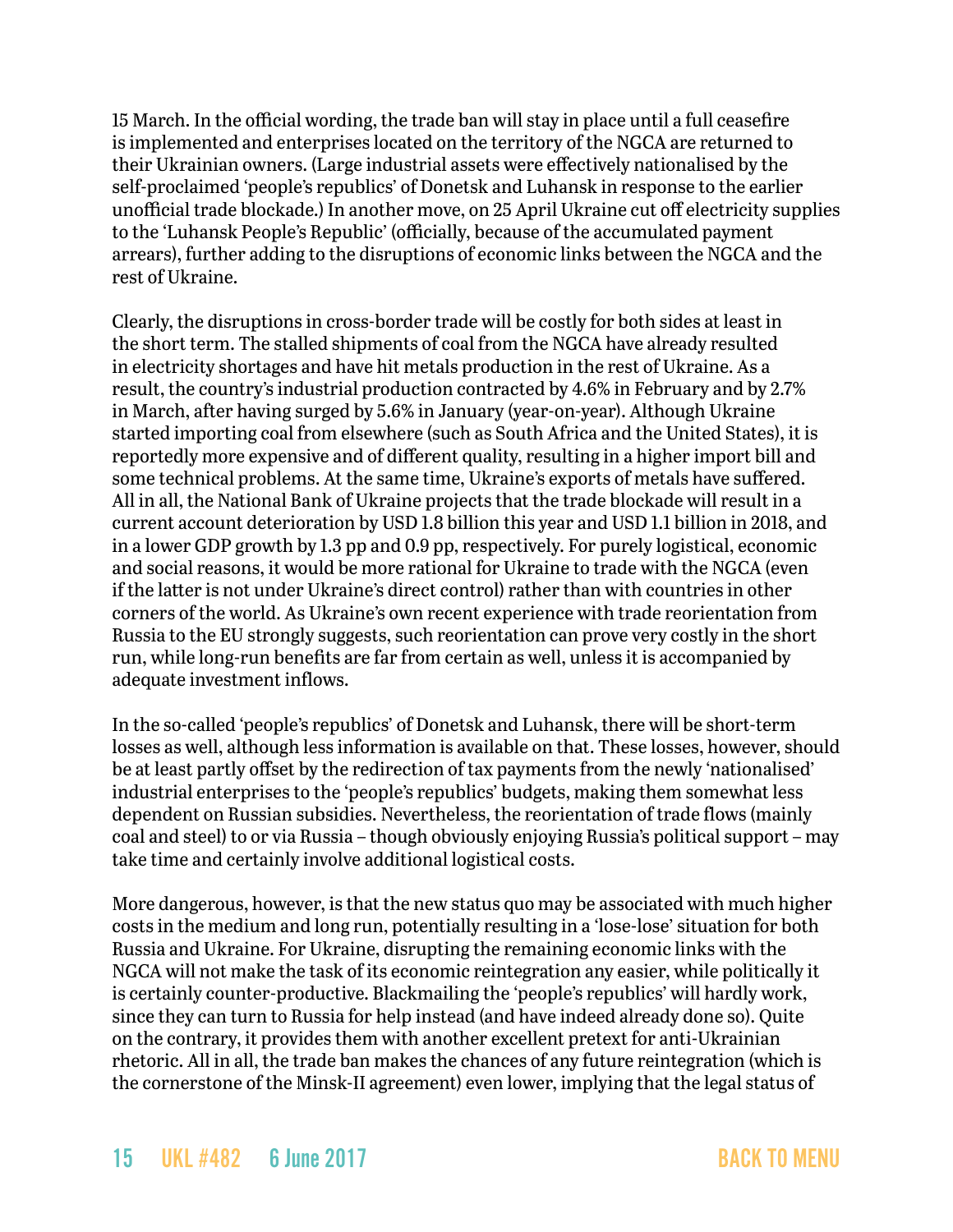Donbas will most probably not be settled in the foreseeable future and military escalation will remain a risk factor. This, in turn, will negatively affect Ukraine's investment climate for the years to come, diminishing its hopes for economic restructuring and modernisation and complicating the implementation of its Deep and Comprehensive Free Trade Agreement (DCFTA) with the EU.

For Russia, in turn, the costs of supporting Donbas will only go up (Russia has, for instance, promptly made up for the electricity shortages in Luhansk following the cutoff from the Ukrainian side). The pro-Russian sentiment in Donbas will almost certainly strengthen further. However, Russia will hardly benefit from that, as long as it remains reluctant to formally incorporate Donbas into its own territory (as it has done with Crimea), even though it has recognised the documents issued by the self-proclaimed 'people's republics'. In these circumstances, it may prove difficult for the 'people's republics' to attract even Russian investment, making the region a constant recipient of aid from the Russian government and a burden on the Russian budget.

In my view, the optimal solution for both Russia and Ukraine would be to recognise the reality, i.e. the apparent willingness of the people of Donbas to live with Russia rather than Ukraine (there is little doubt that any pro-Kyiv sentiment, to the extent that it still existed in Donbas, has largely evaporated by now). A legal settlement, however controversial, would be preferable to the current status quo and would ultimately have a positive impact on the investment climate and economic prospects of the region. I realise, however, that at the current stage this solution is a sheer utopia, as it would impose huge image costs on both sides. Acknowledging the formal independence of the NGCA would be political suicide for any Ukrainian president, while for Russia annexing the separatist areas of Donbas would certainly trigger another wave of international sanctions, ultimately burying its hopes (sincere, in my view) of any improved relations with the United States under President Trump. Without a legal settlement, however, the 'lose-lose' situation may well become a reality for both Ukraine and Russia for the years to come.

### #9

Challenge Putin's Lies about Imprisoned Ukrainian Filmmaker Oleg Sentsov

- - - - - - - - - - - - - - - - - - - - - - - - - - - - - - - - - - - - - - - - - - - - - - - - - - - - - - - - - - - - - - - - - - - - - - - - - - - - - - - - - - By Halya Coynash Human Rights in Ukraine, 10 May 2017 <http://bit.ly/2ryCDCw>

It is exactly three years since Oleg Sentsov, Ukrainian filmmaker and single father, was arrested in Simferopol, shortly after Russia invaded and annexed Crimea. His trial and 20-year-sentence have been condemned by the entire international community, yet Russian President Vladimir Putin keeps repeating the same narrative, that Sentsov was tried and convicted of 'terrorism'. It is the magic word that Moscow has used to impose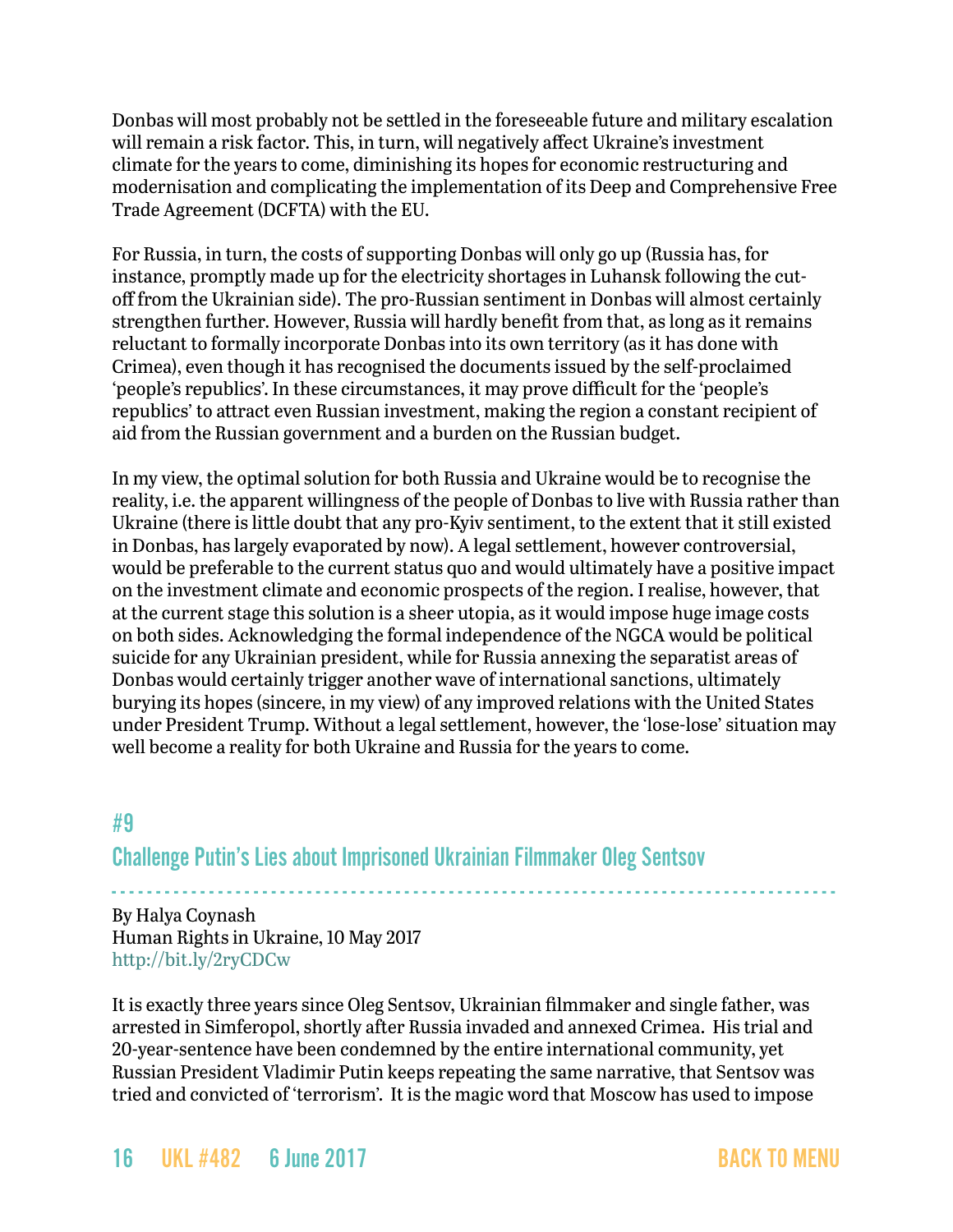a sentence far longer than those in Soviet times passed against dissidents. Terrorism, however, has a clear meaning, and Putin should be challenged to justify the claim or #FreeSentsov.

**Where is the terrorism?**

Four opponents of Russian annexation were arrested in May 2014: Oleg Sentsov, civic activist Oleksandr Kolchenko; Gennady Afanasyev and Oleksiy Chirniy.

The other men had all taken part in one or two Molotov cocktail attacks during the night on the empty offices of two pro-Russian political organizations which had played a major role in Russia's invasion. Chirniy also had plans to blow up a statue of Vladimir Lenin.

These are certainly treated as offences in Russia, but are punished as vandalism or hooliganism, with the person getting a suspended sentence.

Here they were called 'terrorism', which carries a minimum 7-year sentence.

There was quite literally nothing against Sentsov at all, yet he was tried as the 'mastermind of a terrorist plot'.

In just over three years under Russian occupation, there has not been a single terrorist attack in Crimea, yet Russia has either convicted or is holding 23 men in indefinite detention on 'terrorism' charges. Fictitious 'terrorist plots' and supposed enemies are used to try to justify the armed invasion of Ukrainian Crimea. Moscow had, after all, claimed that its intervention was needed to 'protect' Russians and Russian-speakers.

### **Why Sentsov?**

The four men were linked only by their shared opposition to the invasion. Sentsov, who had played an active role in Euromaidan, coordinated efforts by Maidan car owners to take food, water and medical supplies to the Ukrainian soldiers in Crimea besieged by Russian forces. When the Ukrainian soldiers were given just a couple of hours to leave Crimea, it was Sentsov who organized their evacuation.

As well as his work as a filmmaker, which had already gained him renown beyond Ukraine, Sentsov was bringing up his two children, Alina then 11, and Vlad, who is two years younger, and has autism.

Alina was at home with her father when FSB (Russian Security Service) officers turned up on May 10, 2014. The search produced nothing, but Sentsov was taken away and has not seen his family since then. Russia continues to claim that he was arrested on May 11, to conceal the first hours when he was subjected to savage torture.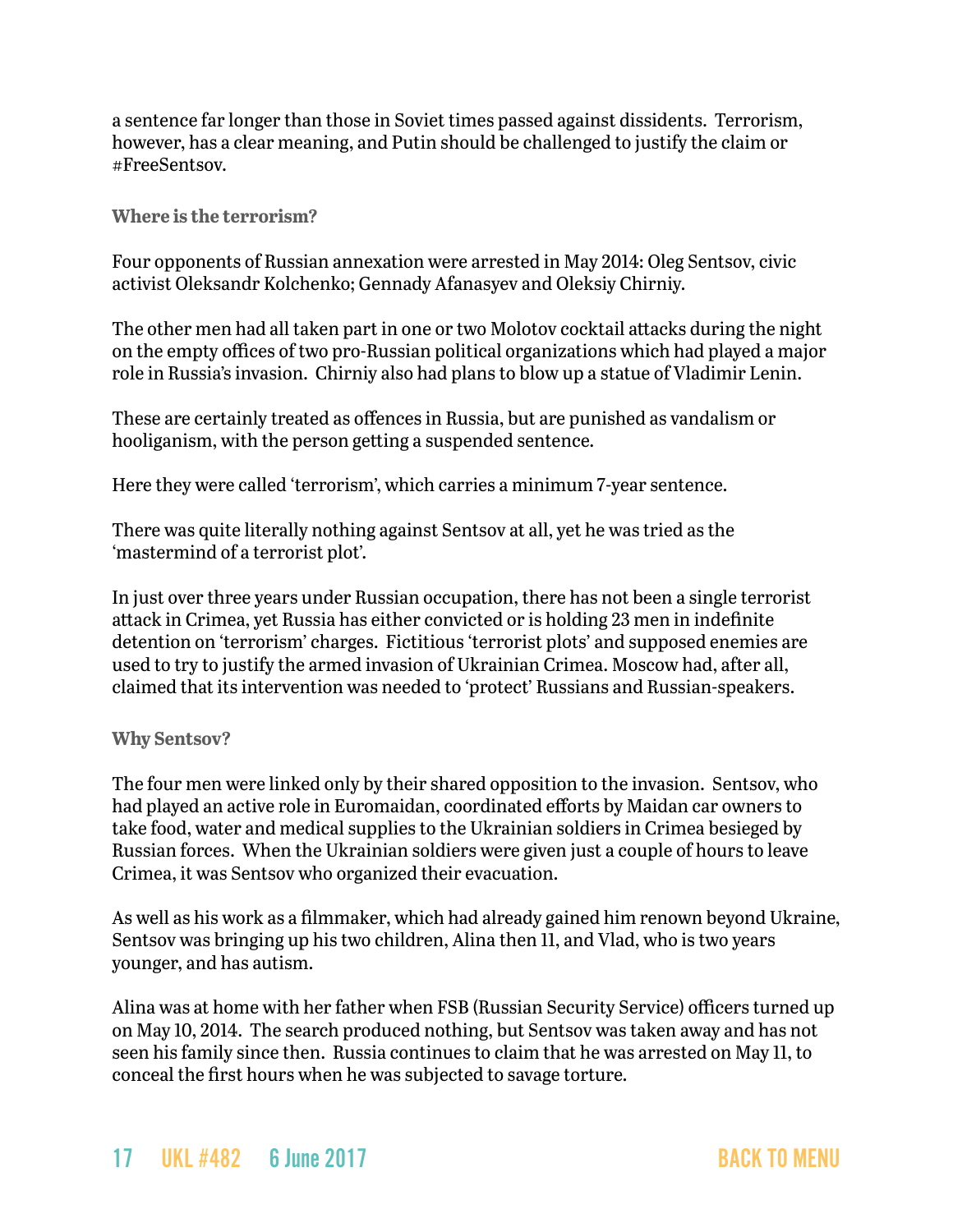He and the other three men were all held incommunicado and without access to lawyers, first in Simferopol, then in Moscow. It is likely that secrecy was to ensure that the most obvious signs of torture had faded.

On May 30, the FSB issued a public [statement](http://www.fsb.ru/fsb/press/message/single.htm%21id%3D10437554%40fsbMessage.html) claiming that the four men were members of a Right Sector 'sabotage and terrorist group'. In the style of the Stalinist show trials, no consideration was given to plausibility or even accuracy. The men were alleged to have been planning terrorist attacks in Simferopol; Yalta and Sevastopol, with the aim being, for example, to destroy non-existent railway bridges. Other than those grandiose claims, there were the above-mentioned Molotov cocktail incidents which had been thrown in the night into offices occupied only during the day.

Virtually everything about this case is reminiscent of the worst repressive Soviet methods, and it is no accident that the trial of Sentsov and Kolchenko was called ['absolutely](http://khpg.org/en/index.php?id=1440076117)  [Stalinist'](http://khpg.org/en/index.php?id=1440076117).

### **The 'evidence'**

The FSB statement was accompanied by videos of 'confessions' by Afanasyev and Chirniy. The two men were tried separately and received the minimum 7-year sentences.

Sentsov and Kolchenko continued to reject all the charges and Sentsov gave details of the torture applied to force him to 'confess'. He was openly warned that if he didn't give the testimony demanded, he would get 20 years and rot in a Russian prison.

Russia prohibited the men's lawyers from divulging any information, and it was only after the trial began in July 2015 that it became entirely clear that there was nothing to substantiate the charges. The renowned Memorial Human Rights Centre almost immediately [declared both Sentsov and Kolchenko political prisoners.](http://memohrc.org/news/memorial-schitaet-olega-sencova-i-aleksandra-kolchenko-politzaklyuchennymi)

Since the only 'evidence' came from confessions, it is of critical importance that Chirniy refused to testify in court, and then Afanasyev took the stand.  [He retracted](http://khpg.org/index.php?id=1438348634) all testimony as having been extracted through torture, and said that every word he had said about Sentsov had been false. He was shortly afterwards also recognized by Memorial as a political prisoner.

There was thus no evidence against Sentsov and Kolchenko, and Afanasyev gave details of torture that corresponded closely to those repeated from the outset by Sentsov.

All of this was ignored by the prosecutor and judges and on August 25, 2015, Sentsov was – as predicted by the FSB, given a 20-year sentence, Kolchenko – 10 years.

Both men are being held in maximum security prisoners thousands of kilometres from their homes.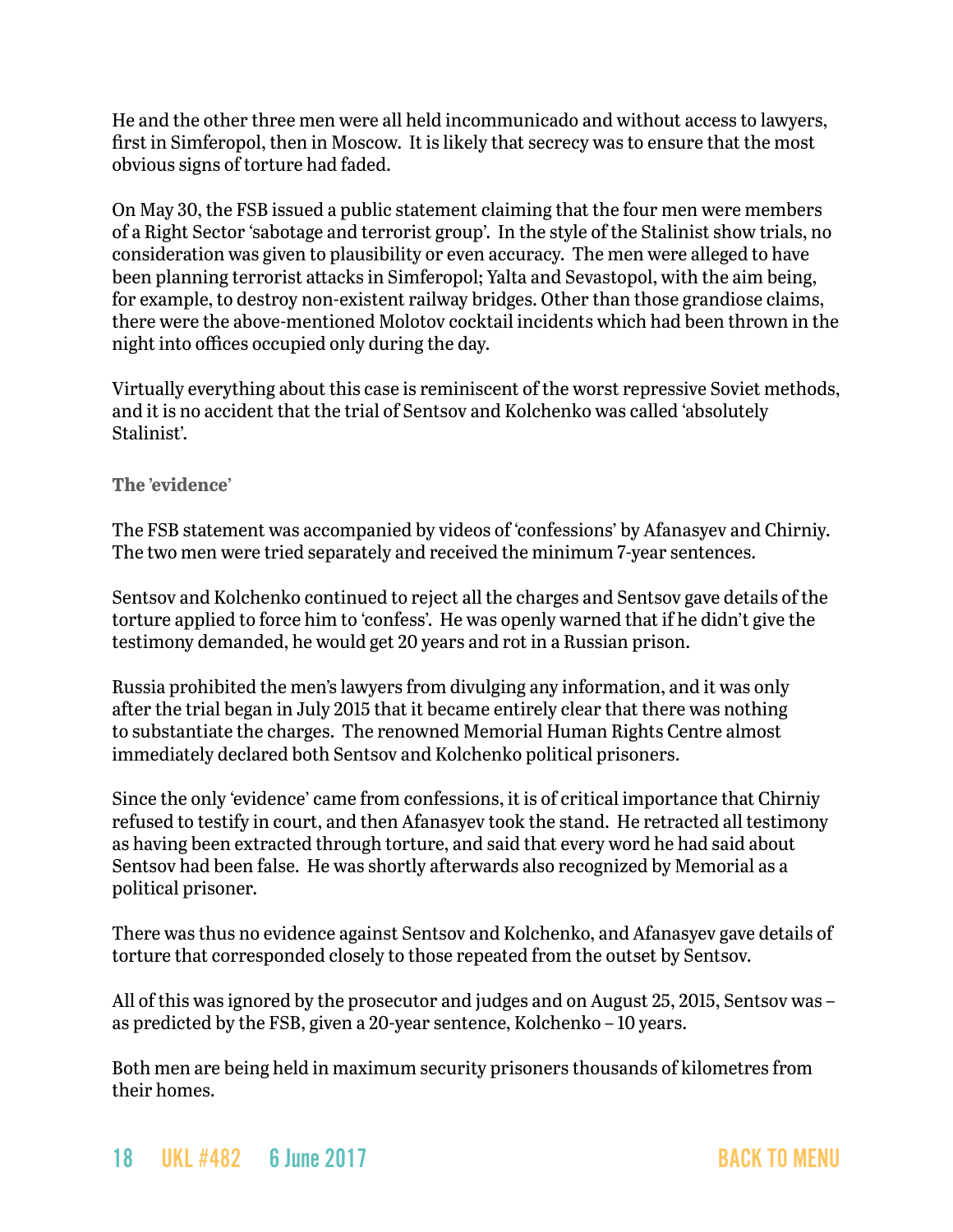Russia has also taken [the lawless step](http://khpg.org/index.php?id=1477053677) of claiming that both men 'automatically' became Russian citizens, and is denying them access to the Ukrainian consul and their rights under international law.

Putin is hoping that the international community will gradually forget about the men, and that Russians have been so duped by the state-controlled media that they will believe that the men are imprisoned for 'terrorism'.

Not a chance, and it is important that he understands this now. He and all those judges, prosecutors and others implicated in the monstrous sentences knowingly passed on innocent men.

We are therefore seeking sanctions against all those who [have taken part](http://khpg.org/en/index.php?id=1440595036) in what has rightly been termed 'ideologically motivated state terror'. With Russia's repressive measures against Ukrainians, especially in occupied Crimea, on the increase, it is important to send a clear message that there can be no impunity for those who obey criminal orders.

Please help #FreeSentsov and other Ukrainian political prisoners by asking politicians and journalists in your country to support targeted sanctions and to demand answers from Moscow. Why, 150 years after Russia abolished serfdom, is it treating Ukrainians as serfs to be seized together with its Crimean land-grab? How, over a quarter of a century after the collapse of the Soviet Union, has Russia descended to sentencing those who oppose its invasion for 20 years?

A model letter and some other ideas can be found here:

[20 years for opposing Russian occupation of Crimea is worse than Soviet –Help](http://khpg.org/en/index.php?id=1494339392)  [#FreeSentsov!](http://khpg.org/en/index.php?id=1494339392)

# #10

The Case Against Russia's "Extremist Librarian"

- - - - - - - - - - - - - - - - - - - - - - - - - - - - - - - - - - - - - - - - - - - - - - - - - - - - - - - - - - - - - - - - - - - - - - - - - - - - - - - - - by Sasha Sulim Meduza, 30 May 2017 <http://bit.ly/2qC9uHO>

[On June 5, Ms Sharina was convicted of "inciting hatred against Russians" and given a suspended four-year sentence, <http://reut.rs/2sPUi6D> --UKL]

On Monday, May 29, a Moscow court heard closing arguments in the case against the former director of the Library of Ukrainian Literature, Natalia Sharina, who stands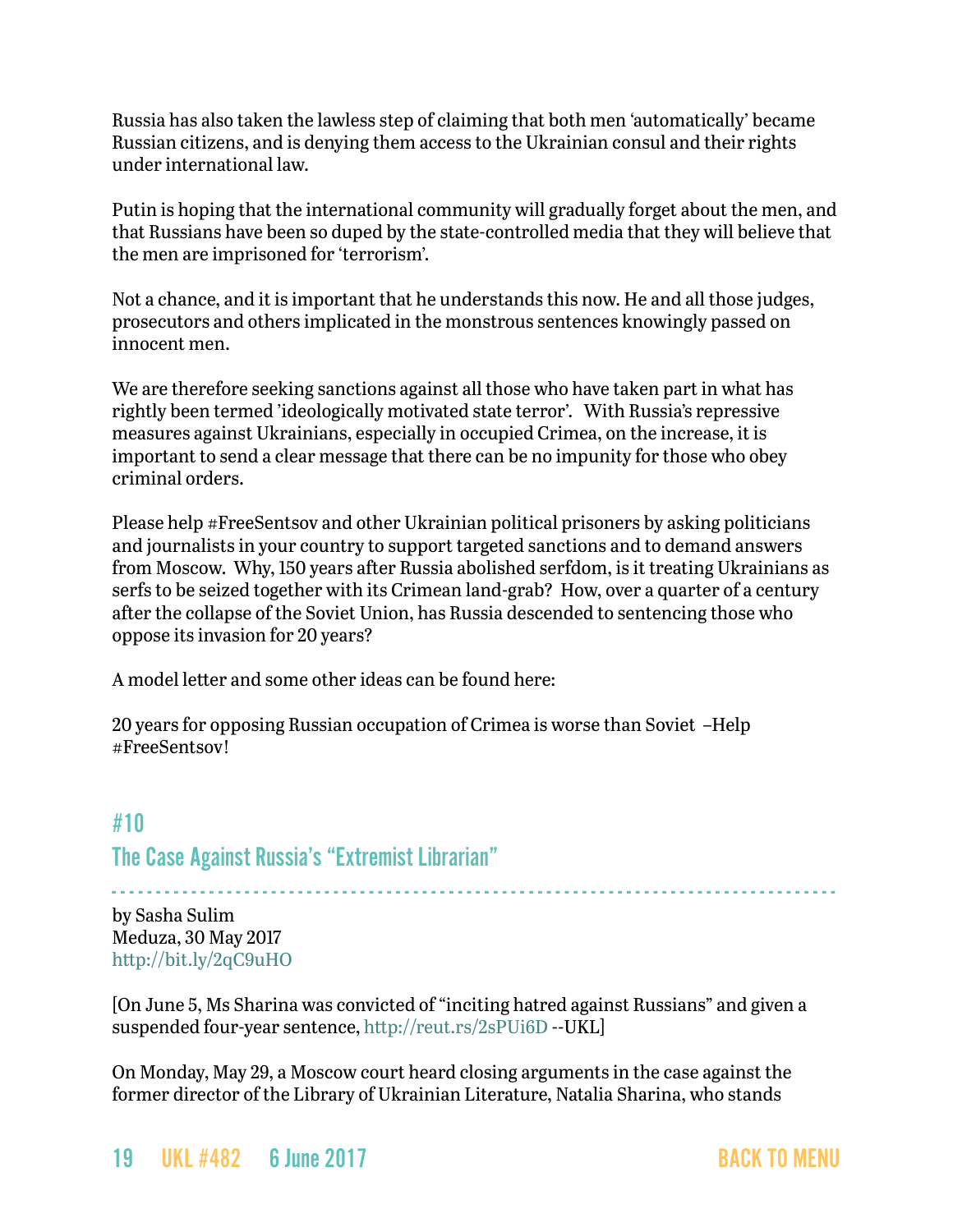accused of distributing extremist materials and embezzling government funds. State prosecutors asked the judge to give her a five-year suspended sentence — an act of "mercy" that elicited facetious thanks from Sharina's lawyers, who argue that their client should be acquitted. Meduza examines the case and reviews the history of this supposedly criminal librarian.

The oral arguments in Russia's "Librarian's Case" lasted about three hours on Monday. Prosecutor Lyudmila Baladina began with remarks about the embezzlement charges against Sharina, but she prefaced her speech with her own assessment of the political situation in Ukraine, where she says two powerful forces are now duking it out: "the pro-Russian side and the pro-Western side." People in the latter camp, Baladina explained, advocate a close alliance with NATO members and blame the Russian leadership and Russian people for Ukraine's underdevelopment.

The prosecutor told the court that Sharina was appointed as the director of the Library of Ukrainian Literature in 2007 "to ensure that the institution's activities correspond to the interests of Russia." In December 2010, however, police raided the library and discovered a copy of the book "War in the Crowd" by Dmytro Korchynsky, leading to charges of extremism, despite the fact that Korchynsky's book wasn't banned in Russia until 2013. A lawyer named Alexander Yekim was hired to defend the library, but he ultimately represented Sharina exclusively, prosecutors say, and the government paid him 297,000 rubles (\$5,250) for his services. This is how the embezzlement allegations against Sharina got started.

Prosecutors say Sharina also embezzled money to pay for legal services a second time, claiming that she hired two attorneys the library didn't need, paying them more than 1 million rubles (\$17,600), though investigators could find no documents showing that either lawyer performed any work. Baladina told the court on Monday that the attorneys' phone numbers weren't even listed in Sharina's contacts on her mobile phone.

In October 2015, the police returned to the Library of Ukrainian Literature in a new search for extremist materials, this time seizing 275 books and two compact discs. According to Baladina, these materials "contained derogatory qualities and negative emotional assessments inciting ethnic hatred against Russians," including some open calls for armed violence. At least in part, prosecutors were referring again to books by Dmytro Korchynsky.

Speaking to Meduza, Sharina's colleagues accused the police of planting these books. "According to the library's staff, several of the seized books were in special storage, where visitors couldn't enter. But it was never specified if the books could be removed by special request," Baladina told the court, citing witness testimony claiming that visitors could in fact get permission to see these books.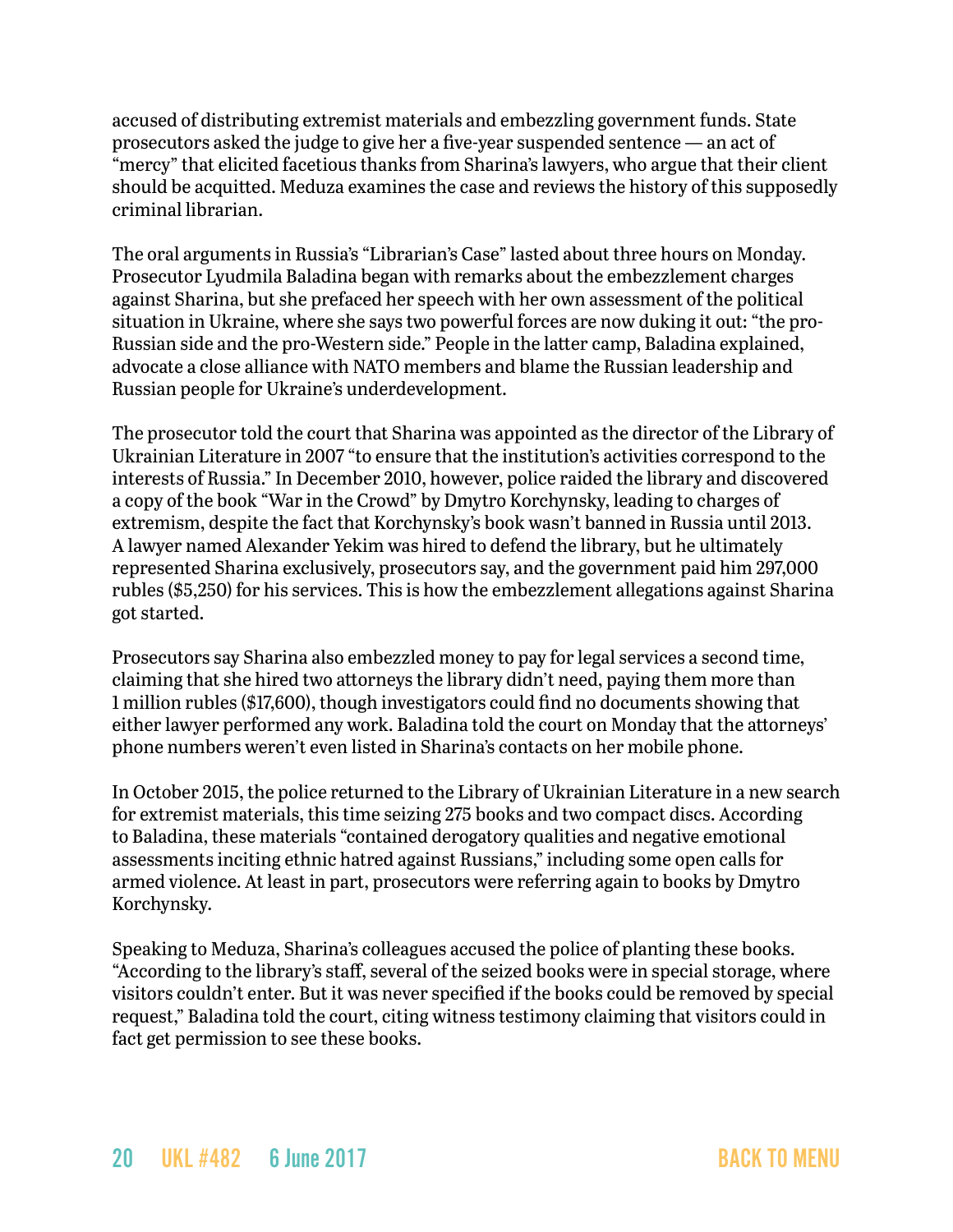Baladina also denied allegations that the police planted extremist literature in the library, attributing the claim to Sharina's defense team, and insisting that there are no grounds to doubt what investigators discovered.

The prosecutor concluded her remarks with another allusion to world politics: "Ukrainian nationalism went hand in hand with German fascism, and it has again reared its head today, when those who usurped power openly talk about seizing Russian regions. They are actually destroying the Russian population. And the defendant is one of the mechanisms for disseminating their ideas," Baladina said.

In response, Ivan Pavlov, Sharina's lawyer, told the court that the prosecution's extremism charges are vague at best, saying the state has failed to prove that a criminal act in fact took place. "The prosecution's case doesn't allow us to understand what crimes exactly Sharina is accused of committing," Pavlov argued, saying the defendant did nothing to disseminate extremist materials, and telling the court that it can't treat her inaction as an act of extremism.

"The mere presence of such materials isn't enough to accuse someone of a crime and find them guilty. There must be direct intent, and there's not a shred of evidence in this case that Sharina was fixated on this goal," Pavlov said.

The attorney also pointed out that Sharina's duties as library director didn't include book selection. "My client does not speak Ukrainian, and therefore she couldn't have spread Ukrainian-language literature in order to incite hatred," Pavlov said, asking the court for an acquittal on the grounds that no crime was committed.

Sharina's lawyer called the embezzlement charges against her "absurd and cynical," as well as an "attempt to punish her for exercising her right to legal assistance by hiring a professional lawyer to defend her." "The defense of a legal entity encompasses the defense of its management, including its director," he argued.

Evgeny Smirnov, Sharina's second lawyer, presented the court with evidence of a large number of procedural violations committed by state investigators during their raid on the library in October 2015. "Sharina's right to defense was violated, and she was also denied hospitalization, over the urging of paramedics," Smirnov said.

Earlier in Sharina's trial, on May 25, her legal team revealed that she sustained a spinal compression fracture in October 2015, after her detention, while being transported in a police car.

Smirnov also addressed the case's political subtext: the police raid on the library in 2010 immediately followed the Ukrainian Attorney General's announcement that it was opening a criminal case against the Soviet authorities for the Holodomor famine in 1932 and 1933; and the 2015 raid came as tensions heated up again in the Russian-Ukrainian conflict.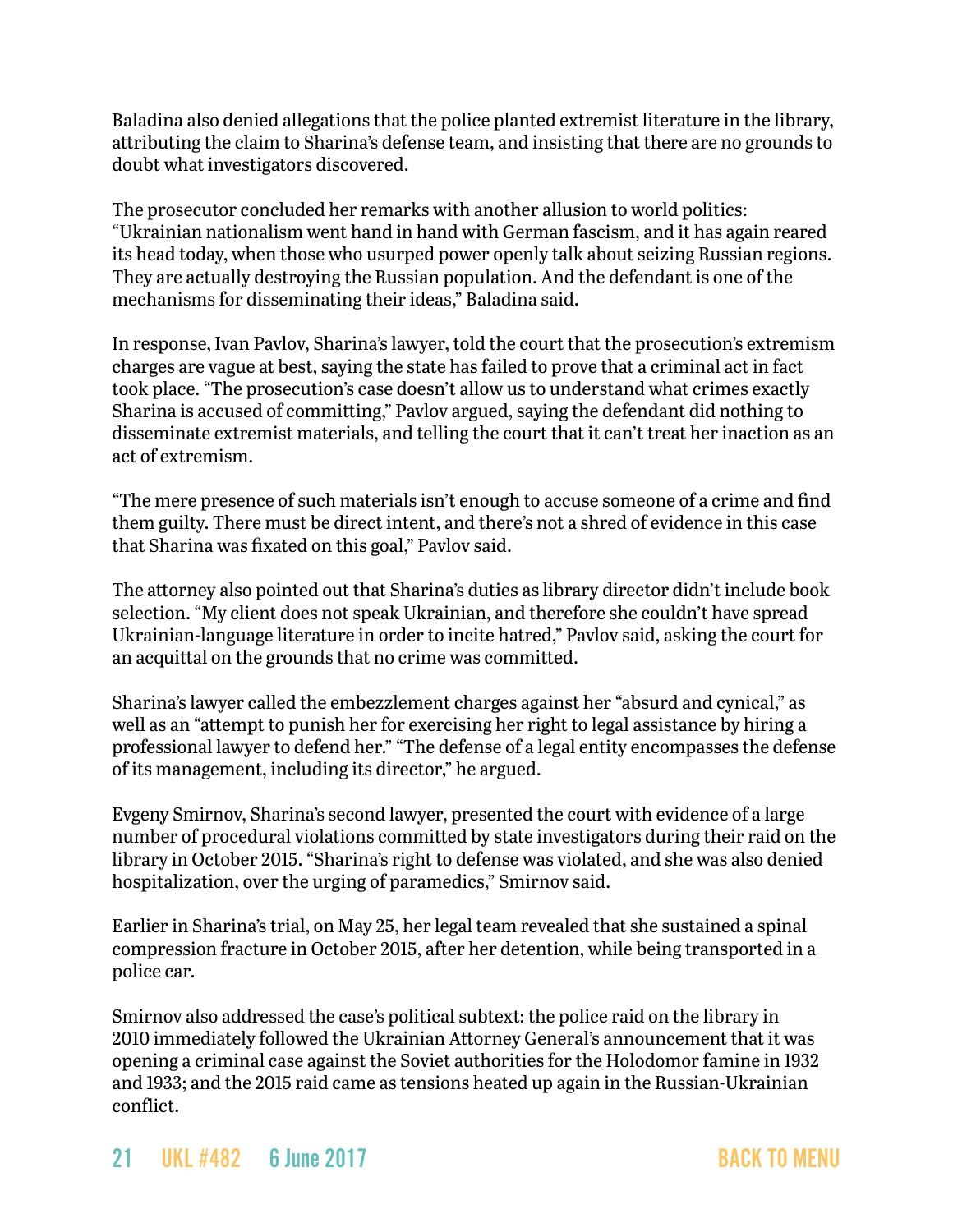"You're ascribing functions to the library that it simply doesn't have. The library doesn't have the authority to censor legally published books, and yet you attribute this responsibility to me," Sharina told the court, adding that anyone with an Internet connection can find Korchynsky's book in an instant.

Responding to the embezzlement charges, Sharina said she was ordered to hire new lawyers by Moscow's Culture Department (which incidentally transferred the library to the city's Interethnic Affairs Department, after the police raid in 2015).

Defending her organization, Sharina also said the Library of Ukrainian Literature was for almost 15 years one of the only cultural centers in Moscow that "played a big role in Russian-Ukrainian relations." "I am ashamed," Sharina told the court, "that a cultural institution created [in the 1980s] and inspired by Soviet culture has been destroyed for the interests of a small handful of people. I request that I be acquitted, and I'm not even asking for apologies or restitution."

Sharina's verdict and sentence will be announced on Thursday, June 1.

# <span id="page-21-0"></span>#11 TV in Breakaway Ukraine Has a Distinct Soviet Tint to It

- - - - - - - - - - - - - - - - - - - - - - - - - - - - - - - - - - - - - - - - - - - - - - - - - - - - - - - - - - - - - - - - - - - - - - - - - - - - - - - - - -

by Jack Losh Washington Post, 5 June 2017 <http://wapo.st/2r3sOJG>

Carrying plastic bags stuffed with cuddly toys, the rebel leader enters an apartment to greet its new occupants — a young family whose former home had supposedly fallen into disrepair. Aleksandr Zakharchenko, who governs the self-proclaimed "Donetsk People's Republic" in eastern Ukraine, hands over the gifts, plus keys and deeds to the simple apartment. He walks around, nodding in approval at the pristine appliances and furnishings.

While a news crew films the choreographed event, mother of four Elena Korkunova says she had written a letter to Zakharchenko requesting help. Her husband, Alexei, hastily adds: "We're very thankful to receive the apartment so quickly. ... Now it'll be our family nest."

Ending the piece, a correspondent for the local Pervy Respublikansky channel describes how Zakharchenko "personally assessed the apartment's layout and quality of renovation . . . and wished them health and happiness."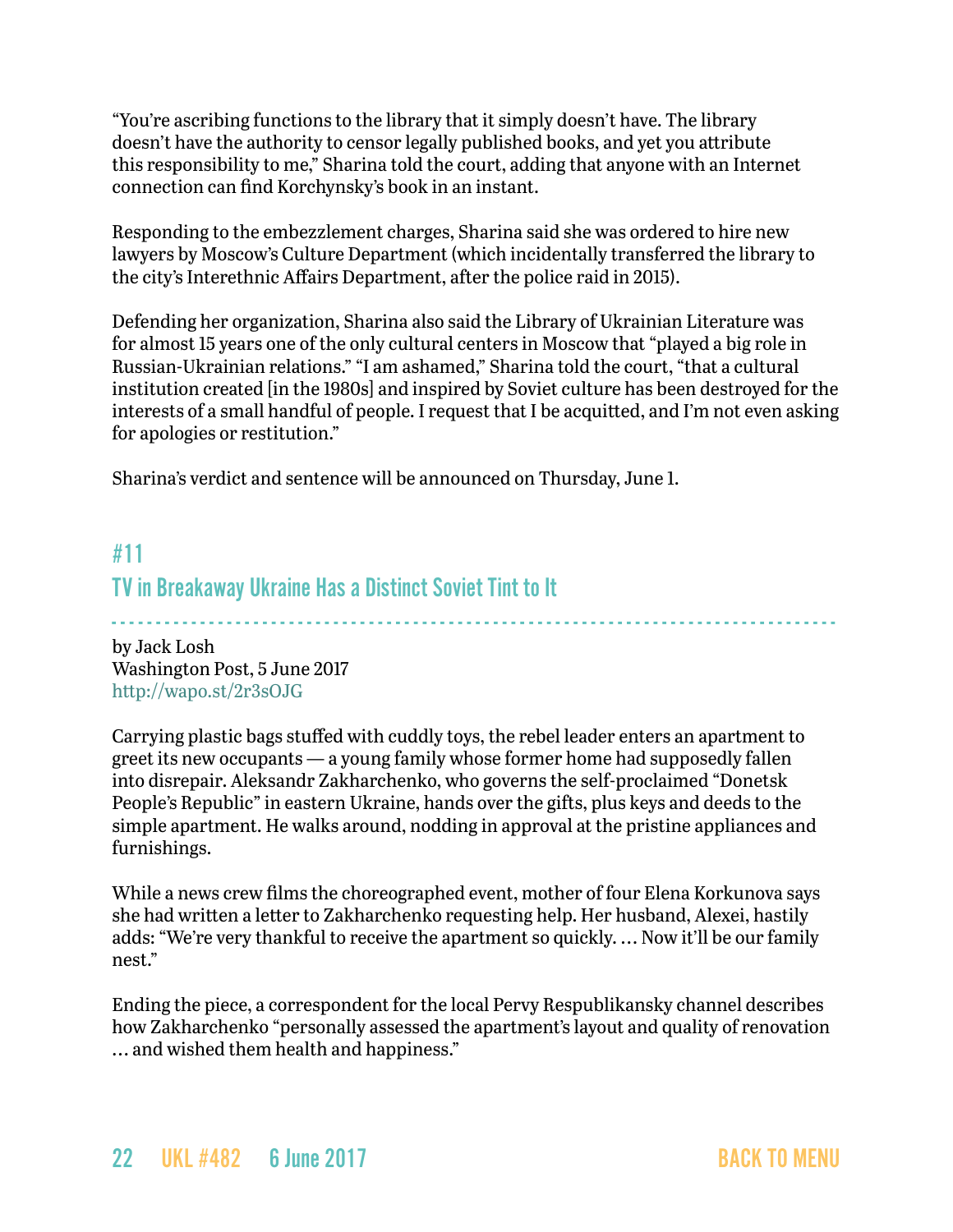This unsubtle report is not a one-time thing. Ukrainian separatists are taking the media back to a Soviet-era standard as their breakaway statelets recycle old propaganda, resort to stereotypes and resuscitate the cult of Joseph Stalin.

Such broadcasts hold clues about Moscow's strategy in Donbass, a volatile region where Ukrainian government troops have been fighting Russian-backed separatists since 2014. State-sanctioned portrayals of militant rebel rulers as responsible civilian officials suggest the Kremlin wants these hard-line proxies to be in charge for some time.

As the forgotten conflict enters its fourth year, this does not bode well for peace.

"Russia wants to look as if it's a constructive player in negotiations but has not decisively shown which option it wants to take," says Donald Jensen, an expert on Russia and resident fellow at the Johns Hopkins University. "Messaging is key, and changes depending on circumstances."

By the 1980s, TV had become a key component of Soviet mass-media culture and today remains the main news source for Russians and Ukrainians. In 2014, when Moscow began installing new governing structures in Ukraine's rebel strongholds of Donetsk and Luhansk, local media operations were also overhauled.

Eastern Ukraine's war-racked landscape of coal mines, factories and steel mills is a Soviet time warp in which communist nostalgia and heavy industry have a bearing on the identity of many. The legacy of the former Soviet Union looms large in the collective subconscious.

So news here is staged to highlight the state's wisdom and generosity  $-$  as it was under Soviet control. Core political messages, reinforcing a narrative favorable to ruling elites, are worked out ahead of transmission.

Novorossiya TV, another separatist outlet, recently aired a documentary about the origins of the war. Replete with Soviet imagery and dogma, it pits the united, hard-working Slavic citizens of Russkiy Mir ("Russian World") against degenerate individualism and the imperialist West.

"Today, Donbass has become the flash point of the geopolitical dispute between the West and the East," the presenter says. "Our city is practically on the front line. We are being murdered so that Russian people ... remain in the chains of consumer society."

Lambasting Western influences, the film splices McDonald's ads with Soviet military parades; footage of Wall Street with productive factory lines. Hackneyed, perhaps, but aimed at harnessing disenchantment in a region once held high by Soviet authorities, now war-damaged and economically stagnant. Although it refers to recent Hollywood movies and is promoted through social media, the message of the film is as old as the hammer and sickle.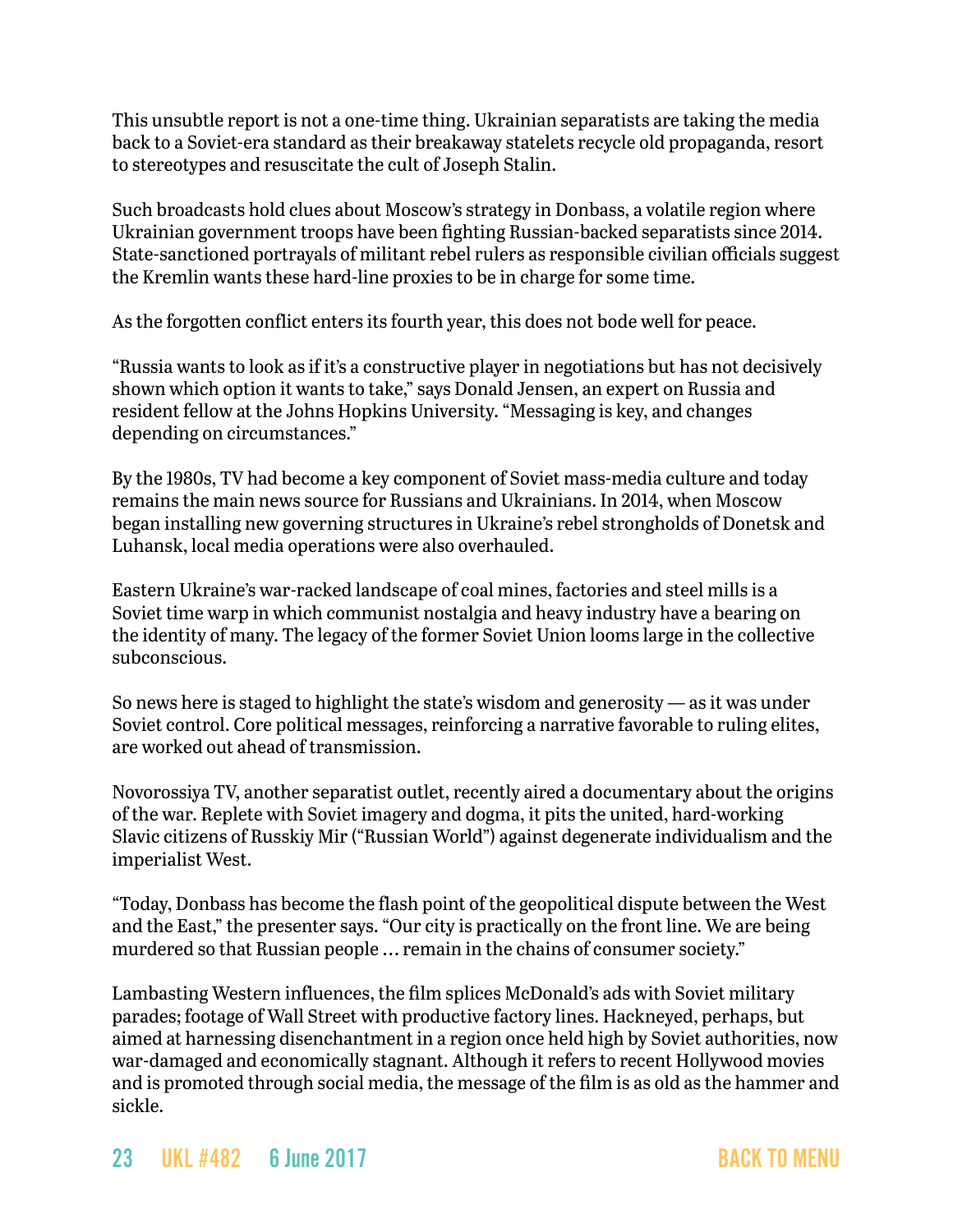Low-budget history programs are a mainstay of these separatist outlets. One presenter, Yakov Dzhugashvili, is Stalin's great-grandson. He venerates the late dictator and espouses his "duty to expose anti-Stalinist, anti-Soviet lies." Dzhugashvili mentions neither the Great Terror nor the gulags, instead hailing Stalin as "an example of those who serve others."

A local history buff hosts another slow-paced show, using model tanks and soldiers to demonstrate the World War II heroics of a unit known as Panfilov's 28 Guardsmen, whose story became a cherished Soviet legend — though one that was debunked by the publication of a secret memo in 2015.

These productions are lo-fi and indulge in questionable readings of history. But their message is potent: Your ancestors fought the fascists, you must continue that struggle today. They are, in a sense, weaponizing the past.

"Propaganda about fascists is a very effective trope and has had an effect on Russian public opinion," says Kristin Roth-Ey, a lecturer in Russian history at University College London who specializes in Soviet culture and media. "This is not mindless atavism — they know it works."

Likewise, limited content and frequent reruns echo the Soviet Union's restricted TV schedules. Such repetition creates "dominant symbols" that help construct — or exploit — a population's "cultural memory," says Kateryna Khinkulova, a specialist on the region's media.

The presentation of Ukraine's separatist leaders is far more "Soviet" than that of Russia's president, Vladimir Putin. Luhansk's ruler, Igor Plotnitsky, is regularly filmed presiding over his ministerial council, publicly berating them while flanked by his "people's republic" flag, with its sun rays, wheat sheaves and red star.

Russian television has its share of Putin scolding his aides, but he also projects a personality with which Russians can more easily associate.

"Putin himself is a form of entertainment, a consumable product," Roth-Ey says. "Think of pictures showing Putin bare-chested. Making [Leonid] Brezhnev or [Nikita] Khrushchev sex symbols would have been unthinkable in a Soviet context."

The Soviet Union was renowned for its sports parades and elaborate gymnastic displays. Socialist realism promoted heroic images of the human body — from the vitality of the Komsomol youth movement to the team spirit of athletes. Though smaller in scale, Donetsk separatists are drawn to similar ideals.

A news report in March featured a gathering of youngsters jogging through the city, urging sobriety and waving separatist and communist flags — a time-honored tactic of reinforcing patriotism with physical purity.

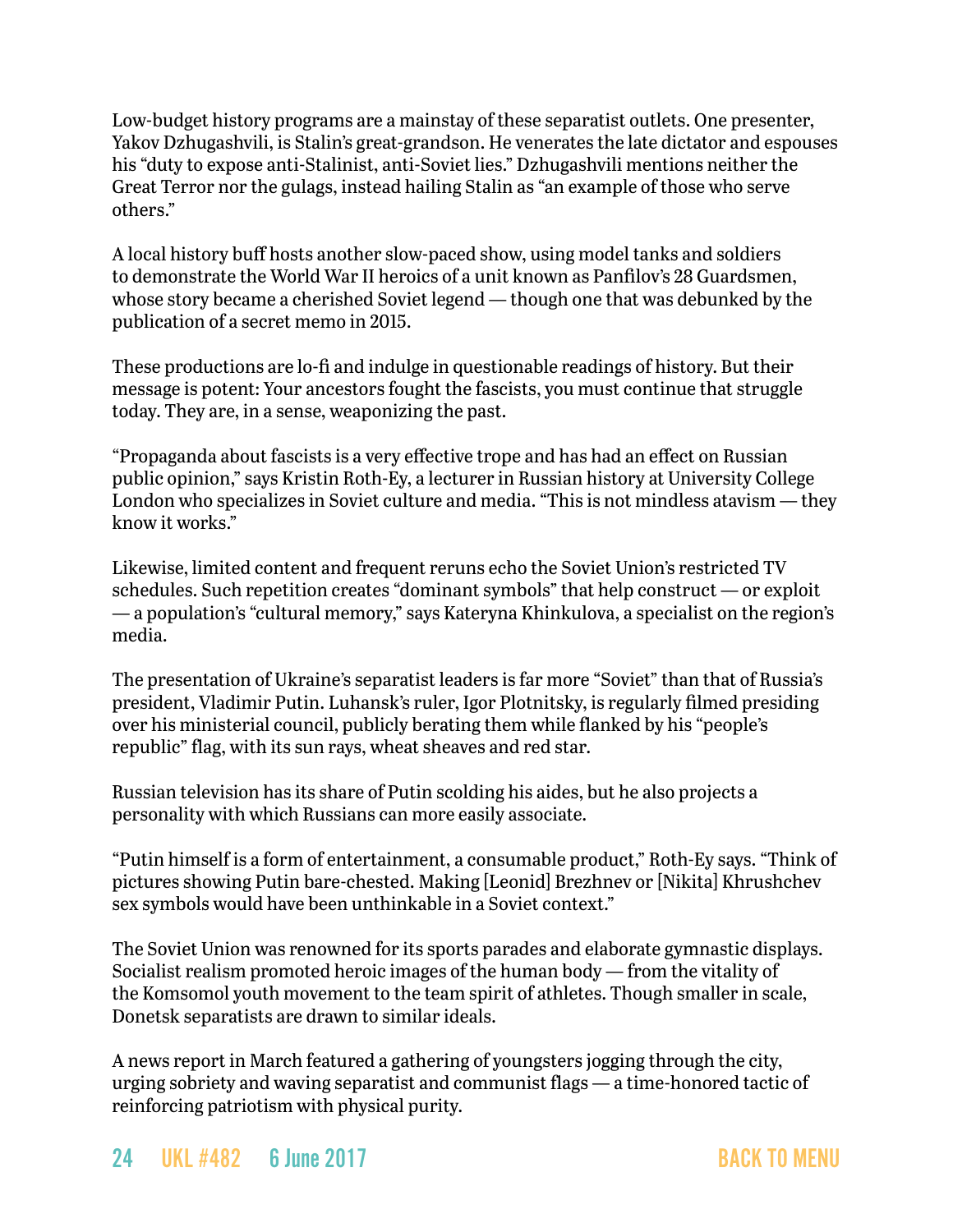Back in vogue, too, is the shock worker — an uber-productive laborer of the Soviet Union. War has ravaged eastern Ukraine's economy, but separatist-controlled farms and industrial plants regularly trumpet their efficiency and ability to surpass quotas. If local news outlets are to be believed, rebel authorities are providing pensioners with thousands of tons of free coal and farming vast quantities of food — even to the extent of producing Donetsk mozzarella.

These stories are designed to boost morale by creating the illusions of self-sufficiency and resurgent industry. In reality, the breakaway east could not function without Moscow's support. (Russia has even pledged to supply this region with electricity after Kiev cut off power due to unpaid bills).

Nostalgia for Russia's lost era borders on self-caricature. In Donbass, it has become a "weird pastiche of historical memory," says Alexander Clarkson, a lecturer in European studies at King's College London. "The Putin media machine picks out bits of Soviet or czarist memory that it finds useful to its agenda at any one moment, then amplifies it using modern media techniques to overwhelm the audience.

# <span id="page-24-0"></span>#12 Warfare in a Post-Truth World: Lessons from Ukraine

- - - - - - - - - - - - - - - - - - - - - - - - - - - - - - - - - - - - - - - - - - - - - - - - - - - - - - - - - - - - - - - - - - - - - - - - - - - - - - - - - -

by Yuri M. Zhukov PONARS Eurasia Policy Memo 471, April 2017 <http://bit.ly/2rJDP4s>

[A paper-length version of this memo was presented at the Danyliw Seminar in November 2016, <http://bit.ly/2ryXFRu>. A video of Zhukov's Danyliw presentation can be accessed at <http://bit.ly/2qUENtI> --UKL]

### *Yuri M. Zhukov is Assistant Professor of Political Science at the University of Michigan.*

The U.S. intelligence community's January 6 report about Russian meddling in the 2016 U.S. presidential election highlighted the role of Russian media organizations in spreading fake news and amplifying leaked materials in an attempt to manipulate public opinion. While few Americans receive their news directly from Russian sources, it is hard to dispute that a major consequence is that U.S. journalists and policymakers now face the challenge of restoring public trust in the media. This would not be the first case of a society trying counter biased and false information in the press.

Ukraine has been engaged in full-fledged information warfare against Russian propaganda since 2014, when Russia annexed Crimea and vitalized rebellions in eastern Ukraine. Ukraine's information war is not going very well. Rather than helping to establish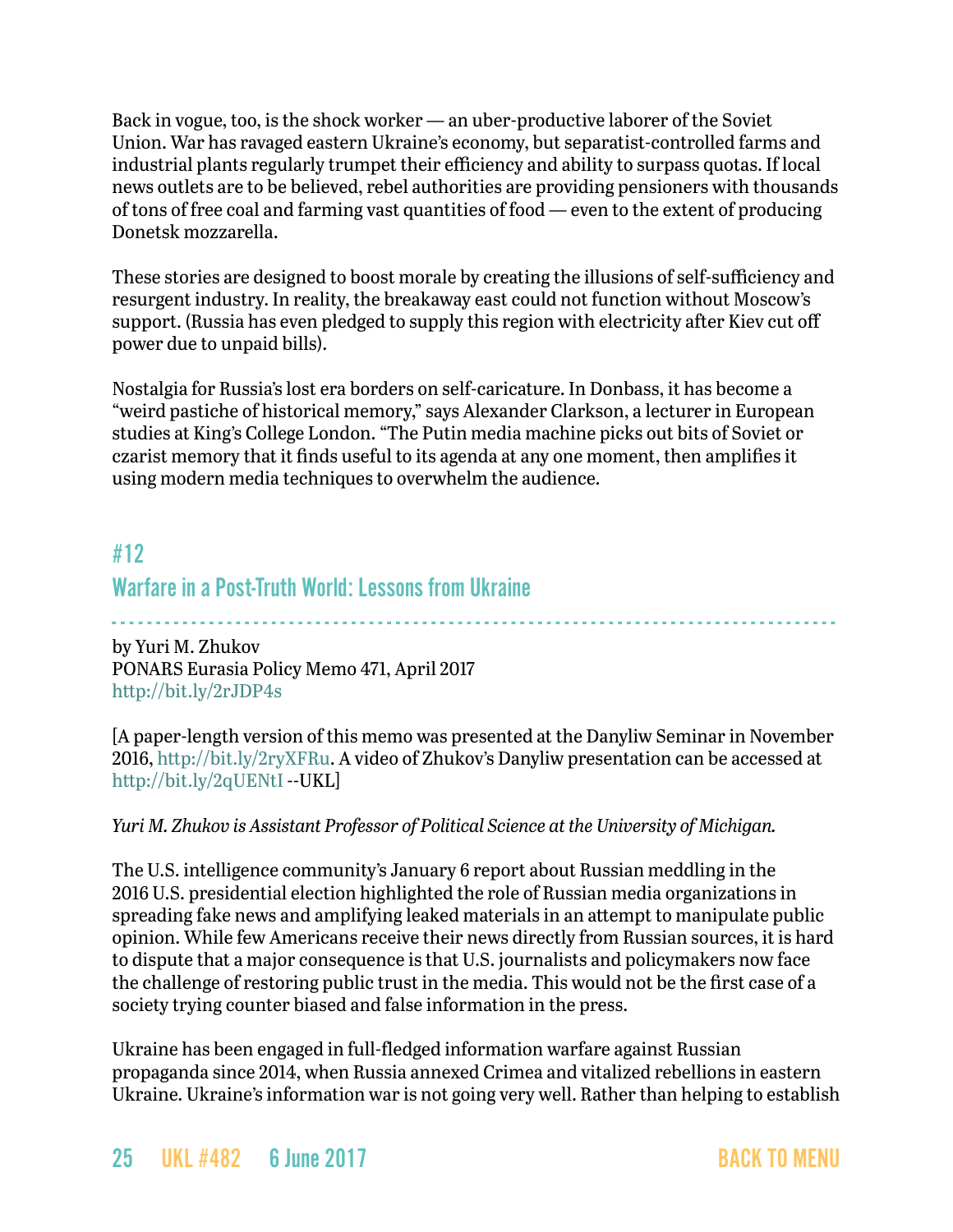"ground truths," Ukraine's response to Russian propaganda has actually made truth more elusive, particularly with respect to the conflict in the Donbas. It has potentially made the conflict more difficult to resolve.

Harvard political scientist Matthew Baum and I [performed](http://sites.lsa.umich.edu/zhukov/wp-content/uploads/sites/140/2017/04/2016_ZhukovBaum_Unpublished.pdf) a parallel analysis of thousands of incident reports from Ukrainian, Russian, rebel, and third party sources. We investigated the extent to which different sources suggested different patterns of strategic interaction between warring sides, and advanced different conclusions about the causes, location, and timing of violence.

We found that information warfare profoundly affects inferences about armed conflict, particularly about which actors are most responsible for violence. According to Ukrainian sources, rebels are more likely than the government to use force, kill civilians, and violate ceasefires. According to Russian and rebel sources, the opposite is true. Both Ukrainian and rebel sources report more violence than do outside, third-party sources such as the OSCE.

Each perspective has its own implications for how different actors behave in war, the sustainability of ceasefire agreements, the need for sanctions or third-party intervention, and whether intervention should be neutral or one-sided.

Before the Euromaidan movement swept President Viktor Yanukovych from power in February 2014, the Russian media had a heavy presence in Ukraine, particularly in Crimea and in the south-east. In contrast to Western media portrayals of the Euromaidan as a largely peaceful protest movement confronting riot police and hired thugs, the mainstream Russian media devoted coverage to nationalist militants storming the Ukrainian parliament and hurling Molotov cocktails. Both images were in a narrow sense true, but neither represented the complete picture. The Russian perspective on events generated impressions on those rallying in Crimea and in the south-east, who then condemned the Euromaidan movement as a "Western-backed coup" and "fascist junta."

Concerned about the Russian media's potential for mobilization, Ukraine's new authorities took a series of steps to counter it. In March 2014, before the first shots were fired in the east, Kyiv banned Russian federal broadcasters from Ukrainian television. Several months later, Kyiv banned some Russian films and television programs and placed travel bans on Russian journalists. In December 2014, Ukraine established the Ministry of Information Policy to protect Ukrainians from "unreliable information," register media outlets, and define professional journalism standards. To spread government-approved content in social media, the Ministry launched an "Information Army" of patriotic volunteers.

Ukrainian authorities also exerted direct pressure on some information providers. In September 2014, Ukraine's Security Service (SBU) raided the offices of the newspaper Vesti, accusing it of violating Ukraine's territorial integrity through its coverage of the Donbas conflict. In February 2015, Ukrainian authorities arrested a

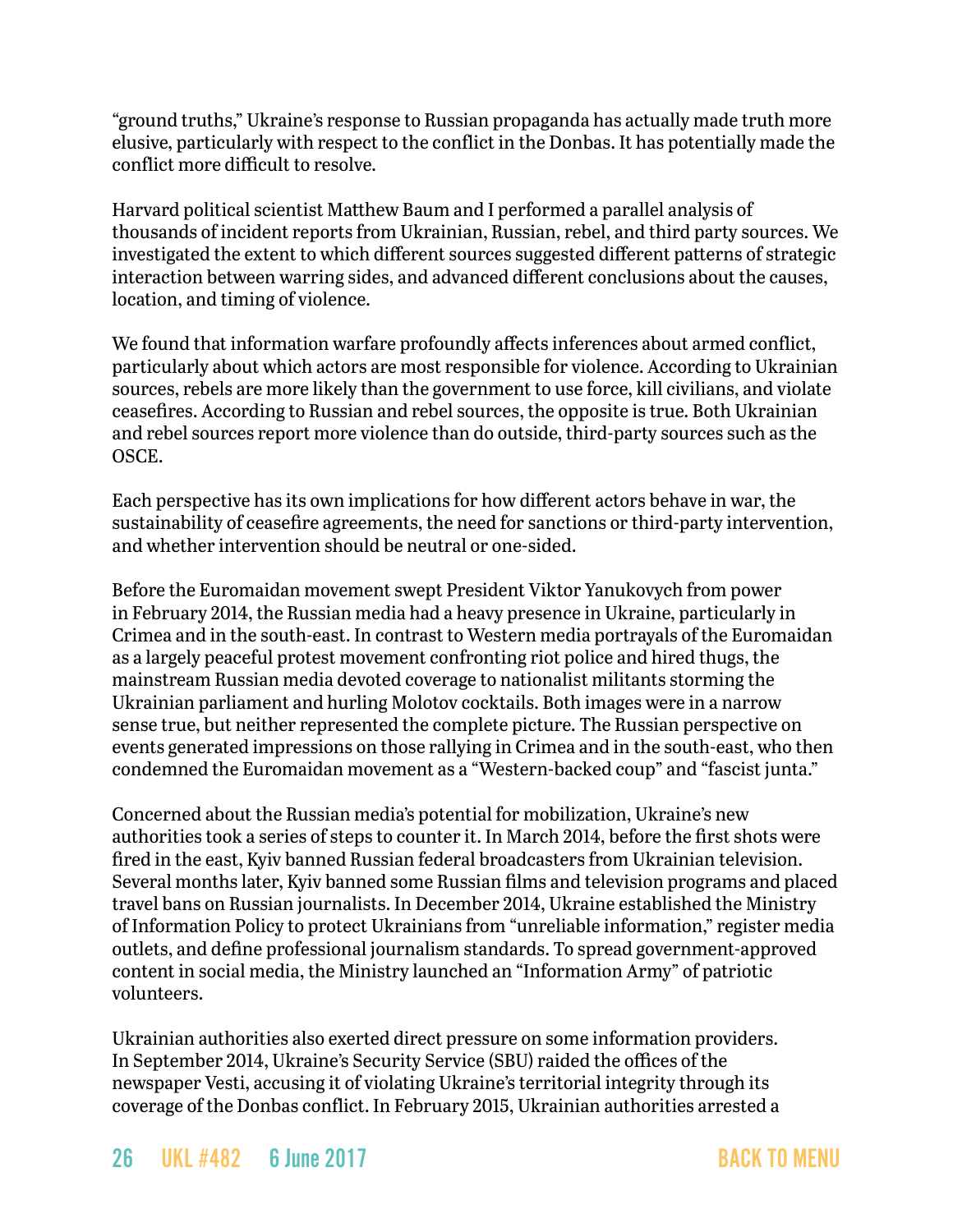blogger on charges of treason for posting a YouTube video criticizing the government's military mobilization campaign. The same month, Ukraine's Television and Radio Council accused popular television host Savik Shuster of violating the law on "incitement of hatred" after a Russian journalist criticized the government's military operations on his show. Multiple similar incidents ensued.

In the rebel-held territories of the Donbas, separatists moved to create a similar closed information environment. After seizing the Donetsk regional administration building in April 2014, one of their next steps was to take control of the television towers in the region. Their aim was to take Ukrainian channels off the air and broadcast Russian programs. Later that year, the self-proclaimed Donetsk People's Republic established an official News Agency (DAN), while multiple privately-owned pro-rebel outlets emerged to fill the regional media vacuum. Wary of journalists from outside Russia and the region, rebels detained several reporters on suspicions of espionage, including an American journalist with Vice News.

In 2014, across Ukraine (including rebel areas) there were: 7 documented killings of journalists, 286 physical assaults, 78 abductions, multiple physical attacks on offices, and cyber attacks on websites, [according](https://freedomhouse.org/report/freedom-world/2015/ukraine) to Freedom House. Predictably, these developments raised concerns over freedom of speech, including that an informational firewall between dueling and contradictory media narratives would only [deepen](http://www.nytimes.com/2014/04/28/opinion/the-war-on-truth-in-ukraine.html) existing divisions.

### **A Post-Truth Armed Conflict**

How has Ukraine's information war affected public attitudes toward the conflict? Survey evidence suggests that very few Ukrainians outside of the Donbas see Russian state media as a reliable or truthful source, which may be [evidence](https://www.files.ethz.ch/isn/193932/Russian%20Report%201%20Putin) either of the success of Ukraine's counter-propaganda efforts or the ineffectiveness of Russia's. Residents of rebel-held areas appear to have a similarly skeptical view of Ukrainian [media](http://www.economist.com/news/europe/21646280-russia-has-shown-its-mastery-propaganda-war-ukraine-struggling-catch-up-battle-web), particularly due to its unwillingness to report on civilians killed by pro-government troops—incidents which Kyiv routinely denies.

To take stock of reporting biases in the Ukrainian conflict, we collected data on 72,010 violent events, as reported by 17 information providers, between February 23, 2014, and May 2, 2016. Our sources included official newswires, television channels, Internet news sites, and blogs from Ukrainian, rebel, Russian, and external, third-party outlets. We also included the Russian-language edition of Wikipedia, and daily briefings from the OSCE Special Monitoring Mission to Ukraine. We used natural language processing and supervised machine learning to classify each event into a series of pre-defined categories, by event type, initiator, target, tactic, and casualties.

How do Russian and Ukrainian sources differ in their coverage of the Donbas conflict? To answer this question, we estimated the relative bias of each information provider in covering rebel versus government violence. We did so using methods developed by scholars of American electoral politics to estimate "house effects" [\(Jackman, 2005](http://eppsac.utdallas.edu/files/jackman/CAJP%2040-4%20Jackman.pdf); [Pickup](https://www.researchgate.net/publication/4960642_Campaign_trial_heats_as_election_forecasts_Measurement_error_and_bias_in_2004_presidential_campaign_polls)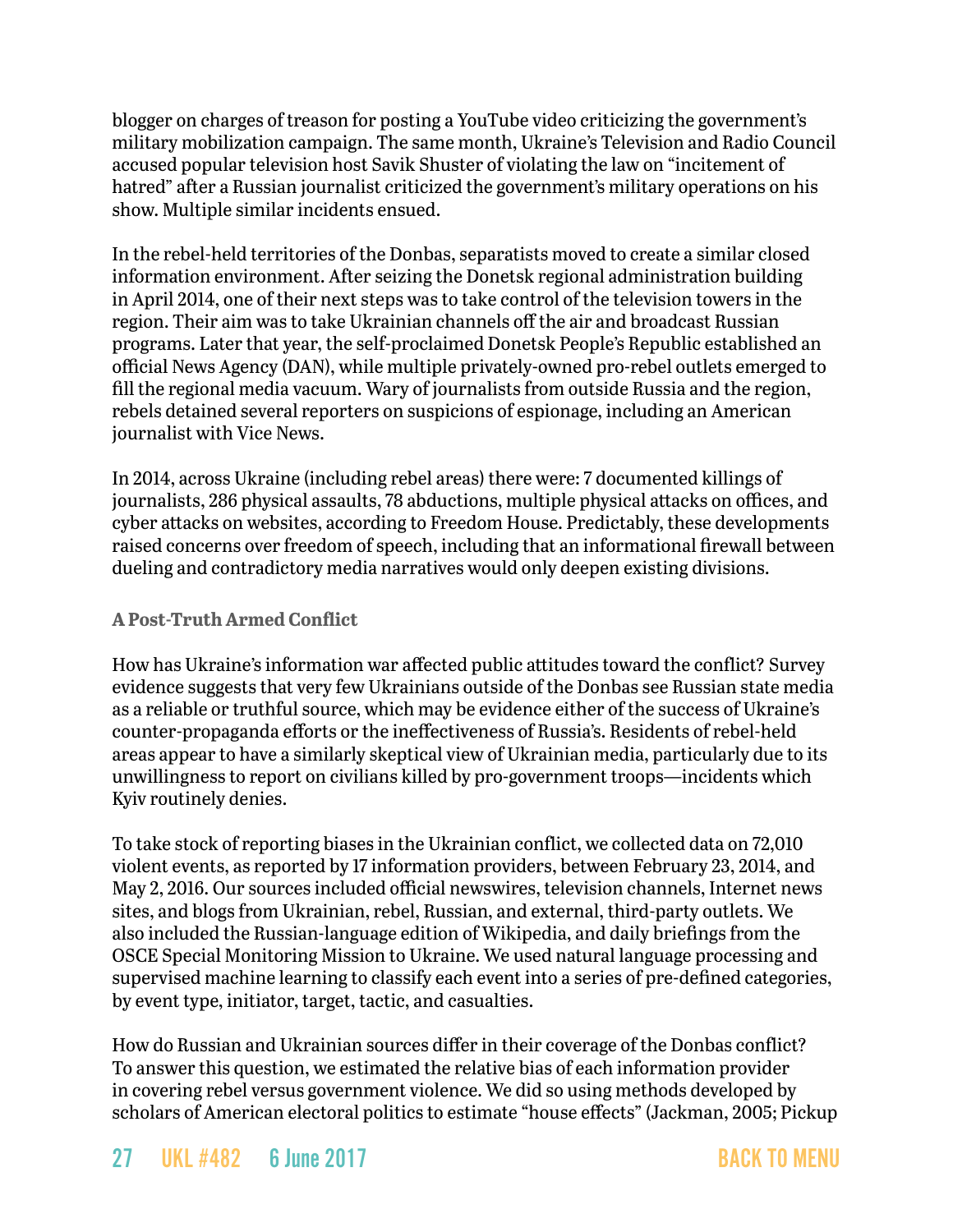[and Johnston, 2008](https://www.researchgate.net/publication/4960642_Campaign_trial_heats_as_election_forecasts_Measurement_error_and_bias_in_2004_presidential_campaign_polls)) of individual survey firms (for example, which pollsters have a "pro-Trump" bias and which have a "pro-Clinton" bias).

Figure 1 shows these estimates, with event reports published by the OSCE as the reference category (vertical line at zero). Positive values indicate that a source is more likely to cover rebel than government violence, and negative values indicate greater relative coverage of government violence. Where the margin of error covers zero, relative levels of coverage were similar to reports by the OSCE.

[See Figure 1 in web version]

The data reveal large systematic differences in the armed actors who receive coverage in Ukrainian, rebel, Russian, and international sources. Overall, Ukrainian information providers (blue circles) devote more news coverage to rebel violence and less to government operations than any other group of sources. Four out of the five sources that systematically "over-report" rebel attacks are Ukrainian: the military blog Information Resistance (Sprotyv), and the television channels 112, Espreso, and Channel 5 (the latter is owned by President Petro Poroshenko).

Most sources that "over-report" government violence are based within Russia (red circles) or the self-proclaimed Peoples' Republics of Donetsk and Luhansk (DNR, LNR) (orange circles). DNR-based media outlets NewsFront and Donetsk News Agency (DAN), in particular, have the most acute actor-specific bias in the data, reporting almost exclusively on violence by the Ukrainian government.

Russian sources have the same general direction of bias as rebel sources, but with somewhat lower magnitude. With a single exception—the independent, oppositionoriented Dozhdtelevision channel, which is closer to the median Ukrainian source— Russian media report disproportionately on government violence. The only Ukrainian outlet with a comparable bias in the opposite direction is Interfax-Ukraine, a Russianowned wire service. Between rebel and Ukrainian media, there is a much clearer separation—the "left-most" Ukrainian outlet is still to the right of the "right-most" rebel outlet.

A very different picture appears in third-party sources, like OSCE reports and Wikipedia. These sources are more "neutral," in the sense that they are unlikely to attribute violence to any armed group at all. The language in these reports tends to be more passive and non-specific ("shelling was reported near village X") than language in local media. For the OSCE, this finding is consistent with anecdotal reports that—because it must maintain working relations with all sides—the monitoring organization is cautious about attributing violence to specific initiators. For Wikipedia (green circles), this pattern may reflect the crowd-sourced nature of the data: users flag entries as biased, remove offending information, and eventually reach a "neutral" compromise.

Not only have Ukrainian and rebel media reported disproportionately on violence by the "other" side, they report mainly on indiscriminate violence (e.g., artillery shelling,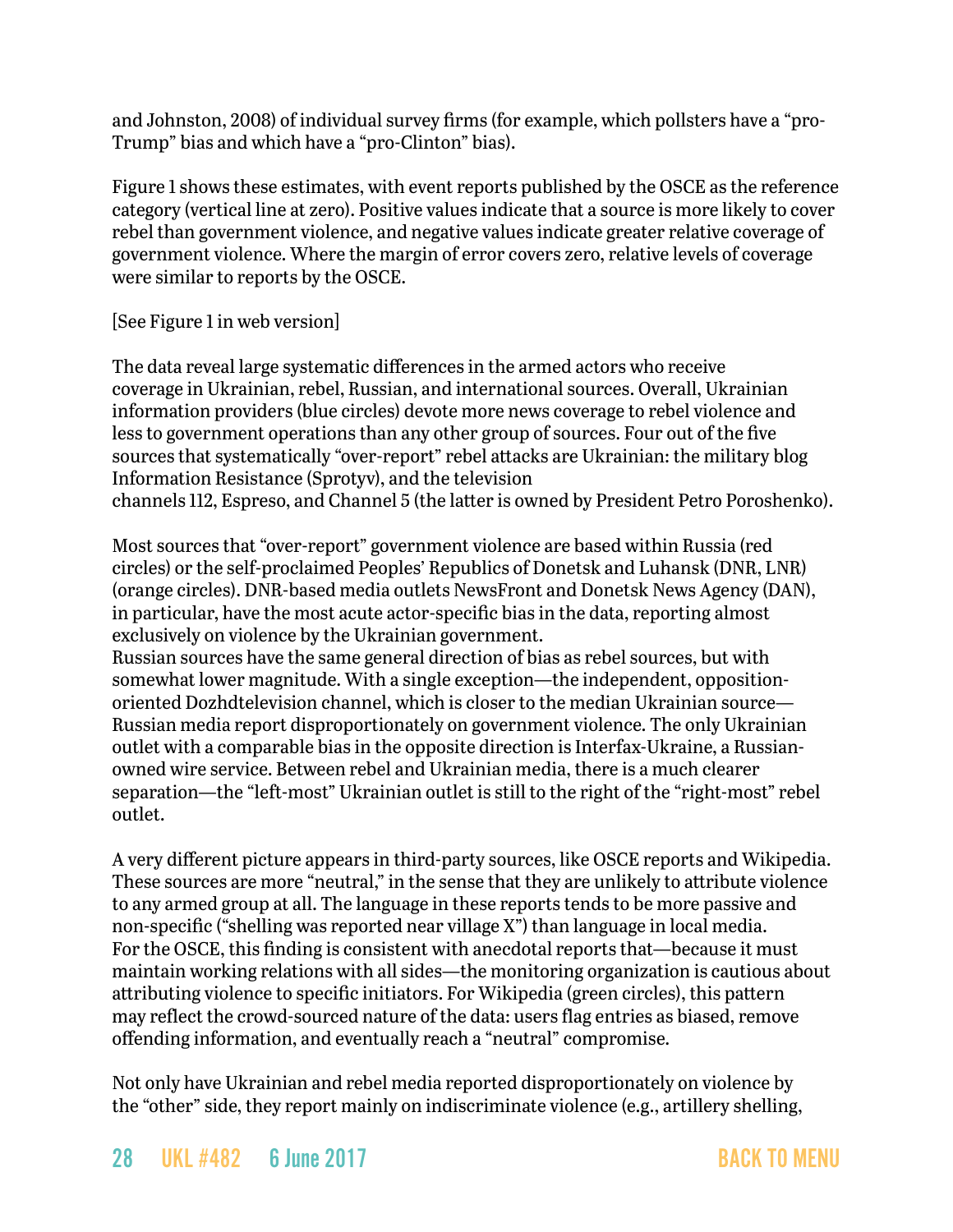rockets, heavy armor) by the "other" side. Ukrainian news coverage of rebel violence cites indiscriminate tactics 66 percent of the time, compared to 45 percent in rebel media. Coverage of government violence is a near-mirror image: 32 percent of the government violence reported by Ukrainian sources is indiscriminate, compared to 57 percent for rebel sources. Russian and international sources, again, fall somewhere in between.

Beyond simply making the opponent "look bad," these biases have implications for conflict resolution. We looked specifically at coverage of ceasefire violations after the Minsk I and Minsk II agreements, and ran a series of simulations to see which actor is most likely to break the peace, according to each set of sources. Unsurprisingly, the greatest disparity here was between Ukrainian and rebel sources. Ukrainian sources predicted that rebels are more than twice as likely to unilaterally violate the ceasefire as are government troops. Rebel sources predicted an even stronger pattern in the opposite direction, with government troops almost ten times more likely to unilaterally escalate than the rebels. According to Russian and outside sources (OSCE, Wikipedia), however, ceasefire violations should be relatively rare overall, and both sides are about equally likely to violate.

These predictions have divergent implications for conflict resolution. In the case of outside sources like the OSCE, a news consumer or policymaker may conclude that sanctions or intervention are not necessary to reduce violence. Here, violence diminishes organically over time, and neither side appears likely to unilaterally escalate—a situation in which a negotiated settlement may become self-sustaining. Local sources yield very different lessons: here, transgressions appear to be more common, and a negotiated settlement less likely to hold. For violence to decline, enforcement efforts and sanctions should target whichever side is more prone to unilaterally escalate. According to Ukrainian sources, this intervention should seek to restrain rebels; according to rebel sources, it should target the government.

### **Conclusion**

The relative direction and magnitude of actor-specific reporting biases in Ukraine represent the exact opposite of what would be needed to quickly resolve the conflict. The net effect is that domestic audiences (in government-controlled vs. rebel-controlled territories) may become less interested in striking a bargain with the opposing side, reasoning that an actor inclined to use unilateral violence is unlikely to stick to the terms of a negotiated agreement. Meanwhile, outside audiences (in Russia vs. the West) may develop contradictory perceptions of how intractable the conflict is likely to be, whether sanctions or third-party enforcement is necessary to stop it, and whether that response should be impartial or directed at one side.

Reversing these biases is, of course, easier said than done. Absent attributions of responsibility for violence, leaders and activists interested in conflict resolution will need to better inform journalists about the details of specific incidents. Where attribution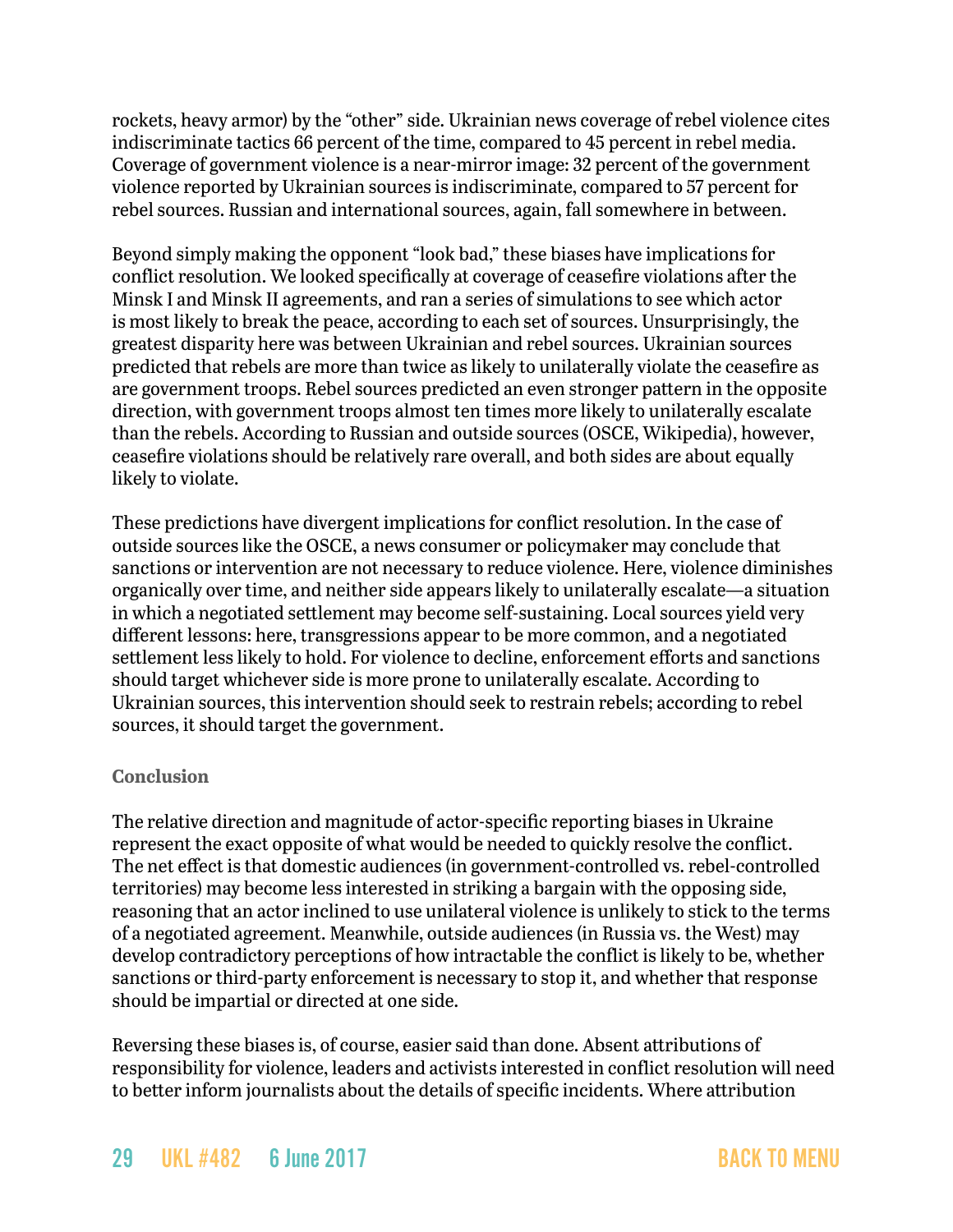exists, governments and NGOs will need to expand audiences' access to multiple sources of information.

As the United States adapts to a more polarized and uncertain media landscape in 2017, the main lesson of Ukraine's information war is that efforts to respond to propaganda through counter-propaganda are unlikely to bring us closer to the truth.

# <span id="page-29-0"></span>#13 The Arithmetic of Otherness

- - - - - - - - - - - - - - - - - - - - - - - - - - - - - - - - - - - - - - - - - - - - - - - - - - - - - - - - - - - - - - - - - - - - - - - - - - - - - - - - - -

'Donbas' in Ukrainian Intellectual Discourse by Andrii Portnov Eurozine, 1 June 2017 <http://bit.ly/2rewr2t>

[The footnotes appear in the web version –UKL]

Western Ukrainian intellectuals' tendency to blame the Donbas for the war is based on a longstanding orientalization of the "Soviet" Other. Reminiscences about erstwhile cultural diversity sit awkwardly alongside hostility to the East.

The Maidan protests in 2013–2014, Russia's annexation of Crimea and the war in parts of the regions of Luhansk and Donetsk have become the litmus test for ideological preferences in Ukraine. Reactions to these events and the language used to describe them is seen as a marker of political affiliation. Emotional and ideological tensions have also been evident in academic publications: Ukrainian writers often select facts to suit their conclusions, sources of information are regularly quoted without verification, pronouncements on social media are not contextualized or questioned, descriptions of the dynamic socio-political situation are often static and rest on essentialized categories of "identity", and serious transnational and transregional comparisons are still a rarity.

The Maidan protests, together with the changes to national borders and the war that ensued, have revived many old stereotypes, including the images of "our people" and the "Other". The following analysis is centred on intellectual discourse rather than on public opinion or, for instance, attitudes towards "temporarily displaced persons" (the bureaucratic term for residents of the Donetsk and Luhansk regions who have relocated to other parts of Ukraine). The purpose is not to systematically study whether one stereotype or other matches social reality but to contextualize statements by intellectuals. I do not address the history of the war or the sociological or anthropological aspects of "the Donbas identity"; nor do I discuss the dynamics of Ukraine's national and linguistic self-identification post-Maidan.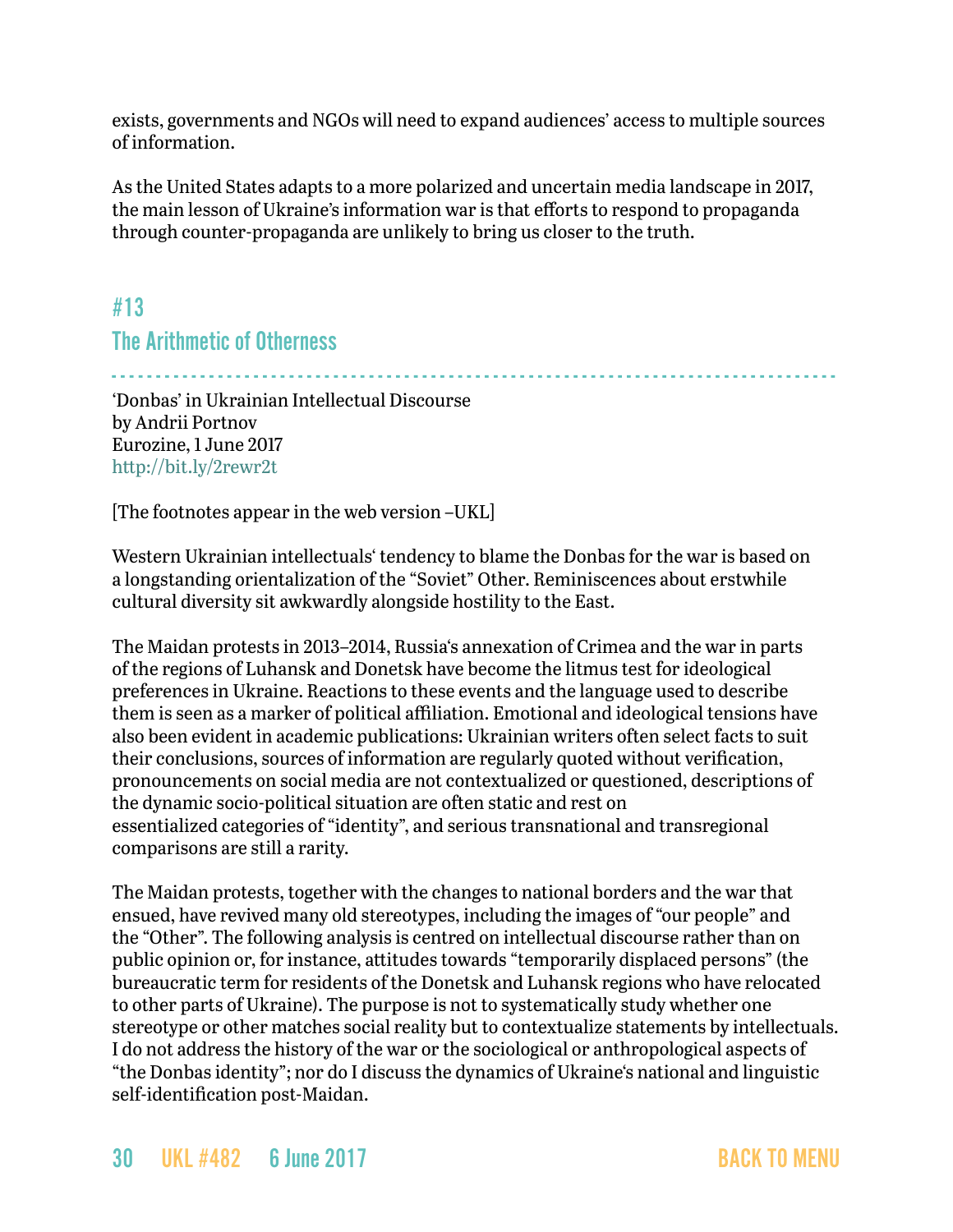#### **L'viv–Donetsk: The two poles of Ukraine**

The binary opposition 'L'viv-Donetsk', referring to two supposedly opposite poles of politics and culture, took hold in Ukrainian intellectual debates during the 1990s. In this pairing, L'viv usually represented 'Europeanness' and 'Ukrainianness' and Donetsk 'Sovietness' and 'pro-Russian sentiment'. This simplified antinomy was reinforced by the fact that post-Soviet L'viv was primarily a Ukrainian-speaking city, while post-Soviet Donetsk was primarily Russian-speaking. Voters' preferences became an additional (and by the 2000s – dominant) argument for the cities' 'distinctiveness'. For instance, in the second round of the presidential race in 2010, the 'Donetsk' contender Viktor Yanukovych got 8.6 per cent of votes in the L'viv region while in the Donetsk region the figure was over 90 per cent.

The first time that L'viv and Donetsk found themselves part of the same country was in 1939, as the result of Germany's and the Soviet Union's joint aggression against Poland, the act that signalled the start of World War II. Before the provisions of the Molotov-Ribbentrop Pact were put into practice, L'viv (and, more broadly, eastern Galicia) was a part of Poland (1918–1939). Previously it had belonged to the Austrian Empire (1772–1918) and the Kingdom of Poland (1387–1772). Until the end of the eighteenth century, the territory of present-day, south-eastern Ukraine was a 'wild steppe' – a place where nomadic and settled civilizations met, the border region between the Polish-Lithuanian Commonwealth and the Ottoman and Russian Empires. In the second half of the nineteenth century, after it became a part of the Russian Empire, its coal and steel industry began to develop. At that time, most of the territories now referred to as 'Donbas', including settlements such as Yuzovka (today Donetsk), Luhansk and Mariupol, were a part of the huge Yekaterinoslav governorate. The Donetsk and Luhansk regions, as defined by their present-day administrative boundaries, are a product of the Soviet policies of the 1920s and 1930s. Meanwhile, one part of the Donetsk coal basin (deriving its name from the Donets River), the so-called 'western Donbas' with its centre in Pavlograd, remained part of the Dnipropetrovsk region (Yekaterinoslav was renamed Dnipropetrovsk in 1926, in honour of the Bolshevik Grigory Petrovsky). Beginning in the nineteenth century and continuing throughout the twentieth, the Donetsk coal basin attracted migrants of different ethnic and religious affiliations. In addition to Russians and Ukrainians, new settlers included Bulgarians, Jews, Tatars and Greeks, and the dominant Orthodox Church existed side by side with Jewish, Old Believer, Protestant and Muslim communities.

In the nineteenth century, the idea of *sobornist*' – the cultural and political unity of the 'Ukrainian lands' – united most supporters of the Ukrainian national movement in both the Russian and Austro-Hungarian Empires. The main criterion of the 'Ukrainianess' of the lands that were to form a future Ukraine (as an autonomous region or independent state) was a command of the Ukrainian language among peasants in a given area. Meanwhile, in both the Austro-Hungarian and Russian Empires, cities were mostly non-Ukrainian speaking – although Habsburg language policies were much more tolerant towards the Ukrainian language than the restrictive policies pursued in the Romanov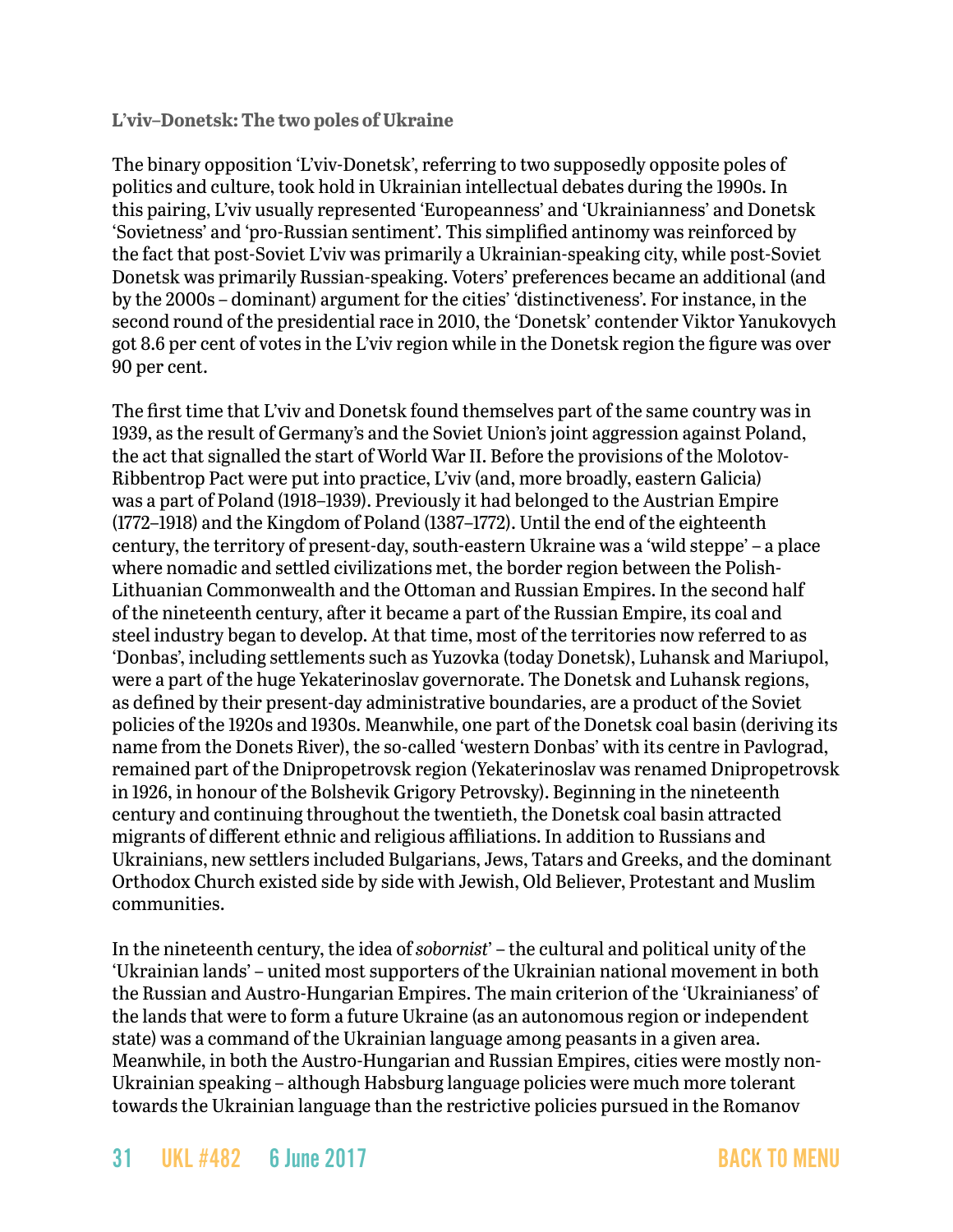empire. Soviet nationality policies strengthened the presence of the Ukrainian language in Kharkiv, Kyiv, Odessa and Stalino (as Donetsk was called from 1924–1961), but did not enhance the language's status in the cities of eastern Ukraine. The Sovietization of L'viv included its 'Ukrainization', although within a very rigid Soviet ideological framework.

The Soviet Union split up in 1991 along the borders of its fifteen constituent republics. In the Donetsk and Luhansk Regions (as well as in Pavlograd – the Dnipropetrovsk region), miners organized massive strikes in the summer of 1989 (strikes also took place in Russia, in the Kuznetsk coal basin, or Kuzbass). Their initial economic demands quickly extended into the realm of politics. By spring 1991, before the August coup in Moscow and the Ukrainian independence referendum in December, the miners were demanding Gorbachev's resignation and the transfer of the ownership of the mines from Moscow to Kyiv. Within the first few years of Ukraine's independence, however, Kyiv clearly demonstrated its ineptitude at handling the region's complex socio-economic problems and at modernizing the coal industry. Post-Soviet privatization and gang warfare created a small ruling class in Donetsk and Luhansk – Ukraine's most urbanized and industrialized areas – that controlled the region's industry, shaped its political preferences and sought to take advantage of anti-Kyiv stereotypes and ideas about the special role of 'Donbas, which feeds all Ukraine'.

### **Where does 'eastern Ukraine' end?**

In the geography of post-Soviet Ukraine, it is impossible to demarcate clearly between Ukrainian-speaking and Russophone areas, or between the Ukrainian Greek Catholic Church and Orthodoxy (the latter has three different churches in Ukraine, plus communities of Old Believers). And yet, intellectuals have contributed a great deal to the popularization of the image of 'two Ukraines' divided by language (Russian versus Ukrainian) and history ('Europe', which is to say Poland and Austria, versus Russia and the USSR). The 'two Ukraines', postmodern irony notwithstanding, figure in these texts as geographically demarcated and internally homogenous communities (which were often associated with specific electoral preferences). Moreover, one of the Ukraines ('eastern Ukraine') was described not only as different but also as worse, 'less European' and 'more Sovietized'.

In the late 1980s and early 1990s, many in Ukrainian intellectual circles believed it was necessary to 'de-Russify' Ukraine and expose the lies of Soviet propaganda – this would open the eyes and 'purify' the minds of the people of eastern Ukraine, who had been 'corrupted' by external influences. By the mid-1990s, however, it became obvious that the Russian language not only continued to be widely used, but also that it predominated in various spheres of Ukrainian public life, while political power continued to rest in the hands of the members of the same post-communist elite (many of them natives of the country's industrialized eastern regions).

In the reasoning of a number of influential writers and commentators, 'the East' was to blame for the failure of 'the Ukrainian dream'. The borders of this 'East' changed,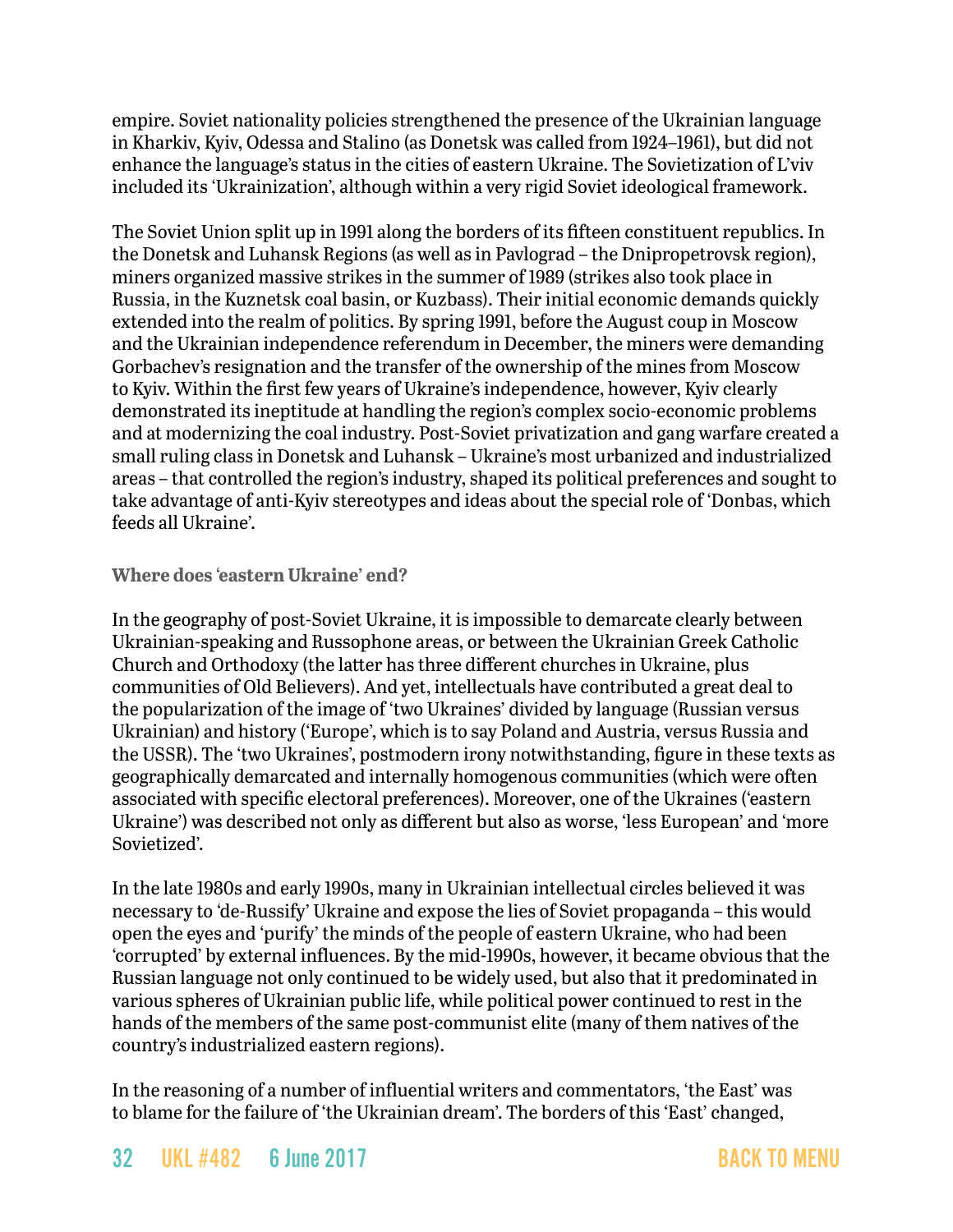depending on the political situation. At the end of the 1990s, the novelist Yurii Andrukhovych, from Ivano-Frankivs'k, wrote that Kyiv 'belonged to the zone of influence of certain 'non-Ukrainian' mental and psychological currents'. After the Orange Revolution in 2004, when Kyiv showed its 'pro-Ukrainian and pro-European face', he said his attitude towards Ukraine's capital had changed.

For Andrukhovych, 'western Ukraine' was 'the last territory' where, thanks to the Habsburg Empire, the Ukrainian language and European architecture had survived. In a book published nearly twenty years later, The Lexicon of Intimate Cities (2012), Andrukhovych admitted that he had been wrong on that point too: 'I should have fallen to my knees and begged the people of Dnipropetrovsk to pardon me for my thoughtless nonsense.' After the Maidan in 2013–2014 and the beginning of an armed conflict in the Donetsk and Luhansk regions, Andrukhovych wrote that Dnipropetrovsk had become the border 'between Ukraine and non-Ukraine'. In other words, by 2014 one could think that 'eastern Ukraine' was limited to the war-torn 'Donbas'.

### **Ukraine minus Donbas = Europe?**

The Maidan protests mobilized Ukrainian society. Yanukovych's attempts to stage an 'anti-Maidan' in Kyiv by bringing organized groups of people from Ukraine's eastern and southern regions to the capital prompted anger among the supporters of the 'Revolution of Dignity' and raised fears of a violent escalation (it is important to remember that until the end of 2013 the protests were peaceful). The emotional intensity of the moment was reflected in a 'Christmas column' by the L'viv-based historian Yaroslav Hrytsak, published at the end of 2013. The text was a satirical description of 'the Soviet-minded people' – people who were attached to Soviet TV shows, Russian salads (especially the so-called Olivier salad), horoscopes and, most importantly, never learned to sing carols, always believing only in things 'that were useful'. Writing at a moment when Ukraine was in turmoil, Hrytsak offered an emotional explanation of the role of culture and 'values' in the country's political development (key themes in Hrytsak's social commentary). Hrytsak's Christmas column was especially telling because he had been criticizing the discriminatory policies of 'two Ukraines' for many years.

In April 2014, when Ukraine was gradually losing its legitimate monopoly on violence in Luhansk and Donetsk, writer and Ivano-Frankivs'k native Taras Prohas'ko made the following statement:

"The people living in our remote eastern regions are very different people. The kind of people whom we zakhidnyaki(westerners) cannot understand, accept or, least of all, consider one of us. The sweet fairy tales about sobornist' (cultural and political unity) fall apart instantly when you meet these people in person. They have their own agenda. And they are not at all like us."

In May 2014, when the Anti-Terrorist Operation launched by the government in Kyiv was already underway, the L'viv journalist Ostap Drozdov used his Facebook page to comment on the first killings of Ukrainian soldiers: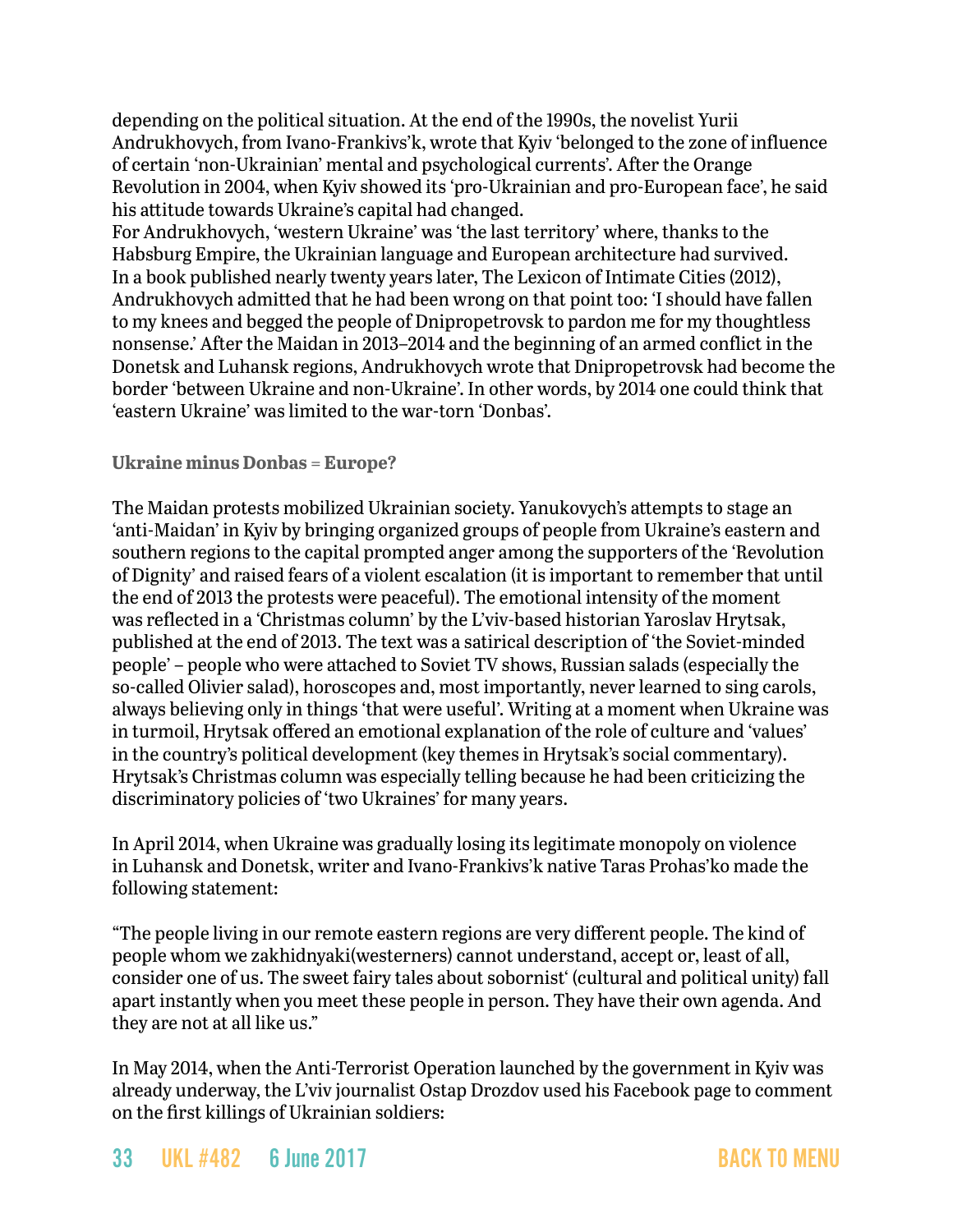"I have a feeling that other than Galicians nobody is dying for the Donbas. I have already said more than once that Donbas as a part of Ukraine is not worth a single death. Least of all a Galician's death… Skhidnyaki (people living in the east of Ukraine) should be on the front lines of the battle for eastern Ukraine."

In June 2014, amidst the political discussions about the necessity of building a defensive wall on the Russian border, another L'viv journalist, Volodymyr Pavliv, posted on Facebook:

"building a wall along the border is a good idea, but hardly a feasible one – there are moskali (a pejorative definition of the Russians – A.P.) on either side of the wall, so maybe we should waste no time and build the wall right at the Zbruch River (the river that separated the Russian and Austro-Hungarian Empires) so that we would not have to relocate it again later?"

Most of these public statements were made by Ukrainian intellectuals from eastern Galicia. They might be called 'Galician reductionism' – the idea that Ukraine can prosper only if it gets rid of the dead weight of the 'incurably Sovietized Donbas'. The term is not intended to imply that all people living in a given western Ukrainian region share the view that Ukraine should let some of its territories go. It simply points the fact that most commentators supporting this solution to the 'Donbas problem' live in Galicia. This is important because the very same writers are known for their nostalgic pronouncements about 'lost multiculturalism' and 'the golden age of the Habsburgs'. In other words, pretty phrases about erstwhile diversity have not reduced negative attitudes towards real diversity in the slightest, which was always perceived not as a cultural advantage but as a political threat.

The slogan 'Let's get rid of Donbas' was not invented in 2014. It seems more appropriate to talk about a new lease on life for ideas that emerged as early as 2010, when Viktor Yanukovych was elected president of Ukraine. Many believed then that it was Crimean and Donbas voters that brought Ukraine under the thumb of a corrupt and poorly educated former criminal. Shortly after Yanukovych came to power, the L'viv-based writer Yuriy Vynnychuk published a column in which he asked 'Why do we need such a big state?' He went on to claim that he would 'let go of Crimea and Donbas', confident that after this 'we are going to have an entirely democratic state'. In the summer of 2010, Yurii Andrukhovych also advocated 'giving Crimea and Donbas the opportunity to secede'. The population of these regions, who voted for Yanukovych en masse, was 'politically a part of the Russian nation', he wrote. As for the Ukrainian minority, 'it would be easier to offer them the opportunity to emigrate'.

Arguing for abandoning 'unnecessary' territories, rather than acquiring new ones, is fairly unusual in the history of nationalism. The logic can be described as frustration with the 'incorrect' political behaviour of 'the people of the Donbas', who are viewed as a collective. The offer of a 'civilized divorce from Crimea and the Donbas' was formulated as an abstract (and bloodless) realization of 'the right to self-determination', which was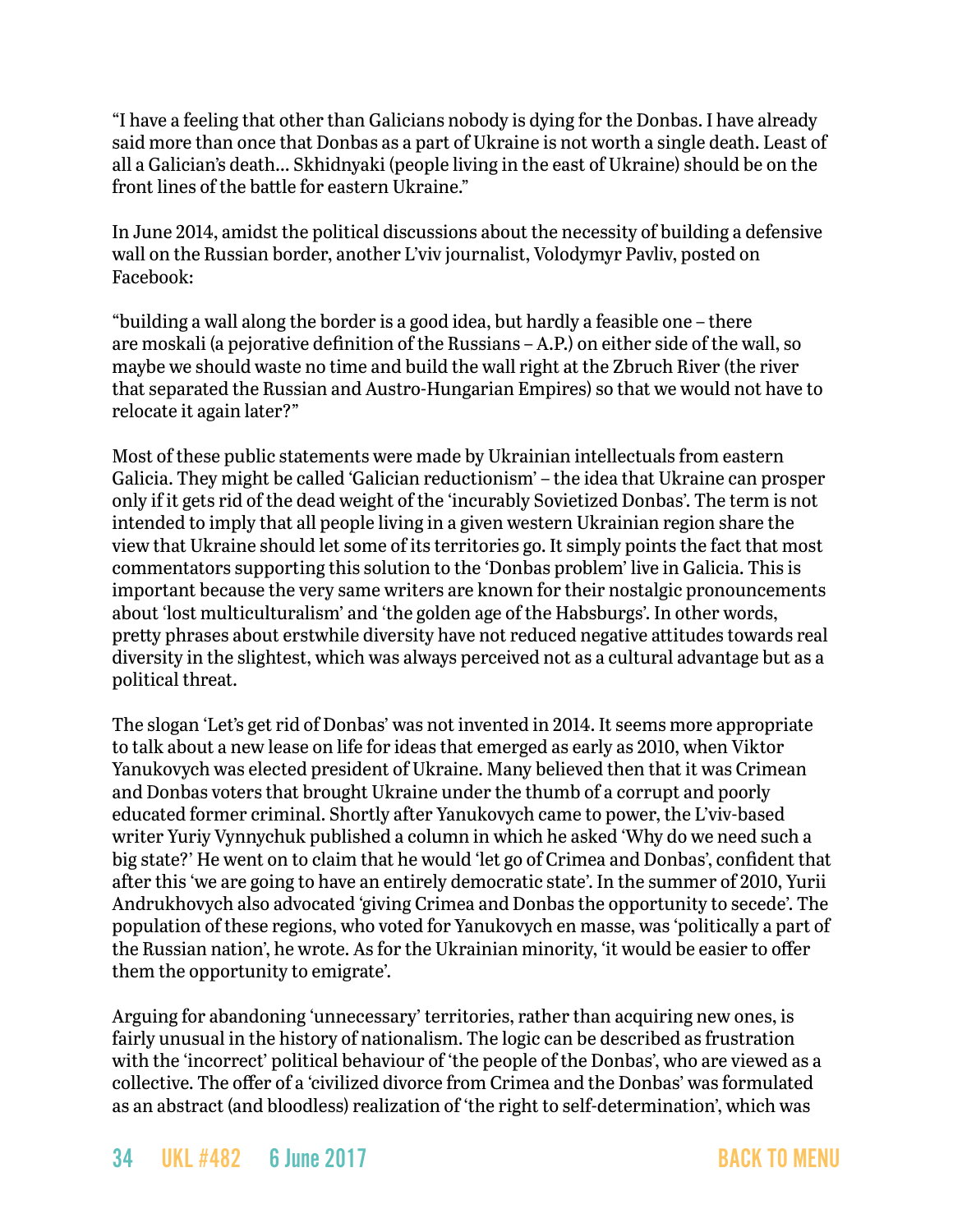intended, first of all, to rescue the remaining (and not so hopeless) part of Ukraine. And in the context of the war in 2014, deliberately or not, this puts the blame for the violence in regions of Donetsk and Luhansk on the local population rather than on the Russian invasion, mistakes by the Kyiv government, and the 'neutrality' of local elites. In this narrative, it was precisely the local population who if they did not invite, then 'failed to drive out the occupiers', and which is therefore fully responsible for the war and its consequences.

Intellectual descriptions of the loss of part of the Donbas rarely allude to a sense of pain. If anything, Ukrainian intellectuals have often betrayed relief that the country has got rid (at least partially) of an 'unnecessary' and 'un-Ukrainian' region. In September 2014, Yurii Andrukhovych said emphatically that:

"The only thing I know is that, even without Donbas, our goal – a free, humane, European country – can be reached only with great difficulty, and that if Donbas stays with us, this goal becomes simply unreachable – just forget it."

In November 2014, Ostap Drozdov shared his 'political arithmetic':

- Ukraine + Donbas = Donbas
- Ukraine Galicia = Donbas
- Ukraine + Galicia = Europe
- Ukraine Donbas = Ukraine
- Galicia + Donbas = war

In early 2015, the essayist who came up with the metaphor of 'two Ukraines', Mykola Riabchuk, confided that: 'I'll be honest – I like the new Ukraine, without Donbas and Crimea, much more… In principle, I'm not against Donbas being in Ukraine, but only provided that its people earn this right sometime in the future.' In late 2014, the L'viv philosopher Taras Voznyak argued that 'the Soviet society of the Donbas' had 'fallen out of the process of creating a new political community – the Ukrainian civic nation' and 'fallen into extreme Russian nationalism with elements of fascism'. This line of thinking was carried to its most extreme by Olexander Boichenko, an essayist from Chernivtsi, who wrote arrogantly about 'the residents of the Donbas' as 'oligophrenic people with no future'. Boichenko, adopting a Darwinist vocabulary, argued that 'the human subspecies *Homo Sovieticus* who live in Donbas' simply 'should disappear' if they are incapable of accepting the future and continue to cling desperately to the Soviet past.

All these pronouncements made by reputedly 'liberal' and 'European' writers conjure up a bleak image of a homogenous 'Soviet Donbas' that is static and utterly useless for the Ukrainian and European projects. According to this logic, the Donbas in Ukraine is an alien, aggressively hostile and anti-cultural element, which only weakens Ukraine and pulls it back into the 'Soviet past'.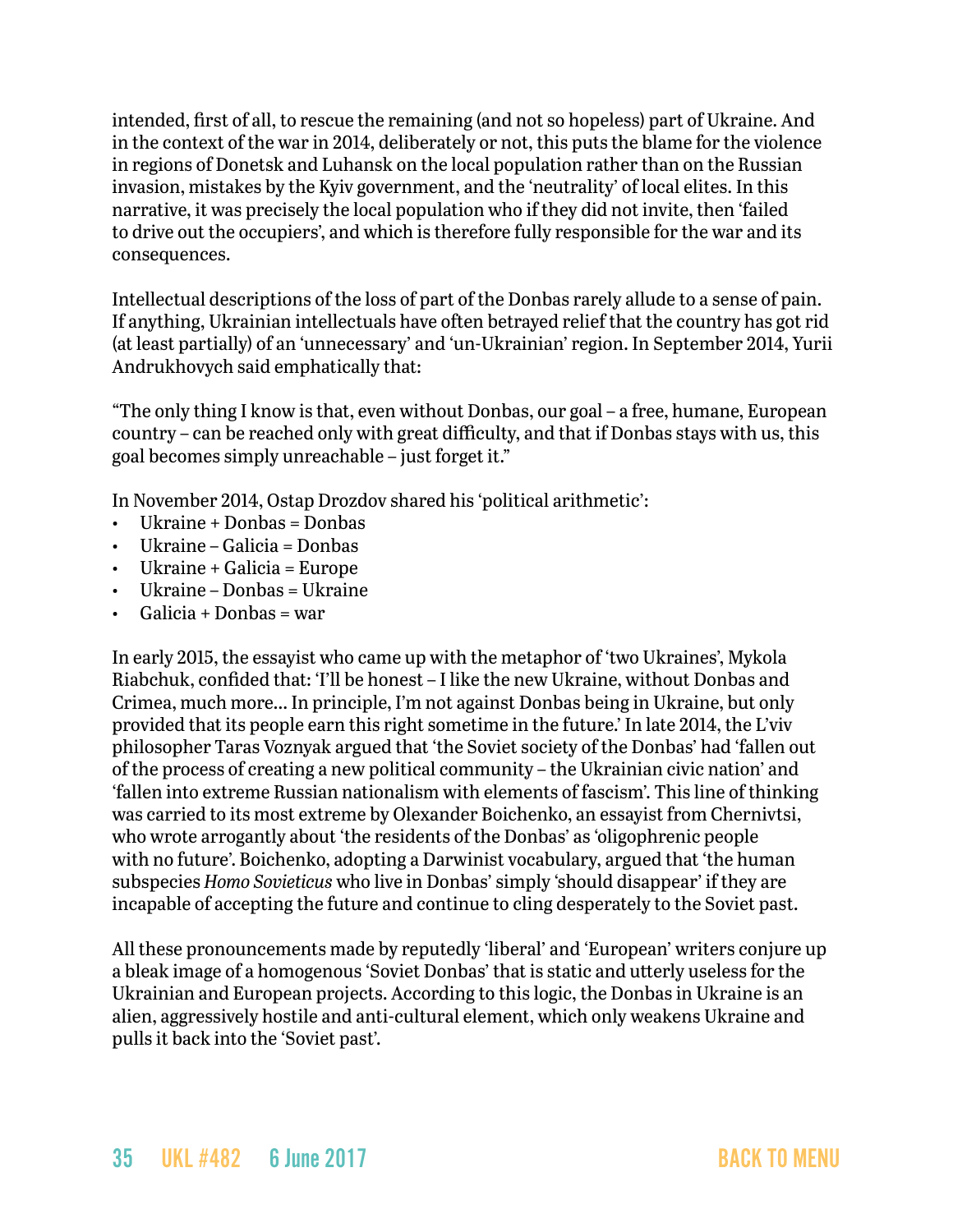### **On behalf of 'Donbas'**

An important feature of Ukrainian intellectual discussions of the 1990s–2000s was the weakness (or even absence) of attempts to conceptualize the position of 'eastern Ukraine'. The subject of 'two Ukraines' was addressed either from a Galician or from a Kyivan perspective. The 'other side', so to say, appeared uncommunicative and unwilling to talk. The result was a weak interest in 'the East' on the part of intellectuals – a point raised by one of the most influential Ukrainian social commentators, Ivan Dziuba. A former dissident and a native of the Donetsk Region, Dziuba wrote that 'so-called nationaldemocratic forces were partially to blame'.

Perhaps the sole exception to the general rule was the Ukrainian-language writer Serhii Zhadan, who was born in the region of Luhansk and lives in Kharkiv. Zhadan's poetry and prose (much of which is devoted to the Donbas) has gained wide recognition both in Ukraine and abroad. During the war, Zhadan wrote several commentaries in which he urged against blaming the population of the war-torn region for the results of Russian aggression or decisions made by Kyiv and local elites. For example, Zhadan wrote:

"So, it turns out that our virtue only extends to those who are in a majority. It does not apply to those who have found themselves in a minority. For the latter group, we reserve our arrogance and inattention, our anger and our fears."

Here, Zhadan identifies with the Ukrainian intellectual mainstream, speaking about a 'we' who are incapable of understanding those that have found themselves in a minority. Responding to Boichenko, who took Zhadan to task for his humanization of 'Homo Sovieticusdoomed to extinction', Zhadan wrote sarcastically:

"Sometimes I think it is good to have a kind heart and nerves of steel – to watch how Neanderthals are being killed by multiple rocket launchers, all the while talking about evolution, drawing historical parallels and putting forward geopolitical proposals, denying some people the right to continue to exist by your side in this nice, just world."

Zhadan's tone is fundamentally different from Boichenko's: he seeks reconciliation, appeals to humanist values and refuses to engage in historical-cultural discussions and definitions. Perhaps it was this, together with Zhadan's international recognition, that provoked heated reactions from some of his colleagues. In particular, the L'viv poet Viktor Neborak advised Zhadan, to become the minister of culture of the 'Donetsk People's Republic.

In the course of the war, the spotlight has been focused on writers, philosophers, historians and sociologists from Donetsk and Luhansk. These are intellectuals who write in Ukrainian and Russian and who were compelled to move to Kyiv, L'viv, Ivano-Frankivs'k or Kryvyi Rih. They include the historian and sociologist Oksana Mikheeva, the journalists Serhii Harmash and Oleksiy Matsuka, the sociologist Ilya Kononov, the poet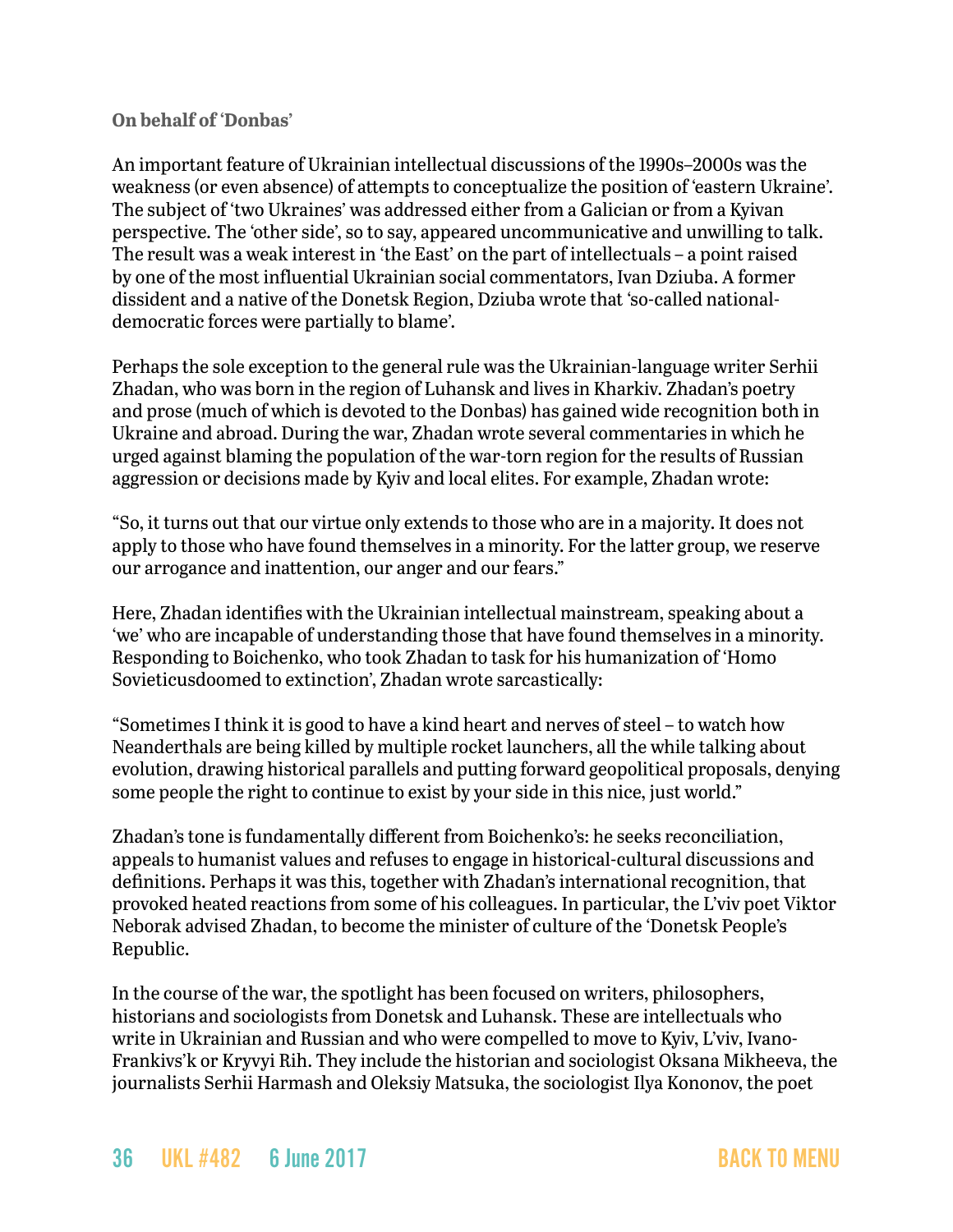Lubov Yakymchuk, and the social commentator Kateryna Yakovlenko, and have become 'the Ukrainian voice of Donbas'.

The historian and Russian-language writer Olena Styazhkina has become one of the most prominent figures in this group. In her writing and talks, she repeatedly criticizes the notion of 'Donetsk people' as a special cultural or political group, and asks people not to identify the region's population with 'separatists' and 'terrorists'. According to Styazhkina, in order to understand the logic of the actions of the majority of the people living in these war-torn areas, it is necessary to recall the experience of occupation – a situation where most people think only about their own survival, and not about 'guerrilla warfare' or 'unqualified support for the regime'.

The issue of the collective responsibility of the 'Donbas people' also haunts other writers who left the region as the war raged. Oleksandr Yeremenko, a philosopher from Luhansk, writes repeatedly in his reflective diary on the events in his native town about 'Luhansk residents' penchant for wait-and-see', and their 'excessive absorption in daily routines'. A resident of the town of Sverdlovsk, near Luhansk, Olena Stepova (Elena Stepnaya), who gained fame with her online posts, also talks about 'a town of taciturn consent', where people walk hurriedly along with their minds focused on their own problems and 'do not feel the coldness of war creeping in'.

An important recurring theme in the writings of people who stood up for Ukraine's territorial integrity in Donetsk and Luhansk and participated in local Maidan protests is 'the feeling of abandonment', the feeling that local pro-Ukrainian initiatives were supported neither by Kyiv nor by local elites. Despite the passivity of the majority of the region's residents, the fact that Ukraine did not provide assistance to those who fearlessly stood up for the nation in Donetsk and Luhansk becomes an important argument for showing that the war was not predetermined by a 'Donbas identity'.

In Ukraine one rarely comes across comparisons of the anti-Donbas rhetoric of the champions of 'a smaller and European Ukraine' and the anti-Galician rhetoric of the champions of the so-called Russian World. But a parallel reading of both types of text can reveal many interesting things. Petro Tolochko, director of the Institute of Archaeology at Ukraine's National Academy of Science in Kyiv, who is also known for his anti-Maidan views, wrote an essay arguing that it is necessary 'to abandon once and for all the chimerical dream of turning Ukraine into a Greater Galicia' and that Donbas rejects 'the national socialist values of Galicia'. According to Tolochko, in Ukraine 'the population has never crystallized into a single nation' and Russians and Ukrainians 'are essentially one ethnic group'. For him, the war in the Donbas is not just a 'civil' war – it is a war waged 'by Ukrainian nationalists of the Catholic faith against a population raised in Russian culture and with a Christian Orthodox identity'. This formula essentially identifies Ukrainian nationalism with the communion of the Ukrainian Greek Catholic Church with Catholicism (Tolochko argues that the 'western Ukrainian sub-ethnic group' came into being as a result of the Union of Brest in 1596).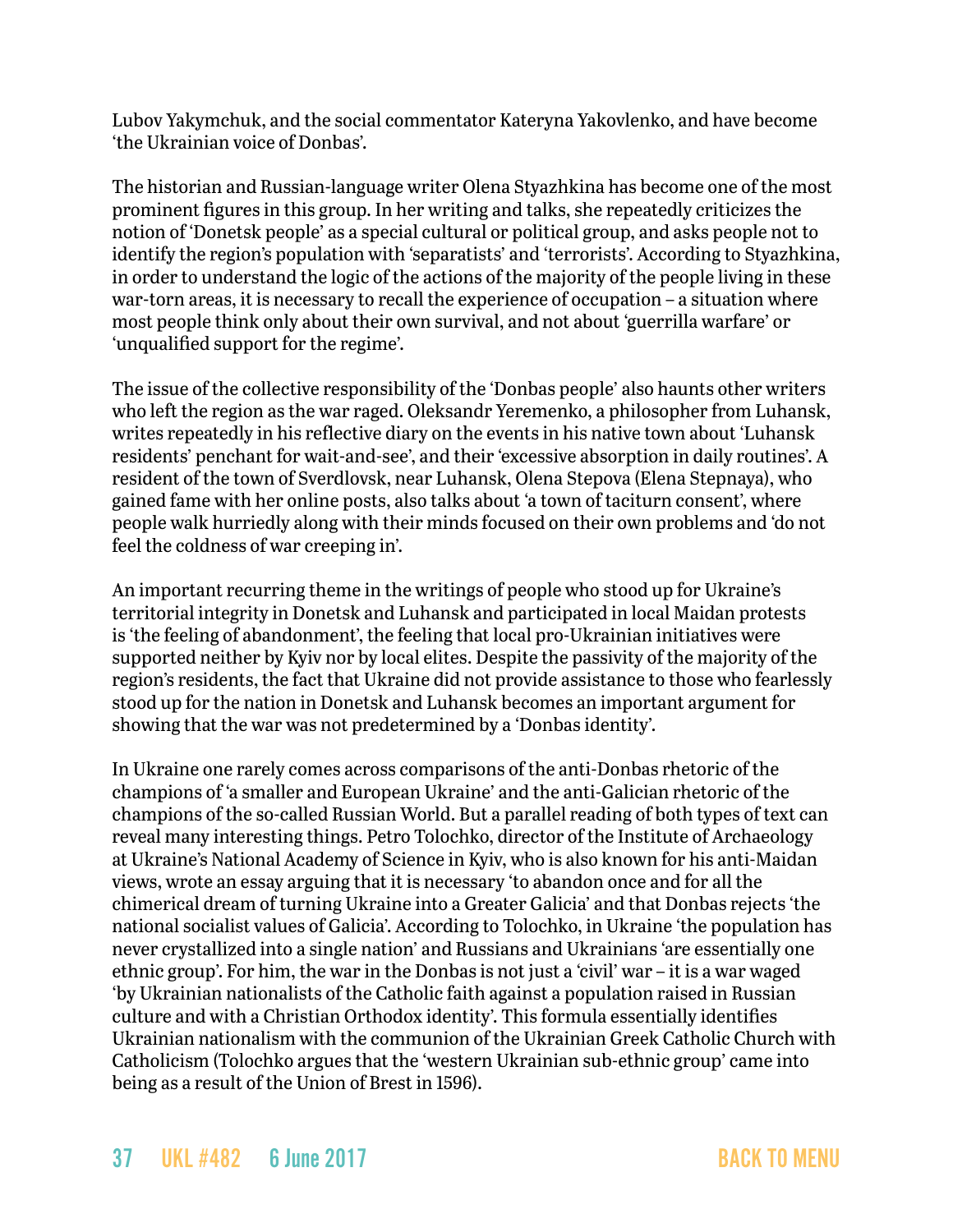Tolochko's concept mirrors the narrative of Ukraine's 'Europeanness' – while Tolochko argues that 'Europeanness' is evil rather than good, like his opponents he localizes this phenomenon geographically, describing it using the techniques of homogenization and othering. The only difference is the good thing is now 'Soviet-ness', which is identified with the 'Christian Orthodox faith'.

In Tolochko's pejorative description of the 'West', emphasis is placed on criticism of homosexuality. According to him, this links Ukraine to 'the West's withering liberal societies, many of whose value orientations are not only incompatible with common sense but are also obviously contrary to Divine Providence'. On this, Tolochko finds himself in complete agreement with the former leader of the Ukrainian nationalist Right Sector, Dmytro Yarosh, whom he unconditionally condemns in his writing. According to Yarosh:

To a large degree, the propaganda of homosexuality and gender ideology is supported by the West … Now let's stop and think whether Ukraine needs this sort of eurointegration, when someone forces their will upon us? Slavish worship of a colossus with feet of clay – the European Union – will not do us any good.

The identical attitudes towards homosexuality and the essentialization of the 'West' expressed by Tolochko and Yarosh are the area where two seemingly antithetical narratives overlap.

**The nationalism of abandonment and the fear of complexity**

In post-Soviet Ukrainian intellectual debates, the idea that the country is 'too big' and that it is burdened by the Soviet experience, which is disproportionately distributed among its regions, has proved to be very much in vogue (in both times of peace and times of war). In the minds of many intellectuals, the ideal of national homogeneity as the necessary precondition for successful state building and efficient post-communist transformation has become an undisguised yearning for homogeneity. A particular irony is lent to this yearning by the fact that it is expressed by the same writers who owe their literary fame to nostalgic depictions of 'the lost multiculturalism' of Austro-Hungary and are reputed to be 'postmodernists'.

Describing the fear of modern complexities, they often apply a categorical label such as 'identity' – a static set of characteristics determined once and for all, unchangeable even through (correctional) education. Attributing a set of essentialized characteristics to the entire population of a certain region (regardless whether it is 'Donbas' or 'Galicia') can be called an internal orientalization – a strategy for creating the Other (benighted and dangerous at the same time) out of part of the territory and population of one's own country. Both models of internal orientalization (anti-Donetsk and anti-Galician) rest on identical ideological postulates and intellectual pre-conditions: fear of diversity, failure to recognize that social phenomena can be dynamic and variable, and a rigid notion of 'norms' and 'deviations'.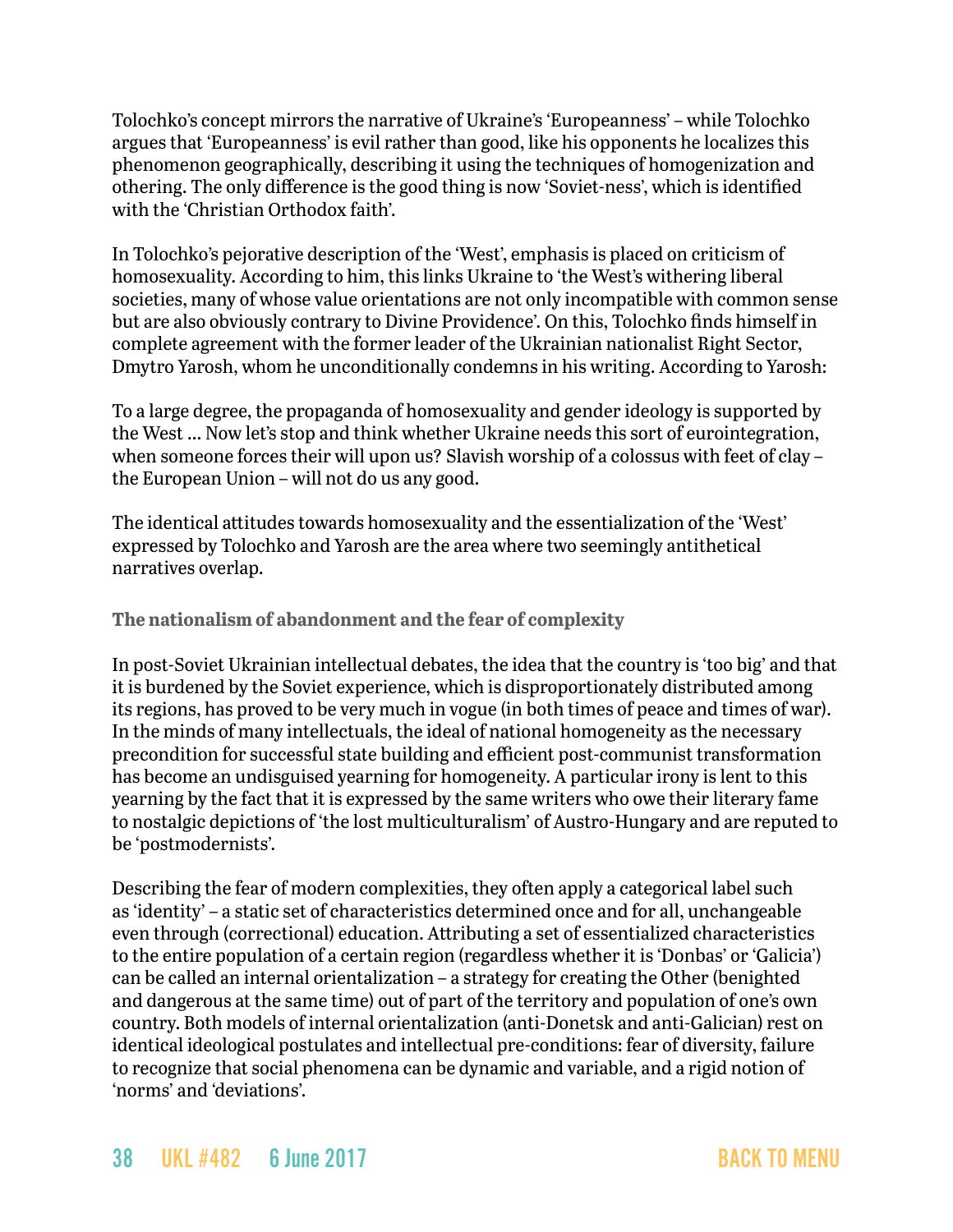The Ukrainian debate about the 'otherness' of 'the Donbas' not only has a local dimension, but also a more general significance, touching as it does on key issues of contemporary politics: How much heterogeneity can a democratic system sustain? What is the relationship between intellectual, media and political discourse? How do the categories of citizenship and ethnicity, political loyalty and religious and linguistic belonging relate in the modern world?

# <span id="page-38-0"></span>#14 New Book

- - - - - - - - - - - - - - - - - - - - - - - - - - - - - - - - - - - - - - - - - - - - - - - - - - - - - - - - - - - - - - - - - - - - - - - - - - - - - - - - - -

The Crimean Nexus Putin's War and the Clash of Civilizations Constantine Pleshakov Yale University Press ISBN: 9780300214888 <http://bit.ly/2sQBrbP>

**How the West sleepwalked into another Cold War**

A native of Yalta, Constantine Pleshakov is intimately familiar with Crimea's ethnic tensions and complex political history. Now, he offers a much-needed look at one of the most urgent flash points in current international relations: the first occupation and annexation of one European nation's territory by another since World War II.

Pleshakov illustrates how the proxy war unfolding in Ukraine is a clash of incompatible world views. To the U.S. and Europe, Ukraine is a country struggling for selfdetermination in the face of Russia's imperial nostalgia. To Russia, Ukraine is a "sister nation," where NATO expansionism threatens its own borders. In Crimea itself, the native Tatars are Muslims who are vehemently opposed to Russian rule. Engagingly written and bracingly nonpartisan, Pleshakov's book explains the missteps made on all sides to provide a clear, even-handed account of a major international crisis.

*A former foreign policy analyst at the Institute of U.S. and Canada Studies in Moscow, Constantine Pleshakov emigrated to America in 1998. In 2012, The Princeton Review named him one of the 300 best college professors in the U.S. He lives in Amherst, MA.*